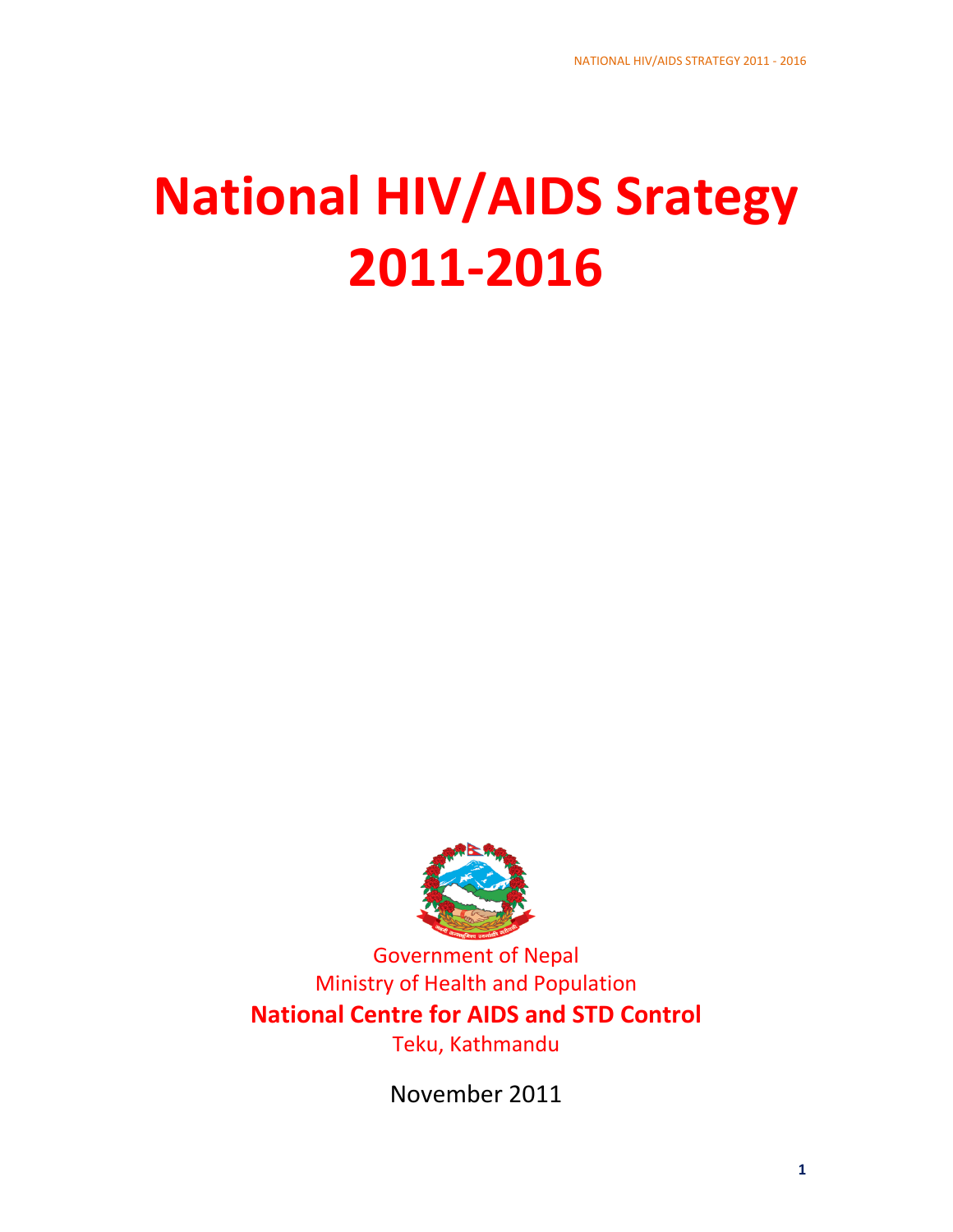# **Table of Contents**

| Preventing Youth and Adolescents at Risk of HIV |  |
|-------------------------------------------------|--|
|                                                 |  |
|                                                 |  |
|                                                 |  |
|                                                 |  |
|                                                 |  |
|                                                 |  |
|                                                 |  |
|                                                 |  |
|                                                 |  |
|                                                 |  |
|                                                 |  |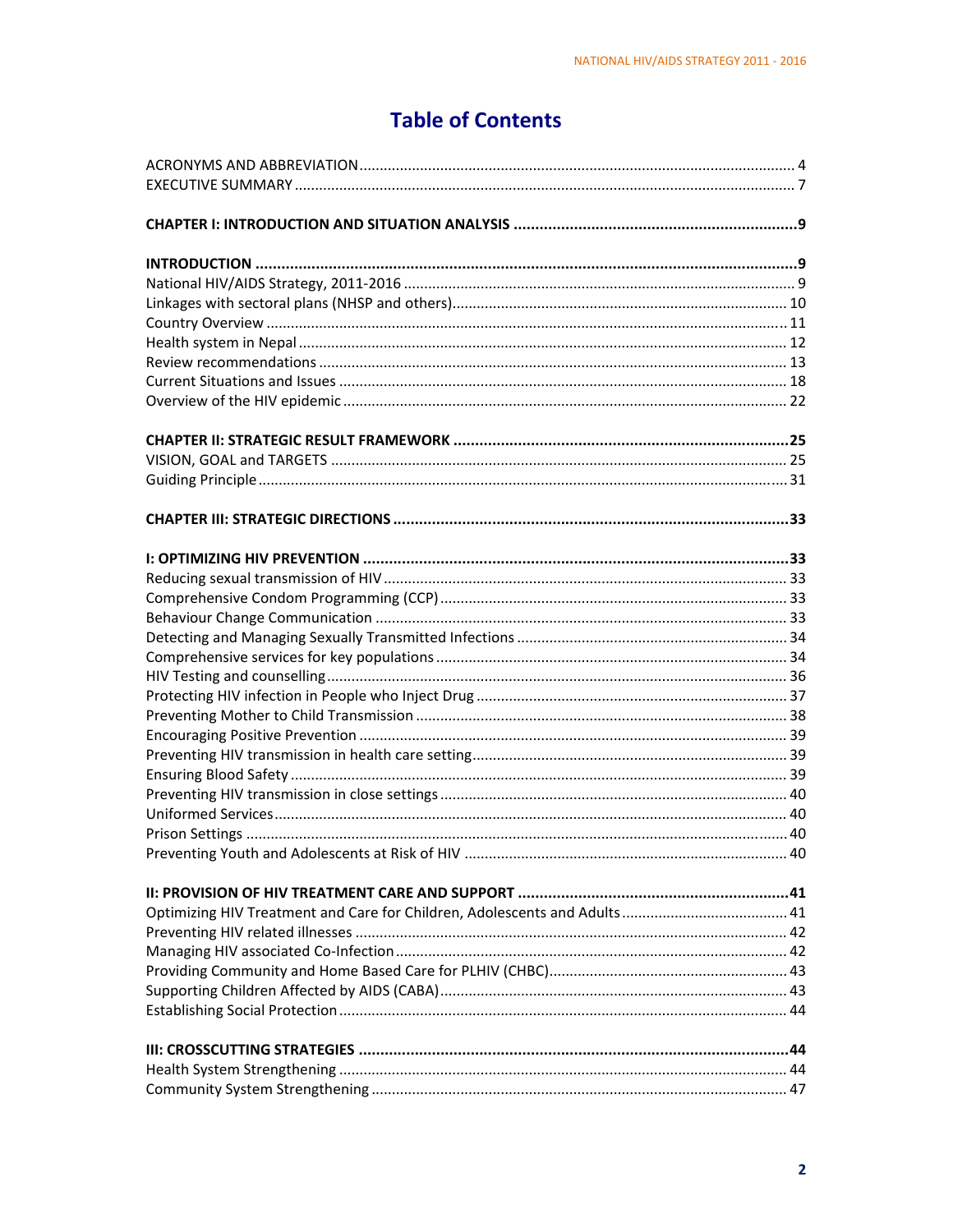| Strengthening the Strategic Information for Informed Planning, Program and Review of the National |  |
|---------------------------------------------------------------------------------------------------|--|
|                                                                                                   |  |
|                                                                                                   |  |
|                                                                                                   |  |
|                                                                                                   |  |
|                                                                                                   |  |
|                                                                                                   |  |
|                                                                                                   |  |
|                                                                                                   |  |
|                                                                                                   |  |
|                                                                                                   |  |
|                                                                                                   |  |
|                                                                                                   |  |
|                                                                                                   |  |
|                                                                                                   |  |
|                                                                                                   |  |
|                                                                                                   |  |
|                                                                                                   |  |
|                                                                                                   |  |

# **Tables and Figures**

# **Tables**

| Table 1: Health Facilities and Health Human Resource under Ministry of Health and Population 12 |  |
|-------------------------------------------------------------------------------------------------|--|
|                                                                                                 |  |
|                                                                                                 |  |
|                                                                                                 |  |

# **Figures**

| Figure 1 Distribution of Adult (15-49) Estimated HIV Infections among Risk Groups: 1980-2015 22 |  |
|-------------------------------------------------------------------------------------------------|--|
|                                                                                                 |  |
| Figure 3: Declining Adult (15-49) HIV prevalence in Nepal: 1985-2015 (NCASC, 2011)  24          |  |
| Figure 4: HIV Prevalence among Young (15-24) Population in Nepal: 1985-2015  24                 |  |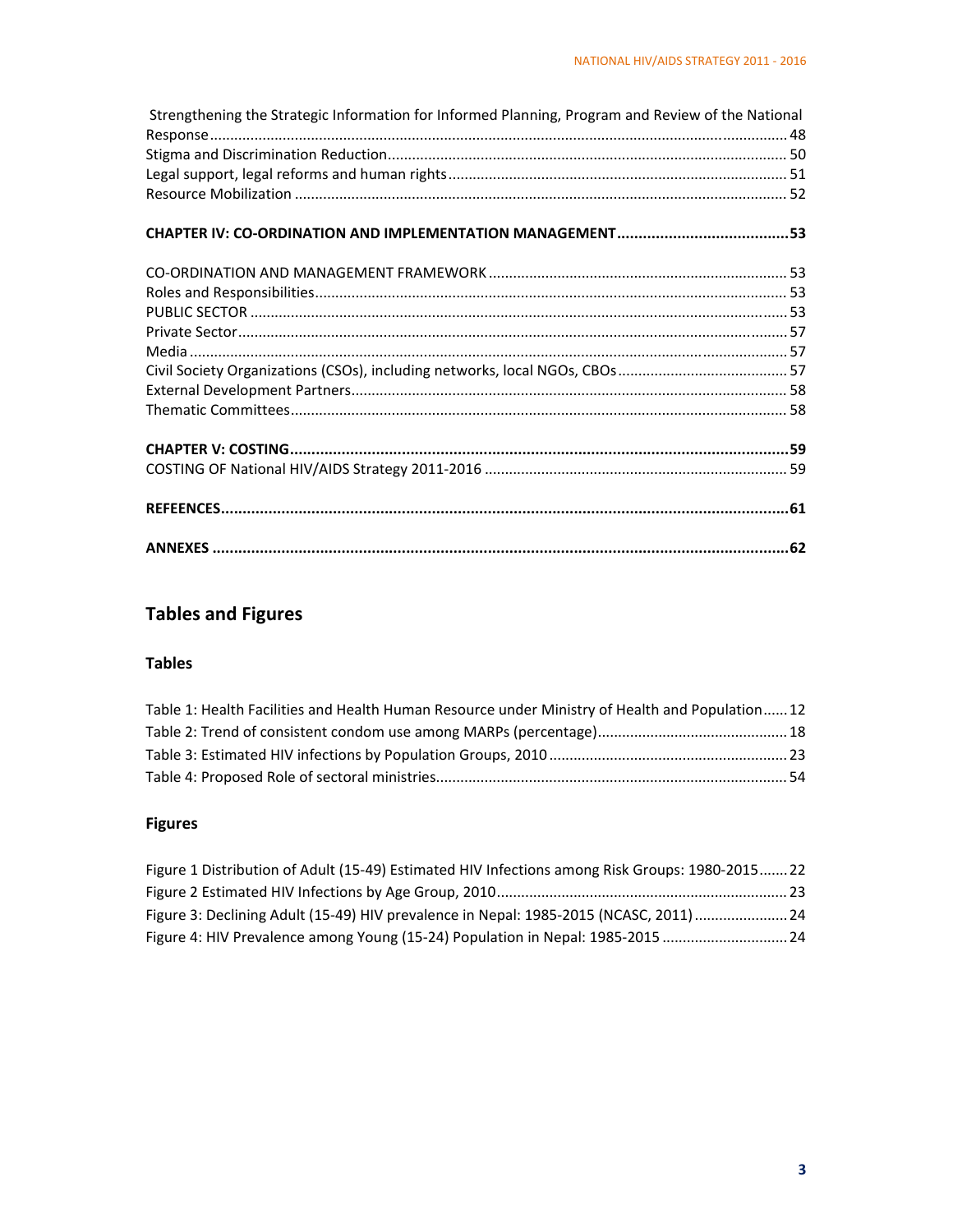# **ACRONYMS AND ABBREVIATION**

| AAA          | Accra Agenda for Action                                            |
|--------------|--------------------------------------------------------------------|
| <b>ART</b>   | Anti Retroviral Therapy                                            |
| CABA         | Children Affected by AIDS                                          |
| <b>CBOs</b>  | <b>Community Based Organisations</b>                               |
| <b>CCWB</b>  | <b>Central Child Welfare Board</b>                                 |
| CHBC         | <b>Community and Home Based Care</b>                               |
| <b>CSO</b>   | Civil Society Organisation (interchangeably used with NGO)         |
| <b>DACC</b>  | <b>District AIDS Coordination Committee</b>                        |
| <b>DCWB</b>  | District Child Welfare Board                                       |
| <b>DDC</b>   | District Development Committee                                     |
| <b>DOTS</b>  | Directly Observed Treatment Short course                           |
| <b>EDPs</b>  | <b>External Development Partners</b>                               |
| EQAS         | <b>External Quality Assurance System</b>                           |
| <b>FSW</b>   | Female Sex Workers                                                 |
| <b>GAVI</b>  | <b>Global Alliance for Vaccine Initiatives</b>                     |
| <b>GESI</b>  | Gender Equity and Social Inclusion                                 |
| <b>GFATM</b> | Global Fund to Fight against AIDS, Tuberculosis and Malaria        |
| <b>GIPA</b>  | Greater Involvement of People with AIDS or HIV                     |
| <b>HMIS</b>  | Health Management Information System                               |
| <b>HSS</b>   | Health System Strengthening                                        |
| HTC          | <b>HIV Testing and Counselling</b>                                 |
| <b>IBBS</b>  | Integrated Bio-Behavioural Survey                                  |
| <b>ICPD</b>  | International Conference on Population and Development             |
| <b>IDUs</b>  |                                                                    |
| <b>INGOs</b> | <b>Injecting Drug Users</b>                                        |
| M&E          | International Non Governmental Organisations                       |
| <b>MACC</b>  | Monitoring and Evaluation<br>Municipal AIDS Coordination Committee |
| <b>MARPS</b> | Most At Risk Populations                                           |
| <b>MCH</b>   | Maternal and Child Health                                          |
| MDG          |                                                                    |
|              | Millennium Development Goal                                        |
| MIPA         | Meaningful Involvement of People with AIDS                         |
| MoHP         | Ministry of Health and Population                                  |
| <b>MSM</b>   | Men having Sex with Men                                            |
| <b>MSW</b>   | <b>Male Sex Workers</b>                                            |
| <b>NAC</b>   | <b>National AIDS Council</b>                                       |
| NACC         | <b>National AIDS Coordination Committee</b>                        |
| <b>NCASC</b> | National Centre for AIDS and STD Control                           |
| <b>NGOs</b>  | Non Government Organisations                                       |
| <b>NHSP</b>  | Nepal Health Sector Programme                                      |
| <b>NSP</b>   | National Strategic Plan                                            |
| ΟI           | <b>Opportunistic Infections</b>                                    |
| <b>OST</b>   | Oral Substitution Therapy                                          |
| PEP          | Post Exposure Prophylaxis                                          |
| <b>PITC</b>  | Provider Initiated Testing and Counselling                         |
| <b>PLHIV</b> | People Living with HIV                                             |
| <b>PMTCT</b> | Prevention of Mother to Child Transmission of HIV                  |
| <b>PPP</b>   | Public Private Partnership                                         |
| SGS          | <b>Second Generation Surveillance</b>                              |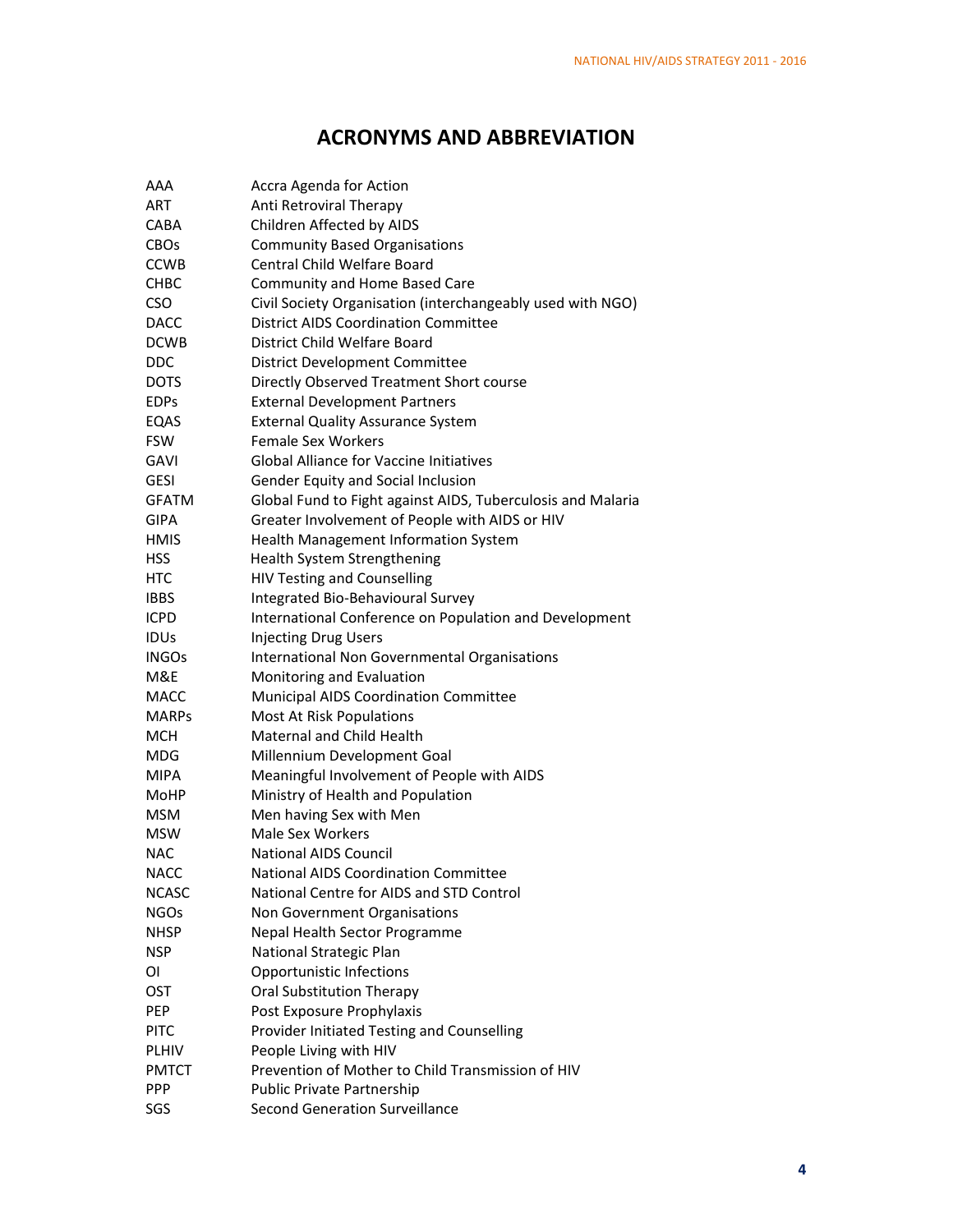| SRH           | Sexual and Reproductive Health                              |
|---------------|-------------------------------------------------------------|
| STI/STD       | Sexually Transmitted Infection/Disease                      |
| SWAP          | Sector Wide Approach to Programme                           |
| TG            | <b>Third Gender</b>                                         |
| <b>UNAIDS</b> | Joint United Nations Programme on HIV/AIDS                  |
| <b>UNGASS</b> | United Nations General Assembly Special Session on HIV/AIDS |
| VACC          | <b>Village AIDS Coordination Committee</b>                  |
| VDC           | Village Development Committee                               |
| <b>WHO</b>    | World Health Organization                                   |
|               |                                                             |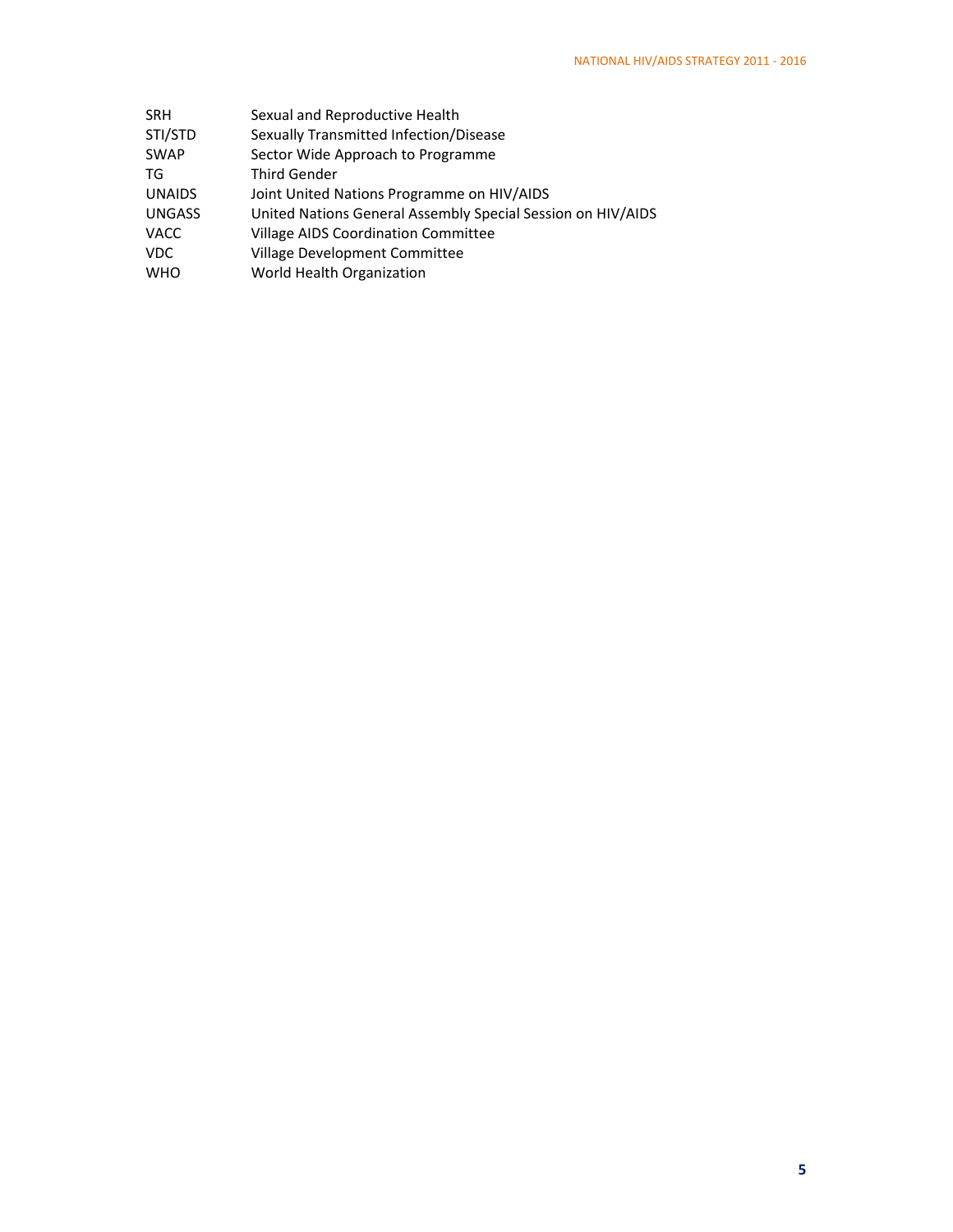# **ACKNOWLEDGEMENTS**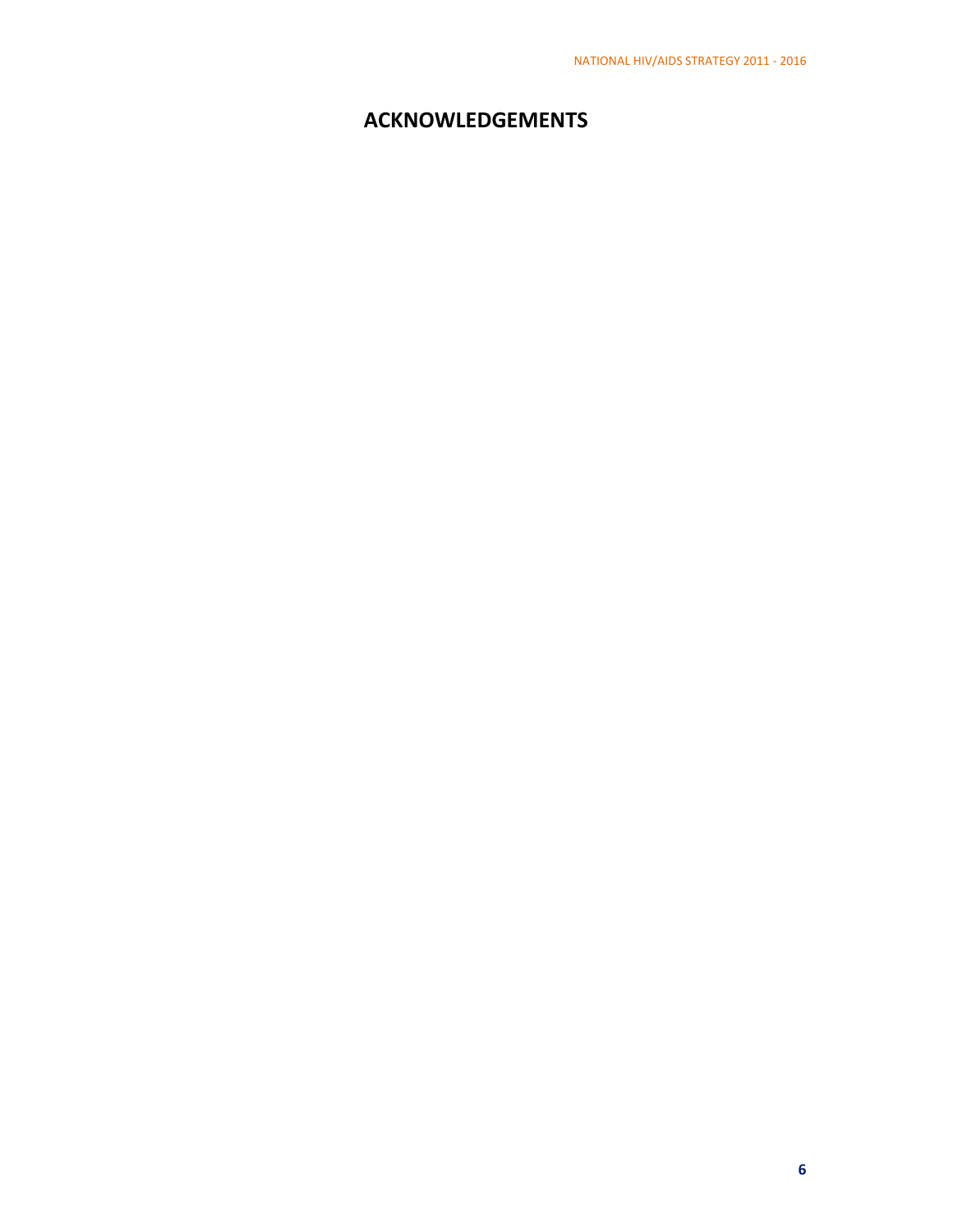## **EXECUTIVE SUMMARY**

HIV in Nepal is characterized as concentrated epidemic. More than 80 percent HIV infections spread through heterosexual transmission. People who inject drugs, female sex workers (FSWs) and men having sex with other men (MSM) are the key populations at higher risk spreading the epidemic. Male labour migrants (particularly to HIV prevalence areas in India, where labour migrants often visit female sex workers) and clients of female sex workers in Nepal are acting as bridging populations that transmit infections from higher risk groups to lower risk general population. As the epidemic is maturing (after the first HIV case reported in 1988), increased number of infections are being recorded among low risk general men and women. However, the epidemic has never maintained through heterosexual transmission in the general population in Nepal, rather driven by the infections among higher risk populations and their sexual partners.

It is estimated that about 55,626 people are living with HIV in Nepal in2010. Majority of infections are occurred among adult (15‐49) male (58%) women of reproductive age group (28%) populations, while 8% of infections are occurred among children under 15 years of age. The key populations at higher risk (IDUs, FSWs, MSM, male labour migrants and clients of FSWs) shared 58% of all adult HIV infections. Highest number of infections is estimated is in the age group of 25‐49 years who are economically productive and sexually active. The younger stratum of population below the age of 15 has lowest number of infections and most are due to mother to child transmission.

Recent results of reduced new HIV infections are attributed to effective prevention interventions, particularly among key high risk population groups such as IDUs, FSWs and their clients. However, the rate of new infections has increased among MSM/TG in Nepal. In overall, the adult (15‐49) HIV prevalence has started declining slowly, while the prevalence has been declining more rapidly among young populations (15‐24). This demands for a continued effective prevention efforts to be sustained among key populations at higher risk, especially among young and new entrants into the risk behaviours. There were significant achievements in the last 5 years. The HIV prevalence is moving to a downward trend and it is at 0.33% in 2011.

The National HIV/AIDS Strategy is a national guiding document and a road map for the next five years. for all sectors, institutions and partners involved in the response to HIV and AIDS in Nepal to meet the national goal; to achieve universal access to HIV prevention, treatment, care and support with two major programmatic objectives (i) reduce new HIV infections by 50% and (ii) reduce HIV‐ related deaths by 25%, by 2016. The strategy delineates the central role of the health sector and the essential roles the other sectors play, in response to the HIV epidemic.

The current national HIV/AIDS Strategy, therefore, builds two critical programme strategies: (i) HIV prevention and (ii) treatment care and support of infected and affected. To ensure the achievements of programme outcomes, cross‐cutting strategies are devised to supports (i) creating enabling environment: health system strengthening, legal reform and human rights and community system strengthening (ii) strategic information (HIV and STI surveillance, programme monitoring and evaluation and research).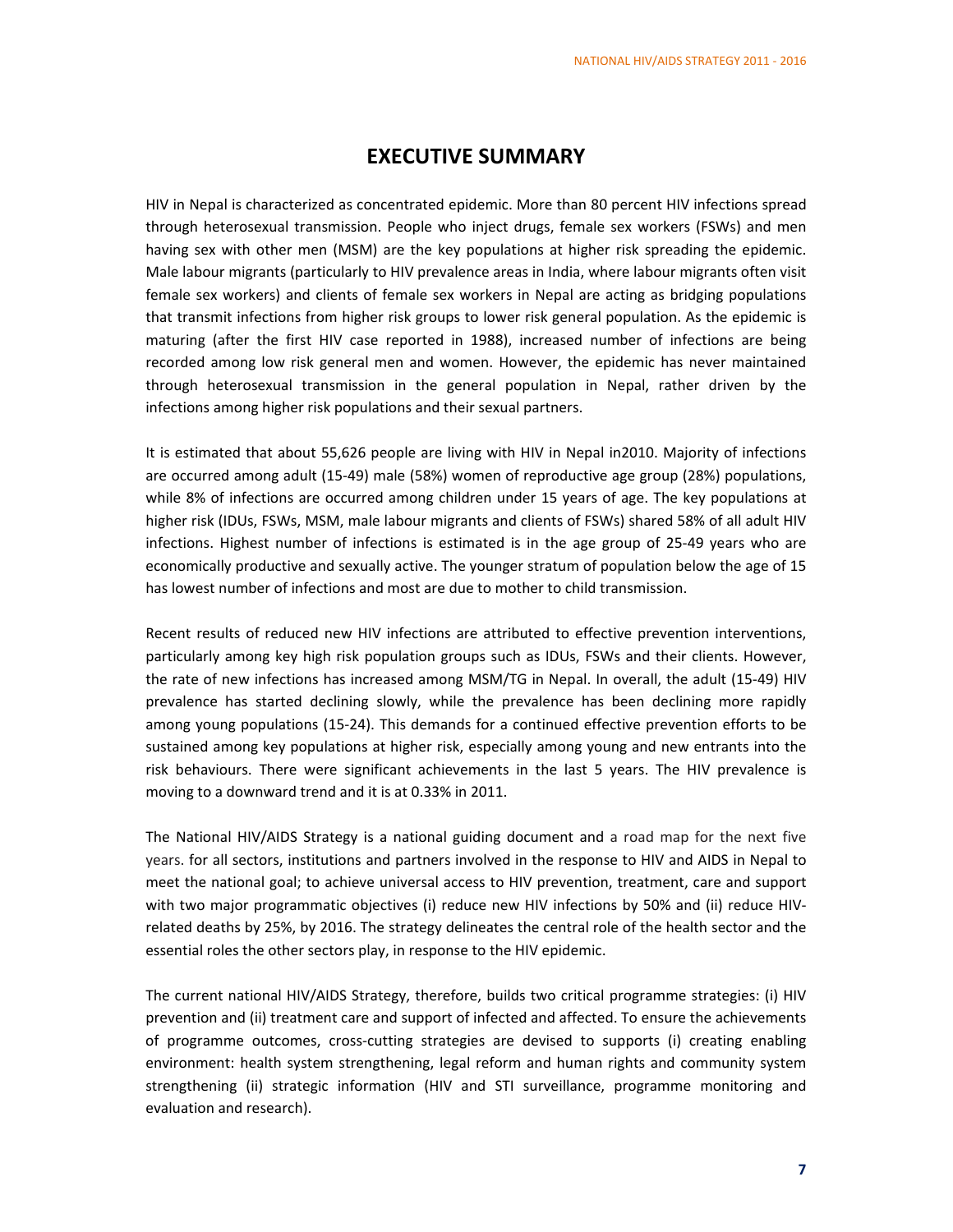The strategy is linked with the national development plan, sectoral plans such as Nepal Health Sector Plan – II that is for the overall health development in Nepalese people. The plan is specifically aimed to reduce poverty and achieve millennium development goals through universal access and coverage to free essential health care services and reduce new HIV infections and reduce AIDS related deaths. The strategy has built on to timely accomplish the national and global commitments such as the United Nations General Assembly Special Session on AIDS (UNGASS), Millennium Development Declaration, the Universal Access to prevention, treatment, care and support, and recently in June 2011, Political Declaration on HIV/AIDS: Intensifying our Efforts to Eliminate HIV/AIDS, that have direct or indirect bearing on the HIV response in Nepal. Nepal being a party to the Paris Declaration (2005) and Accra Agenda for Action (AAA 2008), the strategic directions are envisioned to align the principles of emphasizing ownership, alignment, harmonisation, results and mutual accountability for allocation and utilizing development assistance.

Building on the achievements, lessons learned and experiences gained of the past five years of implementing HIV/AIDS strategy 2006 to 2011, the current strategy focus on the followings:

- Addressing complete dimensions of prevention to treatment care and support continuum
- Effective coverage of quality interventions based on the epidemic situation and geographical prioritization
- Health system and community system strengthening
- Integration of HIV services into public health system in a balanced way to meet the specific needs of target populations
- Strong accountability framework with robust HIV surveillance, program monitoring and evaluation to reflect the results into NHSP‐II and National Plan

The estimated budget for National HIV/AIDS Strategy 2011-2016 is US\$ 167,483,892.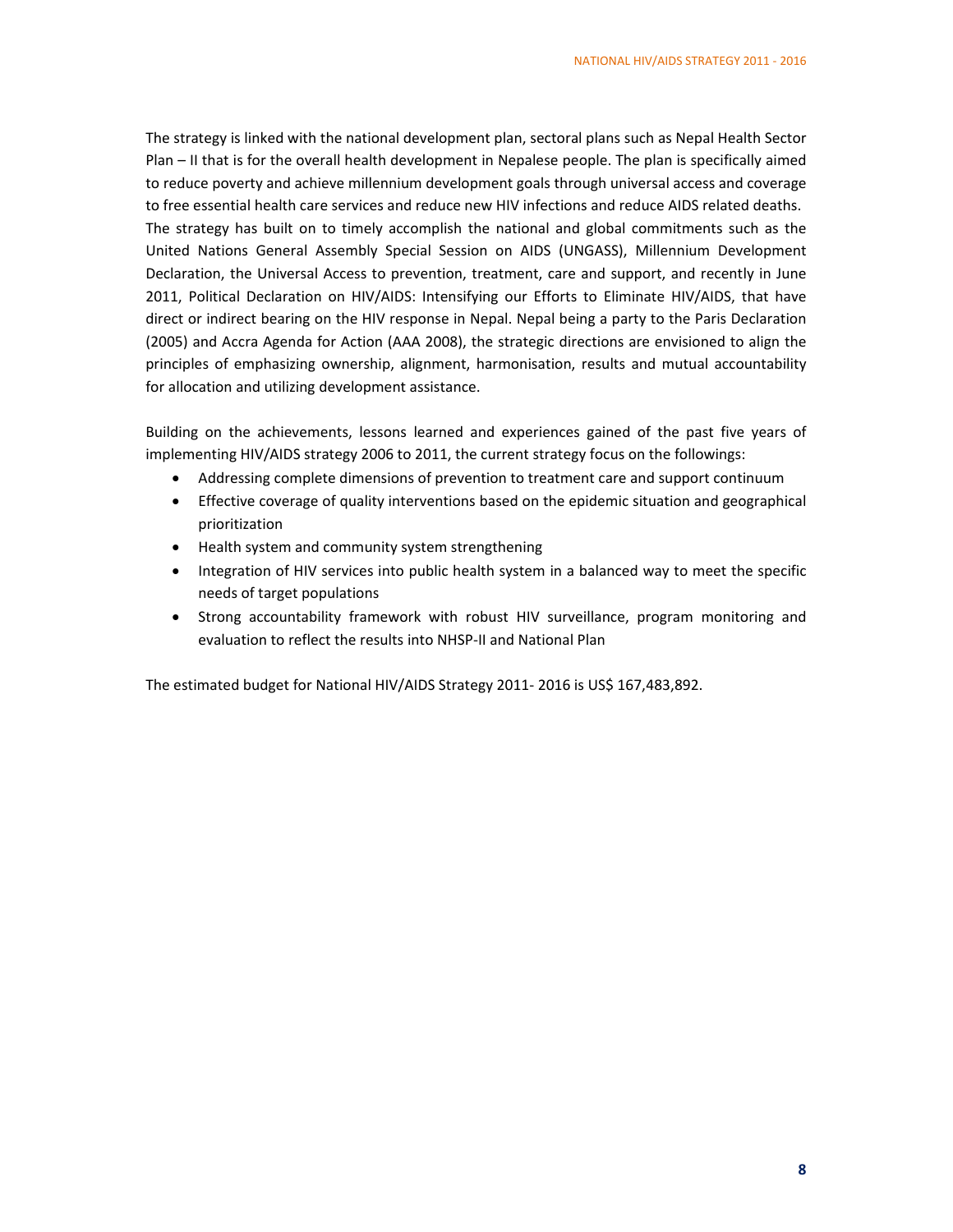# **CHAPTER I: INTRODUCTION AND SITUATION ANALYSIS**

## **INTRODUCTION**

#### **National HIV/AIDS Strategy, 2011‐2016**

The National HIV/AIDS Strategy is a national guiding document for all sectors, institutions and partners involved in the response to HIV and AIDS in Nepal. It sets national goals and specifies key strategies required from each sector in order to achieve the results. The Strategy covers the central role of the health sector and the essential roles the other sectors play, in response to the HIV epidemic. It calls on all actors to initiate and scale up their efforts to fight HIV and AIDS, and transform their approaches to ensure effective national as well as local response.

The previous National Strategic Plan 2006–2011 aimed to contribute directly to the Millennium Development Goal 6 "To halt and begin to reverse the spread of HIV by 2015" and was designed in line with the universal access target of 80% coverage of prevention, treatment, care and support services for most‐at‐risk population (MARPs) and people living with HIV(PLHIV). The NSP 2006‐2011 clearly emphasised the expansion of service outlets and coverage while broadening the scope and opportunities for partnership. The strategy offered a strong foundation on which a scaled up response mechanism could be developed in order to effectively respond to the changing scenario of the epidemic.

There were significant achievements in the last 5 years. The HIV prevalence is moving to a downward trend. This year, 2011, it is at 0.33%. Moreover, the Universal Access Progress Report 2010 indicated that the coverage for prevention services for MARPs was close to, or exceeded 80% in many of the program sites. The same report showed that the country is likely to achieve the majority of the UA indicators against the targets set in the NSP 2006‐2011. The National Planning Commission in 2010 had reviewed the progress of MDG in Nepal and reported that Goal 6 target 7 is likely to be achieved.

In spite of the successes and innovative approaches achieved in the previous strategy period, the implementation of the Strategy encountered a number of critical challenges and certain elements of the Strategy were not fully realised particularly in the areas of policy formulation, institutional arrangements, leadership commitments, donor harmonisation and resource mobilisation.

A review of the NSP 2006‐2011 found considerable gaps in reaching migrant workers to India and their spouses, low rates of utilization of VCT services and PMTCT services, policy variations in initiation of ART, lack of mainstreaming of HIV into other sectoral plans, lack of coordination and unclear roles at the highest levels of government as well as the national coordinating bodies in the HIV response, limitations in civil society capacities, continuing discrimination against transgender persons, and almost complete dependence on external sources of funding for HIV/AIDS.

Building on the achievements, lessons and experiences of the past five years, the strategy (2011‐ 2016) will focus on the following key points:

- a) Addressing the all dimensions of continuum of care from prevention to treatment care and support
- b) Effective coverage of quality interventions based on the epidemic situation and geographical prioritization
- c) Health system and community system strengthening
- d) Integration of HIV services into public health system in a balanced way to meet the specific needs of target populations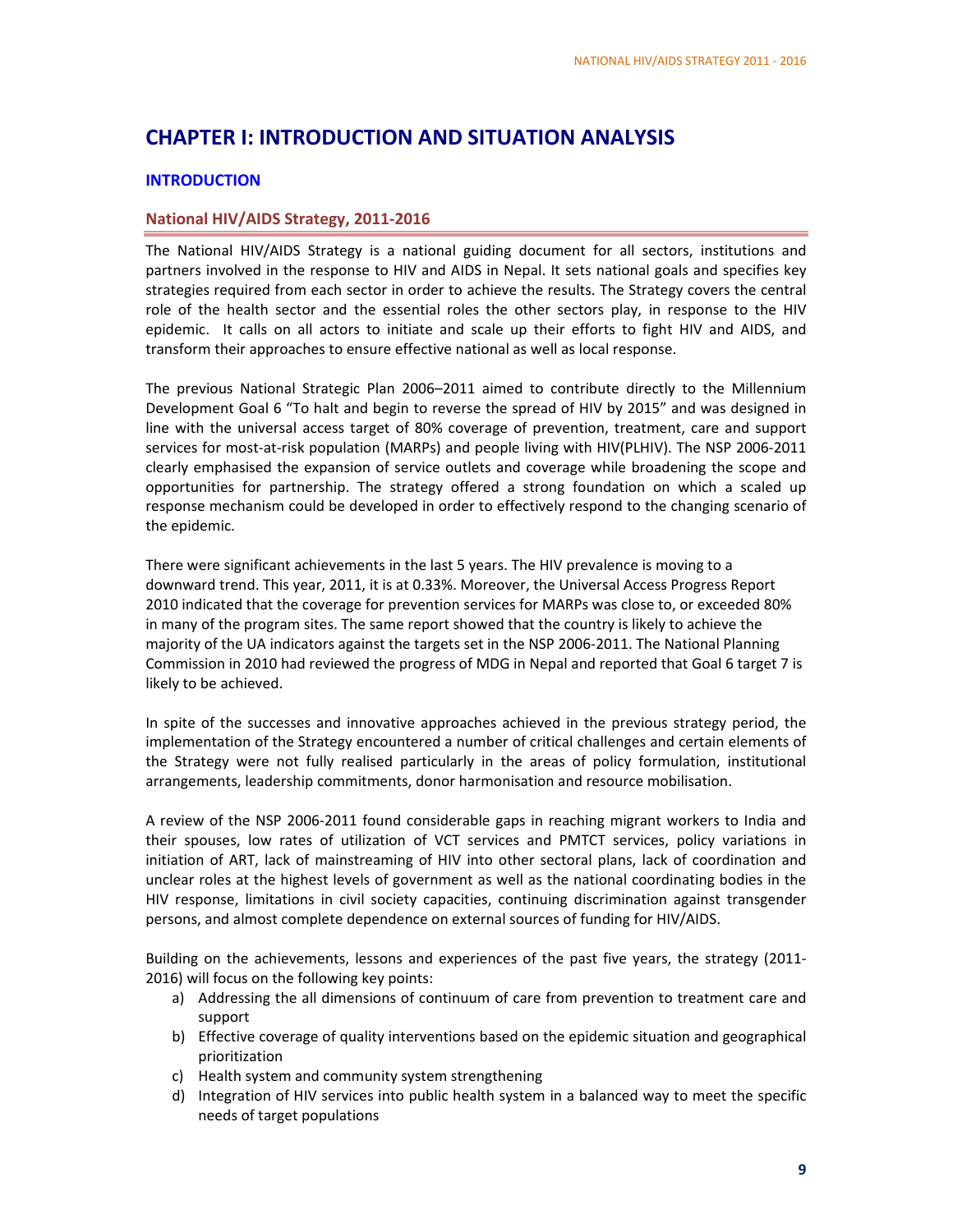e) Strong accountability framework with robust HIV surveillance, program monitoring and evaluation to reflect the results into NHSP‐II and National Plan

#### **Linkages with sectoral plans (NHSP and others)**

#### **National Plan**

The National Development Plan of Nepal has accorded HIV as a priority one (P1) programme. The P1 status in the national plan allows line ministries to plan HIV and AIDS related interventions, and the National Planning Commission and the Ministry of Finance to give high priority in allocating and approving resources accordingly.

#### **National Health Sector Implementation Plan (NHSP ‐ II)**

The National Health Sector Plan is a five year plan that provides strategic and planning direction for the health sector. The NHSP–II 2010-2015 includes a plan to halt or reverse the HIV prevalence<sup>1</sup> and has made the commitment to scale up current level of intervention through the health sector under the essential health care package and within the broader framework of communicable diseases. It has also recognised the need to scale up sexual and reproductive health services and integrate HIV into SRH services. This will provide the Ministry of Health and Population and its divisions clear initiative to mobilise additional funding to scale up the intervention as well as integrate HIV related services into operations of the respective divisions. NSHP II also strengthens partnership with international and national non‐governmental organizations as the implementation modality. This current strategy is in line with the NHSP IP‐II which incorporates components like Health System Strengthening (HSS), Integration, Gender Equality and Social Inclusion (GESI), and Human Resource development.

#### **Other Sectoral Plans**

A number of sectoral plans such as National Drug Control Strategy (Ministry of Home Affairs), Education for all, SSRP (School Sector Reform Plan ‐ 2009 ‐2015", Ministry of Education), National Youth Policy (Ministry of Youth and Sports) are in place and some are more explicit on HIV linkages. Some of the national initiatives such as poverty alleviation programme; social security and foreign labour employment will have important implications for HIV prevention, treatment and care. As part of mainstreaming effort the opportunity and space available in such plan will be fully explored and utilised through this strategy.

#### **International and Regional Commitments**

Nepal has made number of international commitments and is party to international instruments that have direct or indirect bearing on the HIV response. For example, the United Nations General Assembly Special Session on AIDS (UNGASS), Millennium Development Declaration, the Universal Access (UA) to prevention, treatment, care and support, and recently in June 2011, the Political Declaration on HIV/AIDS: Intensifying our Efforts to Eliminate HIV/AIDS- all have direct commitments to HIV and AIDS.

On the other hand, the country is also a signatory to, or a party to the following which have commitments that indirectly address HIV.

<sup>&</sup>lt;sup>1</sup> NHSP IP –II result framework talks about HIV prevalence among pregnant women aged 15-24 years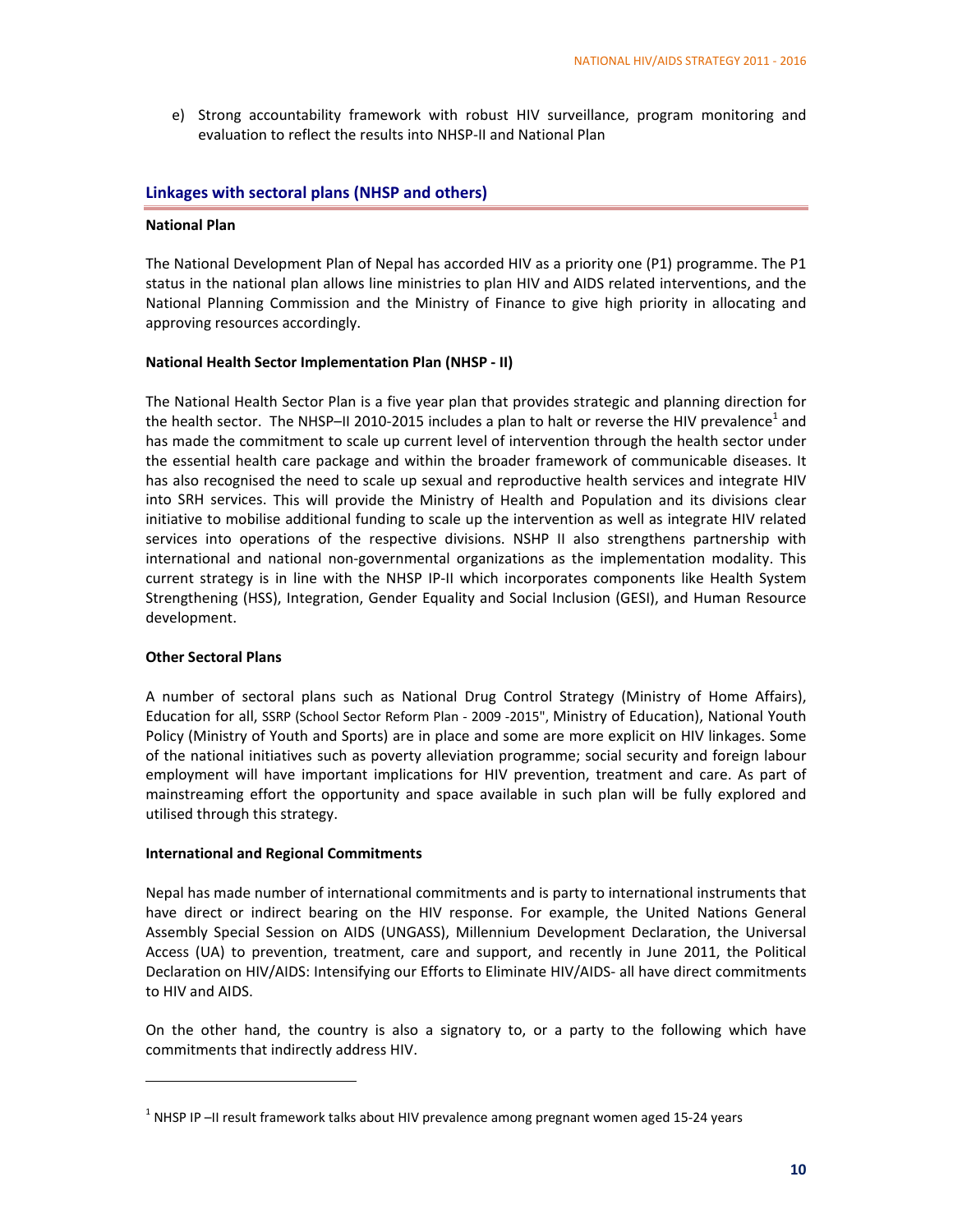- **International Conference on Population and Development or ICPD (Cairo convention);**
- **E** Convention on Rights of Children (CRC), and optional protocol;
- Convention on the Elimination of All Forms of Discrimination Against Women (CEDAW);
- **Elimination of Discrimination (Employment and occupation) Convention, 1958 (No. 111);**
- Convention on Worst forms of child labour 1999; and
- International Health Partnership (National Compact)

Furthermore, Nepal is also party to the Paris Declaration (2005) and Accra Agenda for Action (AAA 2008) which both complement each other, emphasizing ownership, alignment, harmonisation, results and mutual accountability for allocation and utilizing development assistance. AAA further builds on Paris Declaration and in addition puts focus on the need for predictability and strengthening country systems. On the regional front, Nepal is among SAARC Member States committed to ensuring protection, care and support for children affected by HIV/AIDS (CABA) as articulated in the 2008 SAARC Regional Strategic Framework on the protection, care and support of CABA.

Such linkages to other sectors as well at the international commitments have allowed the government to make more focused and integrated policies and programmes as well as participate in international advocacy processes for a better international response and donor harmonisation. Moreover, the inbuilt and well established monitoring mechanism involved with these commitments at national, regional and international level has allowed the country not only to monitor the achievements and track the HIV epidemic in the country, but also to improve the strategic information system in the country and expand the understanding on the unfolding and evolving realities of HIV and AIDS.

#### **Country Overview**

Nepal has a population of about 26.7 million with an annual rate of growth of 1.94 percent (Preliminary findings of Census, 2011). About 48% of which are between the age of 15‐49 years which is a vulnerable age for acquiring and transmitting HIV infection. Administratively the country is divided into five development regions and 75 districts however, it is moving towards a federal structure.

Significant progress towards key national health goals, particularly the Millennium Development Goals 4 and 5, has been made. Besides, the MDG goal 3 talks about gender equality and empowering women will have direct implication to women and HIV issue in the country. Under five mortality and maternal mortality has also improved significantly with some disparity between rural and urban women. After the introduction of free essential health services at health post and sub health post levels, utilisation of health services and equity is reported to have improved.

There has been remarkable progress in health in Nepal, especially in decreasing child mortality and maternal mortality in the past years. The health system has a wide network and delivery outlets up to the ward level through mobilizing various levels of human resources. About 49,000 female community health volunteers who act as interface between the health system and the community is a strength of the health system. They act as motivators and communicators for delivery of health services, especially maternal, child health and family planning services.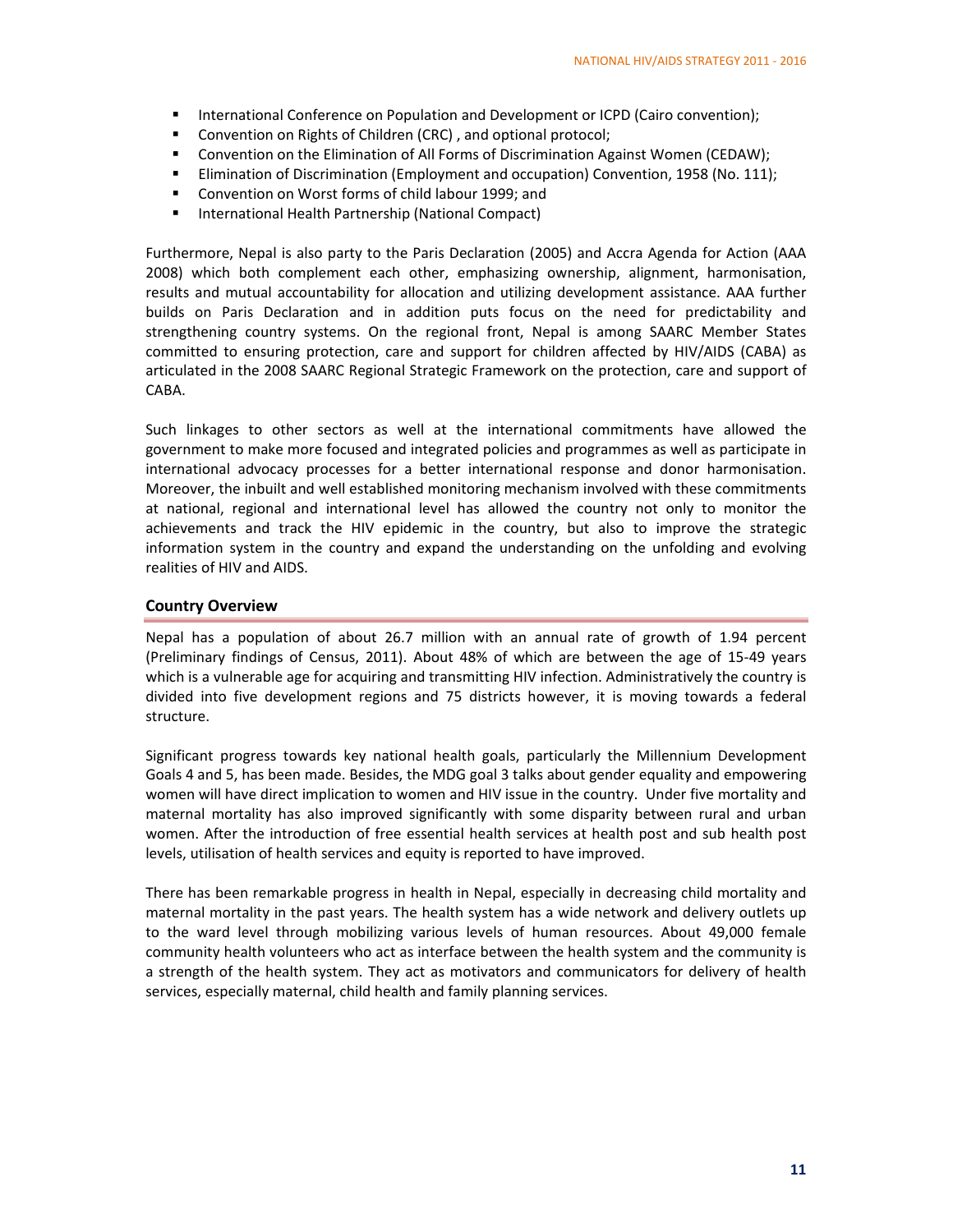| <b>Health facility under MoHP</b>                                                                                                 | Value           |
|-----------------------------------------------------------------------------------------------------------------------------------|-----------------|
| 1. Total Health Institutions under MoHP<br>Hospitals(Central, Regional, Sub-regional, Zonal and District)<br><b>Health Center</b> | 4396<br>94<br>5 |
| Primary Health Center (PHC)                                                                                                       | 218             |
| <b>Health Post</b>                                                                                                                | 699             |
| Sub-Health Post<br>Ayurvedic Health Institution                                                                                   | 3104<br>293     |
| 2. Total Hospital Beds                                                                                                            | 6944            |
| Health human resource under MoHP                                                                                                  |                 |
| <b>Doctors</b>                                                                                                                    | 1457            |
| Nurse/ANM                                                                                                                         | 11637           |
| Paramedic/Health Assistant                                                                                                        | 7491<br>3190    |
| Village Health Worker<br><b>MCHW</b>                                                                                              | 3985            |
| Ayurvedic Physician                                                                                                               | 394             |
| Baidhya                                                                                                                           | 360             |
| <b>Health Volunteers</b>                                                                                                          |                 |
| Female Community Health Volunteer including Trained Traditional Birth<br><b>Attendants</b>                                        | 63326           |
| <b>Total Health manpower</b>                                                                                                      | 91840           |
| Life Expectancy at birth (2009)**                                                                                                 |                 |
| Male                                                                                                                              | 67.8            |
| Female                                                                                                                            | 66.4            |
| Adult Literacy rate (2009)**                                                                                                      |                 |
| Female<br>Male                                                                                                                    | 43.6<br>70.3    |
| Primary Enrollment gross (M/F)**                                                                                                  | 127/126         |
| Secondary Enrollment (gross) M/F**                                                                                                | 45/41           |
| Health expenditure, Public (% of GDP)**                                                                                           | 1.6             |
| Access to improve drinking water sources**                                                                                        | 89              |
| Human Development Index (value) 2011                                                                                              | 0.458           |
| Human Development Index (rank) 2011                                                                                               | 157             |
| Human Poverty Index(2008)                                                                                                         | 24.7            |
| Ranking of Human Poverty Index (2008)                                                                                             | 88              |
| Prevalence of HIV in adult population 15-49 Yrs (%)                                                                               | 0.33            |
| ** State of world population 2009, UNFPA<br>Source: http://www.mohn.gov.pn/english/about_moh/fact_sheet.php                       |                 |

#### **Table 1: Health Facilities and Health Human Resource under Ministry of Health and Population**

vurce: <u>http://www.mohp.gov.np/english/about\_moh/fact\_sheet.php</u> *\*\*\*\*Population below poverty line by country", CIA World Fact books 18 December 2003 to 28 March 2011.*

#### **Health system in Nepal**

The health delivery system is extensive with at least one health facility (Sub Health Post or Health Post) in each Village Development Committee in the country primarily emanating from the principles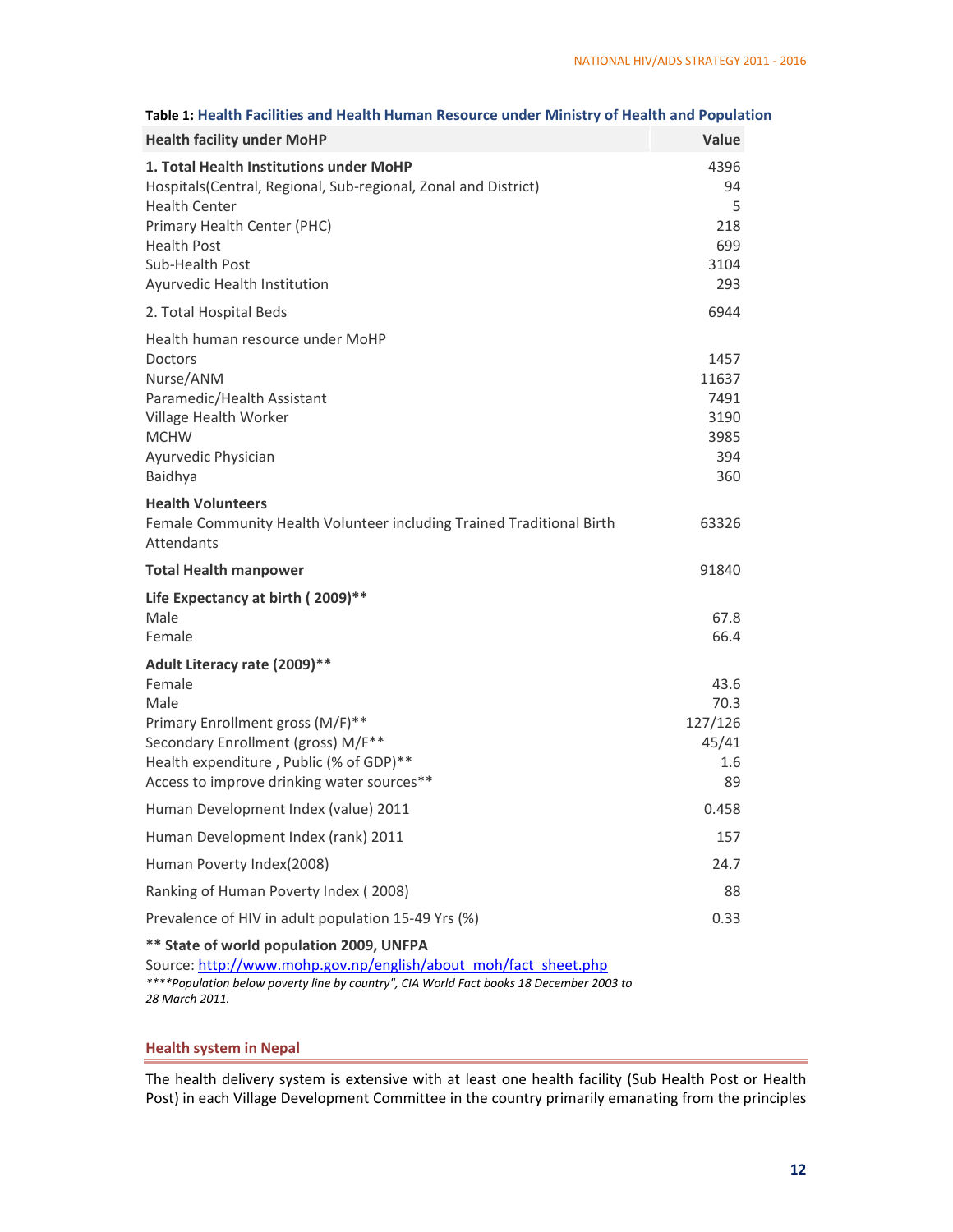of a primary health care approach. Female community health volunteers have uniquely strengthened the health delivery system in Nepal over the last two decades. Sub Health Post, Health Posts, Primary Health Care Centres, District hospitals, Zonal hospitals, Regional hospitals and Central hospitals are subsequent layers of higher level service providing facilities with provision of specialised diagnosis and treatment.

Health sector reform in Nepal has been an ongoing process for several years. The most recent addition is the 10 point policy guidelines adopted in 2007 and the NHSP – I (2004 – 2009) and NHSP –II (2010‐2015) which sets out strategic and programmatic directions for the health sector. The current health sector programme is implemented under a sector-wide programme approach (SWAP) focusing on results through quality service and policy reform. Supported by several development partners, it is implemented with an agreed set of performance indicators and policy reform milestones.

There are a number of international and national NGOs working in the health sector and their roles are appreciated in supporting and complementing the government's efforts.

Private sector health care providers working for profit are widespread in Nepal. They provide diagnosis and management of diseases, and are a major recipient of out‐of‐pocket spending by all income groups<sup>2</sup>. Although, some private sector inputs are included in the national reporting system, but much room is available for improvement. For HIV, the challenges for the health system is to be able to meet the ever increasing demand for diagnostic and treatment related services and integrating them in existing health delivery system particularly in those divisions responsible for providing wider services such as family health programme, child health programme, curative and diagnostic services including Health Management Information System(HMIS).

#### **Review recommendations**

During the implementation of the National Action Plans (2006‐2008; 2008‐2011) of the NSP 2006‐11, a mid‐term review in 2008 was carried out, and an End‐review in 2011.

The major recommendations of the NSP 2006‐211 reviews include the following:

#### **Prevention**

- There is a strong need of harmonization and coordination of programs implemented by various partners. Establish a Central Data Bank and share data based on the national M& E guideline.
- Re‐assess the utilization of existing HIV Counselling and Testing (HTC) centre's and their locations for optimal utilization and also possible integration with the existing health services. Broader linkage of HTC with other relevant health services should be established and expanded for making it sustainable.
- The Oral Substitution Therapy (OST) program is seen primarily as a HIV prevention strategy and this program should fall under the domain of health sector. Therefore, OST program should be integrated with the existing Health System Strengthening (HSS). Medical doctors need to be further trained for expanding the services on a pilot basis in few districts. The government will have to take over the programme to ensure sustainability of entire OST program.
- There is a need to significantly expand prevention and develop better strategies to reach larger numbers of Nepali migrants working in India. While the coverage needs to be improved, it is

 $2$  In 2005/2006, out of pocket spending was 50% of the total health expenditure in the country (National Health Account, MoHP 2009)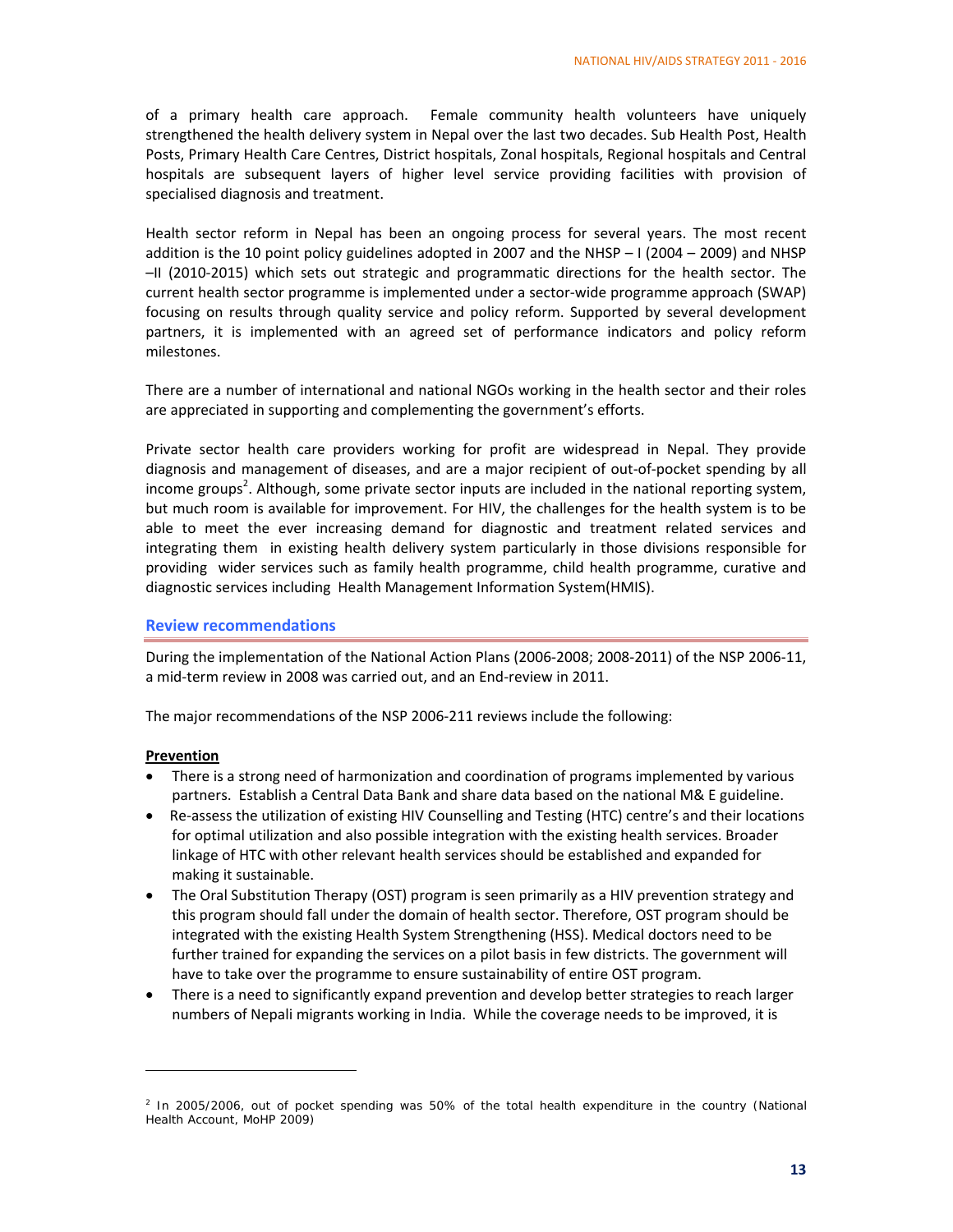important to recognize that all migrants are not at equal risk. Hence, it is necessary to clearly define migrants who are at risk of HIV and how will they be approached for HIV prevention.

- The WHO and UNAIDS trial results which show that antiretroviral therapy is 96% effective in reducing HIV transmission in discordant sex partner, need to be evaluated in Nepalese context to carefully address in the future National HIV/AIDS Strategy.
- The future National HIV/AIDS Strategy considers the mapping and size estimation exercise of MARPs for evidence based program planning.

#### **Treatment, Care and Support**

- All treatment, care and support program enhancement are seen and has yielded positive impact in the community with some obvious gaps and challenges in the treatment. All the contributing factors for the treatment gaps need to be collated, reviewed, analyzed and addressed at the earliest. There is a need of expansion of the ART services, but prior to that there is need of scaling up the case detection capacity through various strategies like awareness raising, HTC expansion, incentives provision, and sigma and discrimination reduction.
- Scaling up of the ART should be done on the basis of needs assessment and geographical MARP mapping data. To make the treatment service more accessible, strategies to bring services closer to the population in need is to be explored.
- At least one Institution each for ART, STI and Lab services needs to be strengthened as national referral centre / centre of excellence. Clear guidelines and criteria are required to be developed and accordingly capacity built up.
- There is a need to surge the capacity for ART and STI management at the public sector but more private sectors involvement need to be sought and supported. The laboratory service capacities also need to be expanded; through high levels of technical skills, constant maintenance and quality control. In parallel, strategies like transport of samples (not patients) are also need to be incorporated.
- The general lack of adequate human resources, overburdening on existing staff, and the frequent transfer of the staff should be addressed. Apart from strengthening the public sectors, one way to overcome this challenge is to encourage the modality of public- private partnership. Continuous training programs need to be conducted for updating the information and also for training the new staffs. Private sectors need to be mainstreamed at least in some pilot districts.
- Overall training programs related to HIV/ AIDS need to be integrated and mainstreamed in the existing health system, so that the trainings would be quality assured and cost effective. National Health Training Centre (NHTC) has the institutional capacity for conducting training on health topics, including HIV and AIDS, since year 1994‐1995.
- Strong linkage and coordination between ART centers and existing CBOs /NGOs /CHBC /DACC need to be developed for monitoring process. Quality control mechanisms need to be established including the HIV drug resistance strategy.
- Co‐infection of Hep B and Hep C need to be incorporated in the strategy with costed intervention including provision of vaccinations for at risk population.
- Linkages and integration with other program services (HTC, TB, HIV, PMTCT, ANC, Safe motherhood, family planning, etc.) should be fostered and strengthened to assure comprehensive management of patients and future sustainability.
- Institutional codes of conducts for health care providers need to be developed and implemented in a planned way at all levels( with existing strong and amended policy to support it) and needs to be implemented in a planned way and at all levels.
- Knowledge and tools for Universal Precautions (UP) and Post Exposure Prophylaxis (PEP) need to be widely advocated and enforced at all levels of health care facilities both in private and public. Their implementation needs to be monitored.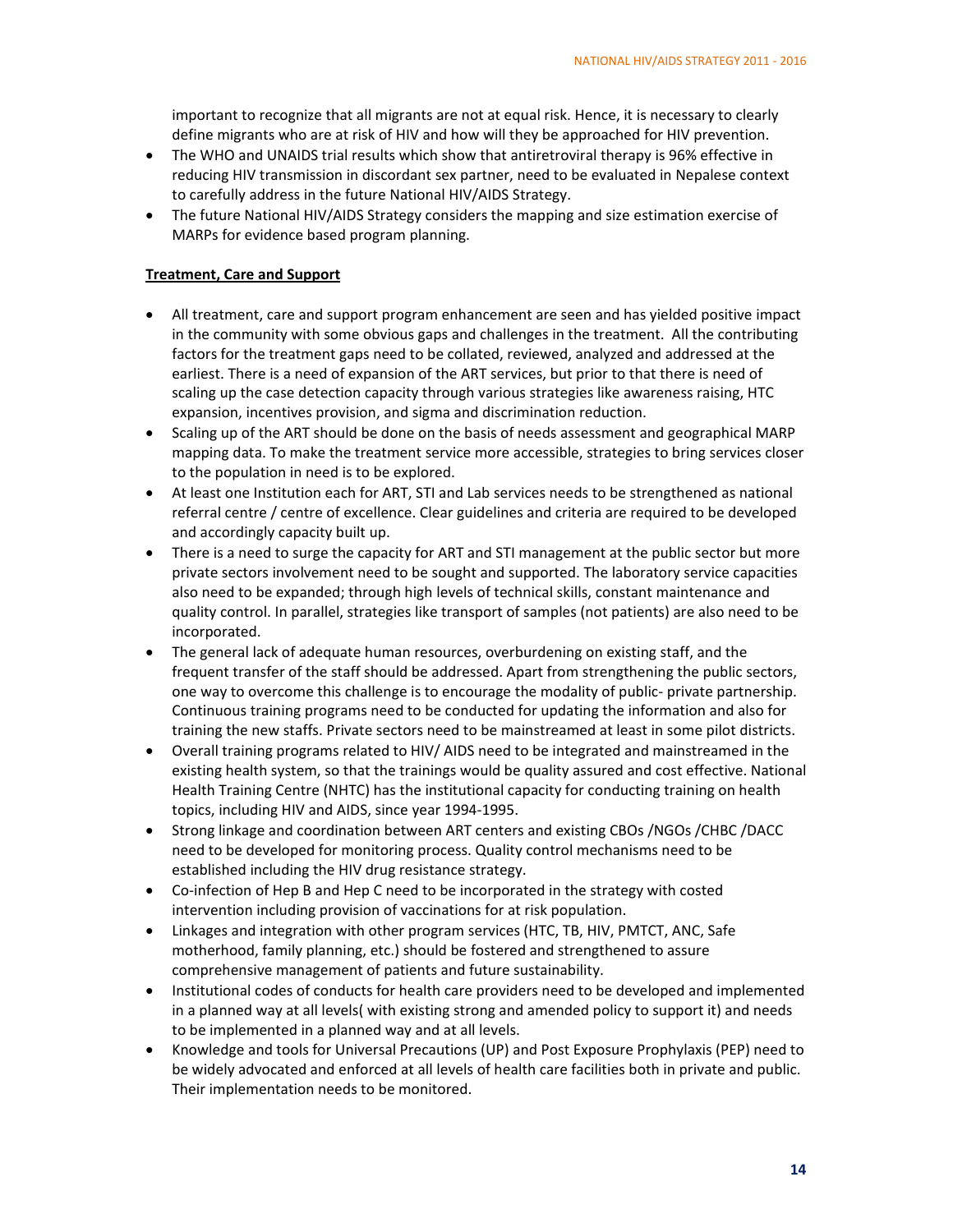- The partnership with associations of PLHIV and CBO should be strengthened not only for the promotion of services, but for the key role that these entities can play in enhancing the continuum of care for patients through Community Home Based Care (CHBC).
- Need for developing joint collaborative TB/HIV/AIDS plan for integration of DOTS / HTC centers at different levels. Joint training program along with community sensitization about the TB HIV co-infection is to be conducted. All HIV patients should be systematically screened for TB while all TB patients should be offered HIV testing. At the same time two-way referral strategies between TB and HIV services should be in place with close collaboration between National Tuberculosis Center and NCASC.
- Mitigation and elimination of Stigma and Discrimination is possible only through massive and consistent awareness raising campaigns which need to be scaled up round the year with the greater involvement of PLHIV, CBOs, NGOs, faith groups and media personnel. The national advocacy plan needs to be widely implemented in different settings. There is a need of developing agreed "code of conduct" for health care providers and health care facilities to making them PLHIV friendly.
- An early initiation of ART in discordant couples for reduction of HIV transmission (by 96%) to uninfected sexual partner is recommended to be studied in our context.

#### **Policy, Advocacy and Legal Reform**

- HIV/AIDS has been considered as a National Development Agenda, and has been given the priority one category in the national plan and its issues have been clearly reflected in the Millennium Development Goals (MDG). Hence, it is NOT only the responsibility of MoHP, rather shared responsibility of other ministries as well. As a result, the multi sectoral response should be strengthened, and line ministries should be mainstreaming the process. Advocacy to enhance mult‐sectorality beyond health is pertinent in this regard.
- Create an effective advocacy implementation to reach the strategy's goals. To this end come together to identify problems and solutions; get the facts; Identify the target audience; determine what and where opportunities are for influence; establish the system to celebrate accomplishments – small and large.
- Establish a system to enable Most At Risk Population (MARPs) and People Living with HIV (PLHIV) to address the issue of stigma and discrimination and other violations of their rights.
- Use the example of the NPA GBV to promote inter‐sectorality in the HIV response, sectoral priority ministries to ensure the HIV focal points/units and make guarantee they have a role in strategic planning in both the HIV programme and main stream HIV at local government level.
- HIV National Strategy Plan II be drafted, among other things, in line with new policy and proposed provisions in HIV bills and needs to be ensure the action point for district mapping to identify the real targeted populations.

#### **Leadership and Management**

- The roles and responsibilities of National AIDS Council (NAC), HIV STD Control Board HSCB), National Centre for AIDS and STD Control (NCASC), and local level coordinating committees should be clearly defined and coordination should be maintained.
- Capacity of both supply of and demand for services should be strengthened to ensure the participation of community organizations in the response; to make more decentralized system, and improve the rights of Meaningful Involvement of People with AIDS(MIPAs).
- NAC should be functional and responsive, to this end, there should be established provision of precedent at least one or two meetings in a year.
- GON should provide a minimum grant to run the HSCB office and NAC Secretariat. For the additional grant, operational autonomy should be given.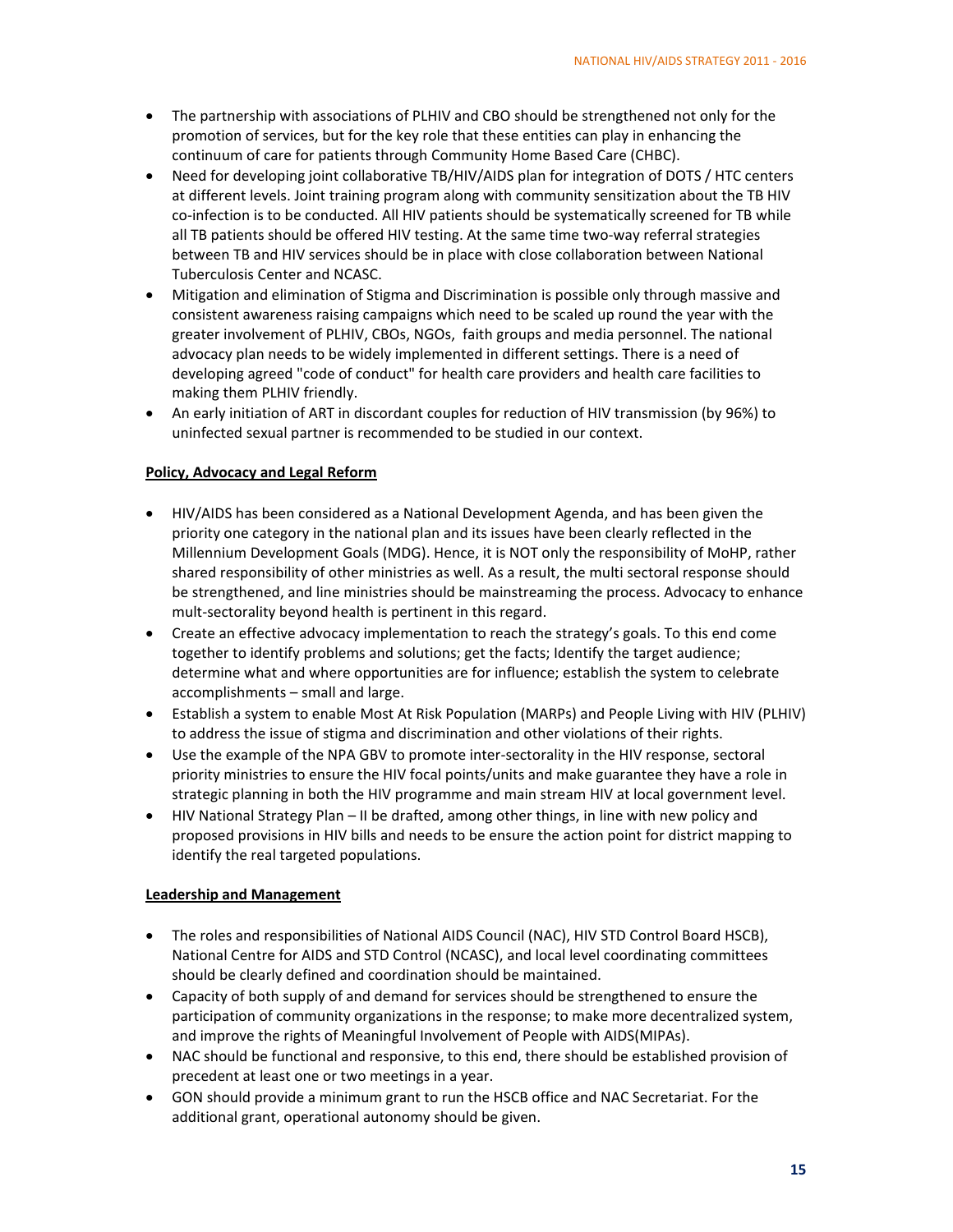- Management capacity of NCASC needs to be sustained with increasing resources; and continued support to maintain it, through adopting decentralized planning and timely implementation.
- Multi sectoral involvement and HIV/AIDS program should be scaled up throughout the MARPs population and improve the response.
- Self monitoring mechanism and self sustainability of Networks to response HIV should be developed.
- The mechanism to improve the quality response, supply of commodities, and training procedures should be strengthened in both public and private providers.
- The existing provision of partnership forum on HIV AIDS under HSCB, which was formed in 2009 should be strengthened for HIV response.
- There should be national training plan and technical support plan based on need assessment. Evidences based on policy should be developed through action research.
- Bottom up approach of planning mechanism and implementation capacity need to be strengthened

#### **Strategic Information**

- Role and responsibilities of HSCB and NCASC need to be further clarified and implemented in practice. Broadly the NCASC need to play role in monitoring and evaluating the programmatic and technical components. Whereas HSCB should be focusing on policy related and multisectoral engagements related issues.
- There is an apparent need to strengthen the DACCs / MACCs / VACCs to perform their M&E roles effectively at the district level programs and develop linkage with the higher body.
- A Continuous capacity building process need to be institutionalized for making M & E an ongoing activity at all level.
- In the long run the M & E system need to be integrated with the national HMIS, therefore phase wise approach need to be initiated.

#### **Finance and Resource Mobilization**

- Strong advocacy is needed to get increased budget allocation from the government, and pooled funds under NHSP IP ‐ II.
- To minimize the risk of funding gap against the NAP, at least 80 % financing must be ensured during the planning time. All HIV accounts must be consolidated and green paper needs to be published for maintaining transparency and make sure the future planning is near to correct.
- Budget absorption capacity should be increased and at least 80 % planned budget should be utilized to maintain the HIV as a priority agenda. It should be matched between planning and budgeting; a single plan should be accepted from all, and mutual accountability should be maintained.
- Sufficient funding should be maintained for the capacity building of sectoral ministries on HIV program needs to be improved, and focus should go on development of system, minimum infrastructure; and training of human resources, skills and tools development for HIV sensitive planning and response.
- Every working partners and NCASC should focus on timely implementation of the program.
- Empower and strengthen the HSCB in terms of financial autonomy**,** provide minimum funding for recurrent expenses, to pay for the utilities bills; and promote performance based financing for multi sectoral response and HIV sensitive plan implementation.

#### **Recommendation from DFID Evaluation 2010**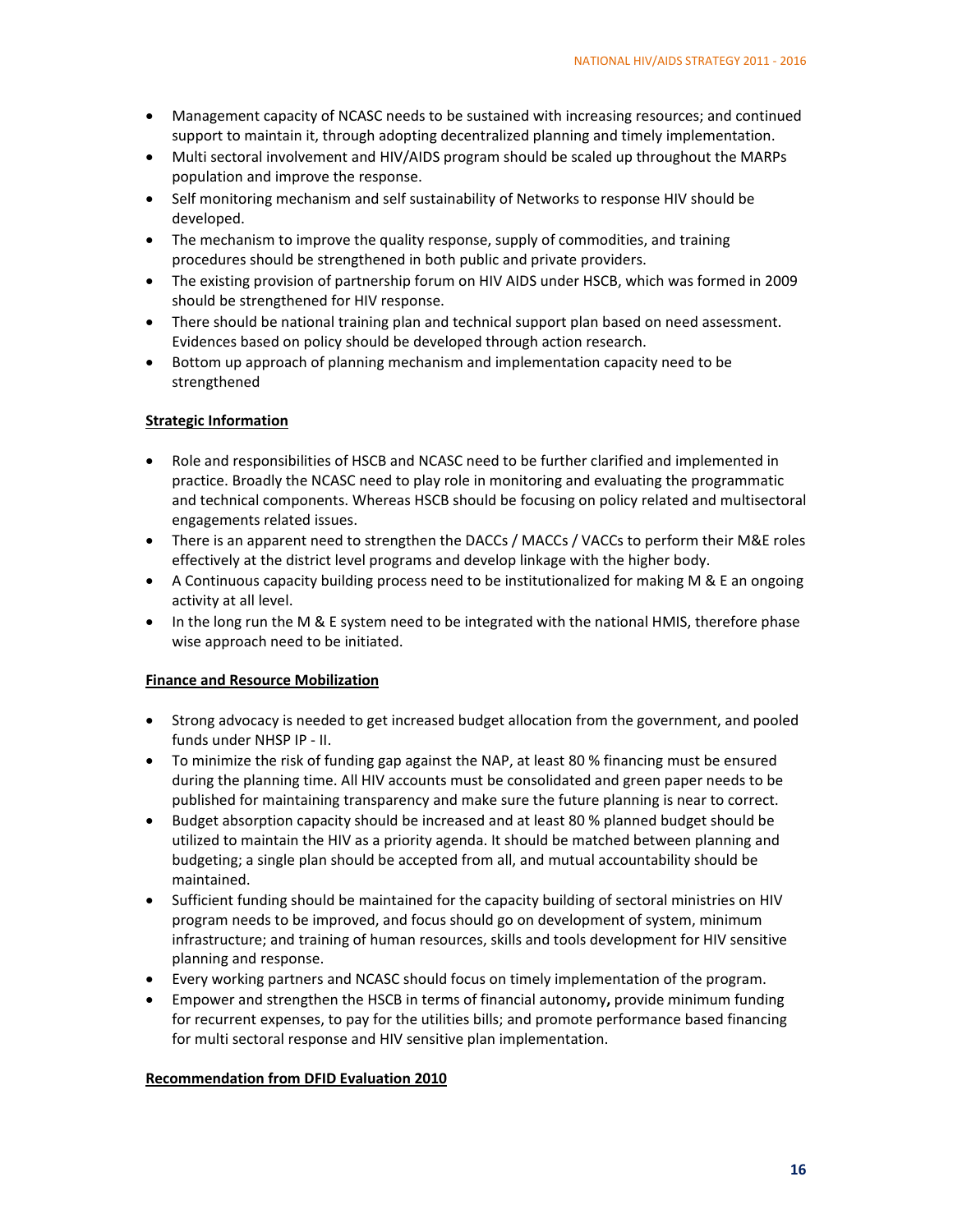Furthermore, in May 2011, an External Evaluation of DfID‐support to the National HIV/AIDS Program 2005-2010 was carried out. The following were the major recommendations summarized below.

Greater coordination and connection among NCASC, HSCB and DACC in the districts to manage and oversee the program (both health and non‐health) is required. It requires a full development of HIV and AIDS monitoring and evaluation system; broader participation in planning and gradual integration of government and NGO services along with sufficient deputation of human resource for health up to the district level.

- There should be full utilization of feedback channels and recording/reporting system. IBBS along with different researches that will guide for effective implementation.
- Multi- sector collaboration and mainstreaming of HIV and AIDS related activities beyond the health sector should be broadly expanded to enhance and bring additional resources to the overall national response.
- Drug abuse should be addressed across the full continuum from demand reduction to harm reduction, rehabilitation and re-integration with greater emphasis as well on preventing non‐injecting drug‐users from becoming IDU.
- In the current resource environment NGOS and networks focused on PLHIV should continue to reevaluate the most important and demanded services of community care centers and modify the activities of these facilities and their linkages with hospitals and the community accordingly. Further work on bringing counselling and other community care services into hospital wards dealing with opportunistic infections (OIs) should be carried out by NGOs in collaboration with hospitals.
- Additional emphasis should be placed to STI and HIV prevention activities focused toward migrants including those moving to overseas destinations for longer periods of time and their families.
- Following necessary review and operational research, national protocols on HTC and STI diagnosis and treatment should be considered for revision in the direction of consolidating these services by NGOs and thereby reducing costs.
- The Strategy should note an effective strategy for social change communication that adheres to up‐to‐date models and lessons learned nationally and internationally. Development of this strategy and related guidelines should be a priority in the first year of implementation and the strategy and guidelines should be integrated into activities through publication of guidelines and training during the second year.

#### **Recommendations from External Assessment of National Response to HIV/AIDS in Nepal 2008**

The assessment findings largely validated the approach taken in Nepal's strategic plan(NCASC, 2008). The current focus should be maintained and intensified. The NCASC and partners have established a footprint in many areas most affected by HIV/STI epidemics - interventions and services are present, though not strong in many areas. Two key recommendations would facilitate moving from a footprint to a strong presence: 1) enhanced coordination through DACC strengthening and 2) a much higher level of capacity building that is currently in place. Other few of the major recommendations are as follows:

- NAC and NACC need to be revitalized so as to translate high level commitments into meaningful action.
- A policy guidelines needs to be adopted for rationale implementation of the spirit of public private partnership (PPP) at every level of prevention to care of HIV/AIDS
- Strengthen public sector logistics and supply management
- Clarify role of HSCB in facilitating implementation of the national response. It should play pivotal role in improving multisectoral engagement, decentralization and donor coordination and include efficient mechanisms for channeling resources
- Greater amount of authority in decision making process need to be delegated to NCASC/HSCB
- At the district level, funding provision should be channelized through DACC so as to strengthen decentralization process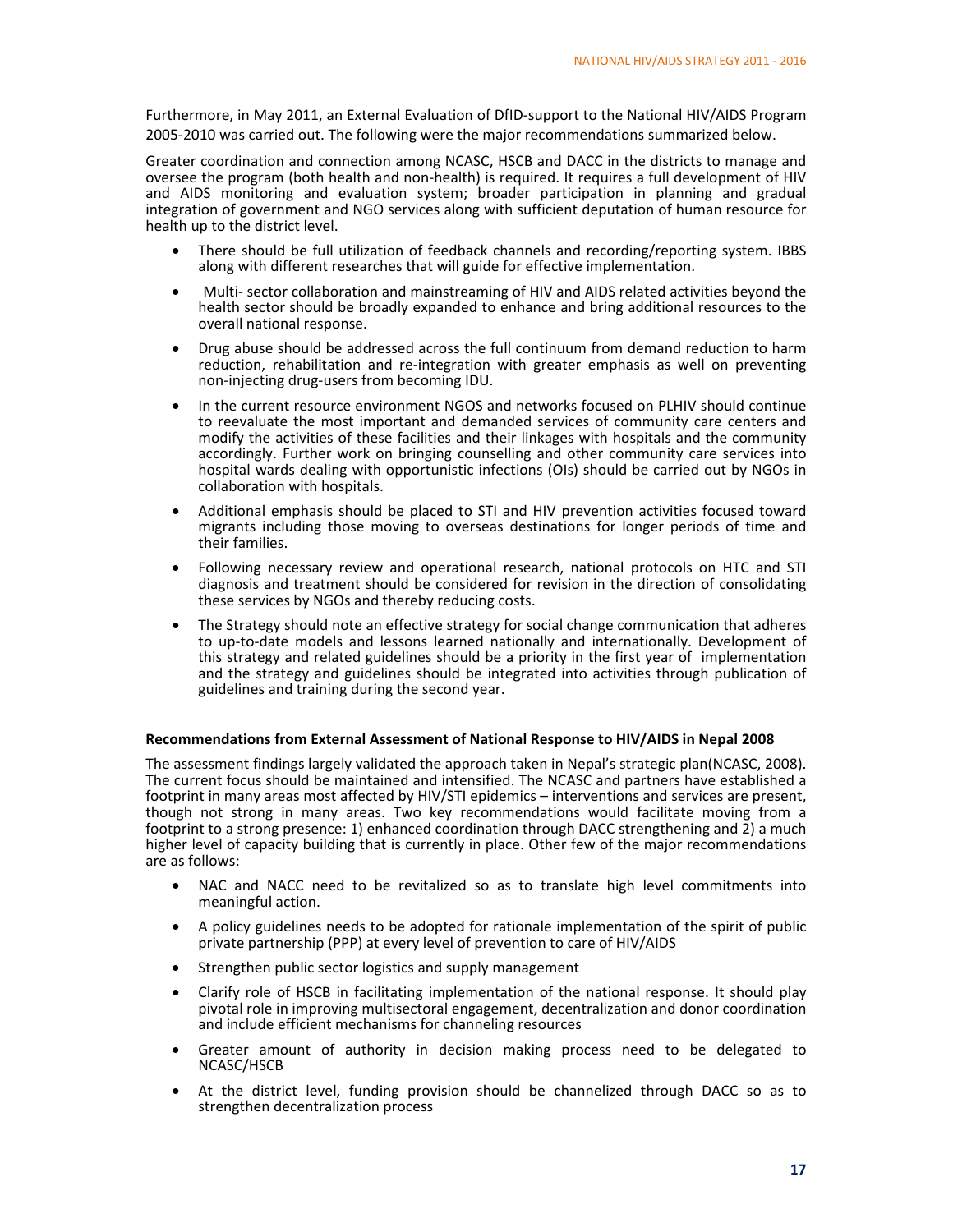- Comprehensive program for most at risk population should be expanded to increase geographical coverage
- The peer education should be strengthened and communities (particularly FSWs) engaged more in planning, implementation and monitoring activities jointly with the NGOs
- Interventions for migrant labors should not be stand alone
- Access to services like HTC, STI should be expanded through integration with other reproductive and primary health care services
- Greater focus on condom promotion, STI management, partner treatment should be promoted
- Strategies to increase access to STI services should be developed
- There should be involvement of public health sector in providing STI services linked to NGOs and CBOs outreach

#### **Current Situations and Issues**

#### **Condom Promotion**

As indicated in the table below in the previous years over 32 million male condoms were distributed in Nepal for HIV programme (UNGASS, 2010). Of these condoms, 70% were distributed through social marketing by private sectors. Female condom is not yet part of national HIV programme.

| <b>MARPS</b>                                                                                                                 | 2002 | 2004 | 2005 | 2006  | 2007 | 2008  | 2009 | 2010 | 2011 |
|------------------------------------------------------------------------------------------------------------------------------|------|------|------|-------|------|-------|------|------|------|
| FSW with their clients                                                                                                       |      | 58   |      | 53    |      | 52    |      |      | 74   |
| MSWs with non-paying male<br>anal sex partners                                                                               |      | 44   |      |       | 70   |       | 65   |      |      |
| IDUs (with FSWs)                                                                                                             | 54   |      | 35   |       | 68   |       | 49   |      | 76   |
| Migrant workers last time<br>they had sex with non-<br>regular sexual partners in<br>India (Far-Western and Mid-<br>Western) |      |      |      | $61*$ |      | $74*$ |      | 53   |      |

**Table 2: Trend of consistent condom use among MARPs (percentage)**

Note: The consistent condom use reported by MARP's in this table is from Kathmandu cluster of IBBS taken as a *proxy to reflect the trend. \*unweighted average* 

Male condom use is high at over 70% among the clients of female sex workers as reported by the sex workers. Condom use among the clients of male sex workers has risen in the last several years from under 40% to over 90%. About three quarters of men report condom use on the last anal sex with a male partner and a little over half of injecting drug users had condom‐protected sex at last intercourse with any partner.

#### **Female Sex Workers**

The response to the epidemic in the country has so far been successful in controlling the epidemic among female sex workers. HIV prevalence among female sex workers is recorded less than 3% over the years. Consistent condom use with the last client in the past year was reported high at over 75% (IBBS 2011). About 60% FSWs were reached by HIV prevention programmes during 2010 in Kathmandu.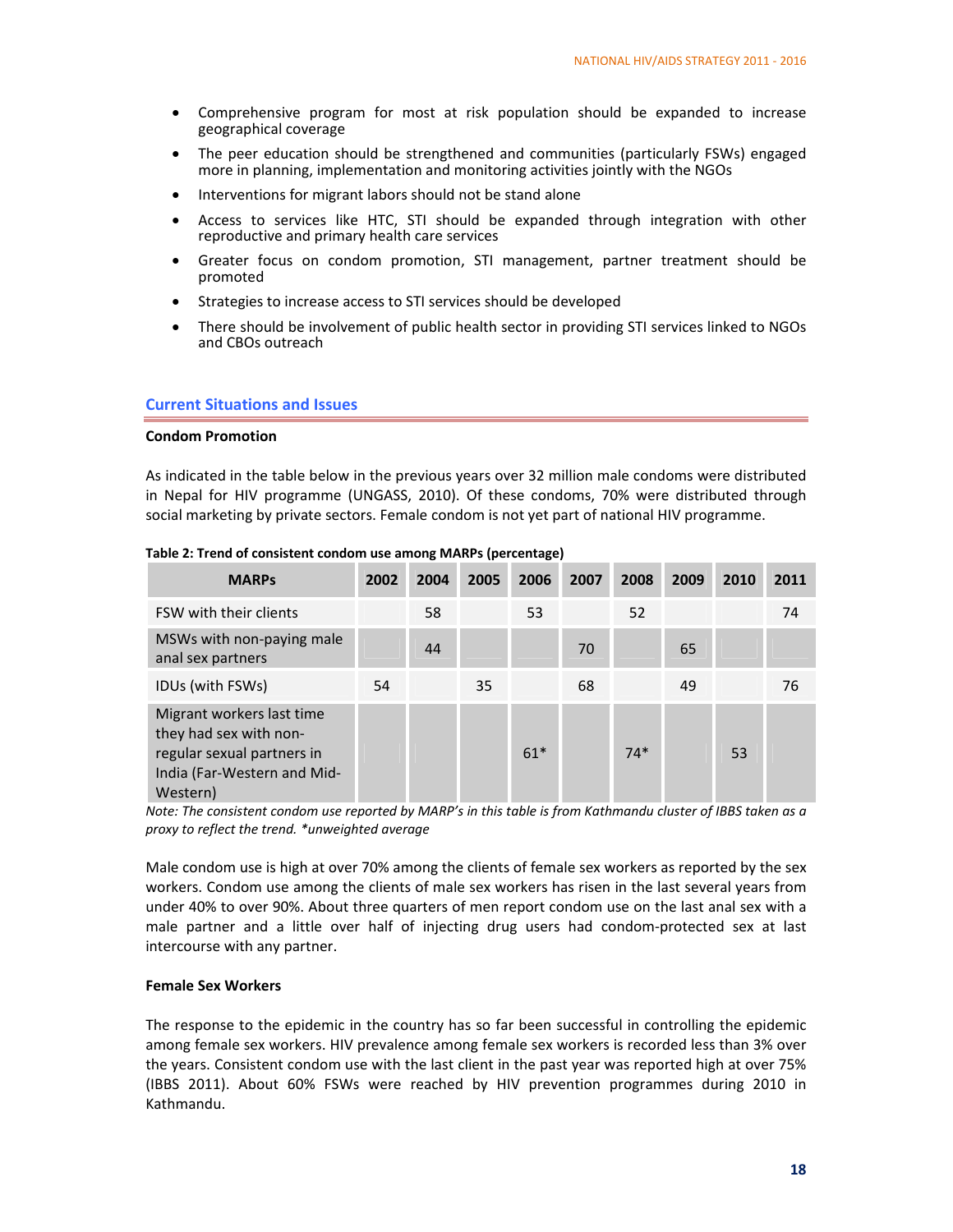#### **Men who have sex with men (MSM) and Third Gender (TG)**

HIV prevalence among MSM is 3.8% and 5.2% among male sex workers. Reported condom use with the last client among male sex workers is 90%. About three quarters of MSM reported condom use on their last episode of anal sex.

#### **Male Labour Migrants and their Spouses**

Integrated Bio Behavioural Survey (IBBS) shows that all migrants are not at equal risk to HIV. The recent IBBS conducted in mid and far western clusters (2010) recorded weighted HIV prevalence of 4.5%. The data on prevalence among wives of migrants shows that 0.8% of wives of migrants in four western districts.

Male labour migrants to India can only be reached in Nepal before they migrate or during their visits to their home districts when they return and before they re-migrate. Their spouses left back home can be reached relatively easily than their migrating partner. All activities proposed will take place in priority districts of Nepal.

#### **Injecting Drug Users (IDUs)**

Sentinel serosurveillance has demonstrated a significant reduction in prevalence among IDUs from 68% in 2003 to 6.3% in Kathmandu in 2011.

Over ninety per cent of users reported that they used sterile equipment the last time they injected. Evidence also suggests that there are risk overlaps particularly among those FSW who inject drug or female drug users who also sell sex.

#### **Prevention of Mother to Child Transmission (PMTCT)**

In 2010, 96 mothers and 112 babies received antiretroviral prophylaxis to prevent mother to child transmission. PMTCT sites have been scaled up to 22 by 2011 with 3 Community Based PMTCT districts. Progress has been made to initiate coordination between family health division (FHD) and NCASC to integrate and establish strong linkages between HIV and reproductive health services. Nepal has adopted 'WHO option B' recommendations (triple ARV prophylaxis for mothers and nevirapine for the infants)

#### **Prevention of HIV Transmission in Health Care Settings**

Nationwide application of safe injecting practices and universal precaution has been in practice in the country. Moreover, 100% of collected blood is screened for HIV and Hepatitis B and C. PEP has been made available in all ART, PMTCT and some of the HTC sites.

#### **HIV Prevention in Workplace**

Government of Nepal has issued National Policy on HIV/AIDS in the Workplace (2007) which incorporates principles of ILO code of practice on HIV/AIDS and the world of work, such as accepting HIV/AIDS as workplace issue, prohibiting discrimination, internalizing gender equality, creating a health working environment, promoting social dialogue, prohibiting HIV/AIDS tests with an objective to remove from employment or work, respecting the right of infected people to confidentiality, guaranteeing the continuity of employment until one cannot perform a normal work, preventing and treating this infection as far as possible and supporting those living with HIV (source: National workplace policy 2007).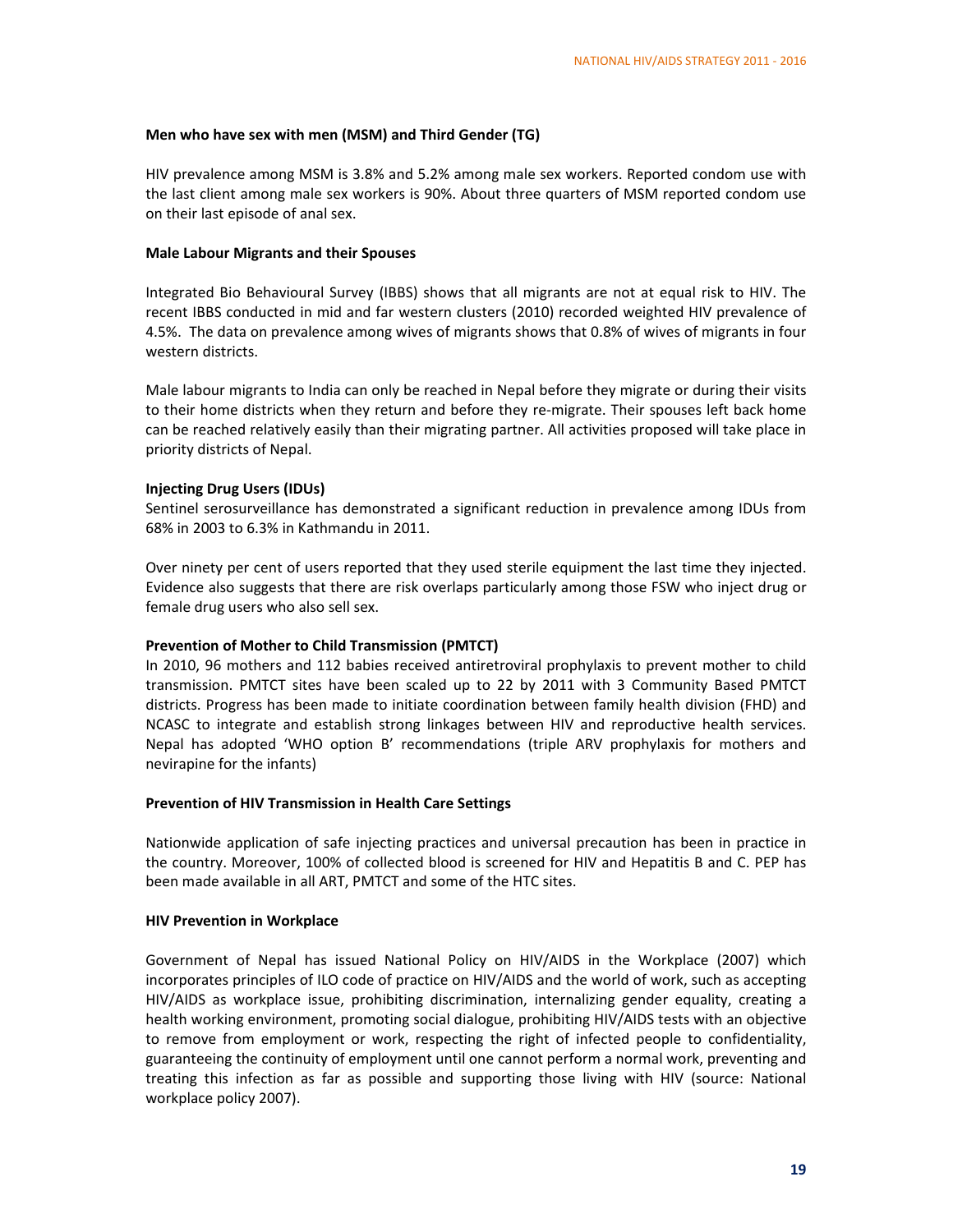#### **Uniformed Services**

The uniformed service in Nepal consists of Nepal Army, Nepal Police, and Nepal Armed Police. For the uniformed services, the priority is to protect the cadre from HIV and AIDS transmission and provide full range of prevention, treatment and care services without any stigma, discrimination and prejudiced attached to perceived or real HIV status of an individual. Nepal Police is updating its current HIV and AIDS Strategy to take into account of new challenges and opportunity – which will complement and supplement this strategy.

#### **Prison Settings**

Data about risk behaviours and vulnerability within the prison setting is generally lacking, but recent programme data from service sites (HTC, ART support) in certain selected prison indicated that number of people in need of ART is increasing and HIV positive tests are reported from HTC located at prisons. Stigma among inmates has become a barrier to access HIV related services.

#### **HIV Testing and Counselling**

The growth in the number of testing and counselling service provision sites has been rapid and over two hundred sites now offer HIV counselling and testing nationwide. However, there the people served by different sites indicating underutilization at some sites due to higher concentration of service sites in some places. There is need for harmonization and coordination in the HTC sites run by different programs, at the same time integrating into the health system. Provider initiated counselling and testing is being initiated from ANC, STI and TB clinics.

#### **Anti Retroviral Therapy**

ART services have scaled up and there are 36 service sites providing ART in the country. There is no waiting list and currently more than 5,876 PLHIV on ART till July 2011. There is a good linkage between the HTC and ART sites. Nepal has adapted to WHO recommendation of initiating ART below CD4 count of 350. More teaching institutions involvement needs to be sought and supported for ART and STI management along with public sector.

#### **Community and Home Based Care (CHBC)**

Community and Home Based Care has been mainly run by the NGOs in Nepal. There have been good linkages between the ART and CHBC services. CHBC has been instrumental in following up the clients on ART. The progress has been made to standardize these services in the country by development of National guidelines and standard training curriculum.

#### **Children Affected by AIDS (CABA)**

There are estimated 24, 000 CABA in 2010 (Size Estimation of Children Affected by AIDS in Nepal, 2011, NCASC). However, with the support from the GFTAM CABA initiatives are to be implemented in targeted districts through developing a National package for CABA.

#### **Stigma and Discrimination**

Despite continuous efforts during previous strategic period, stigma and discrimination has remained a major impediment to openly access the information and services by disclosing one's HIV status as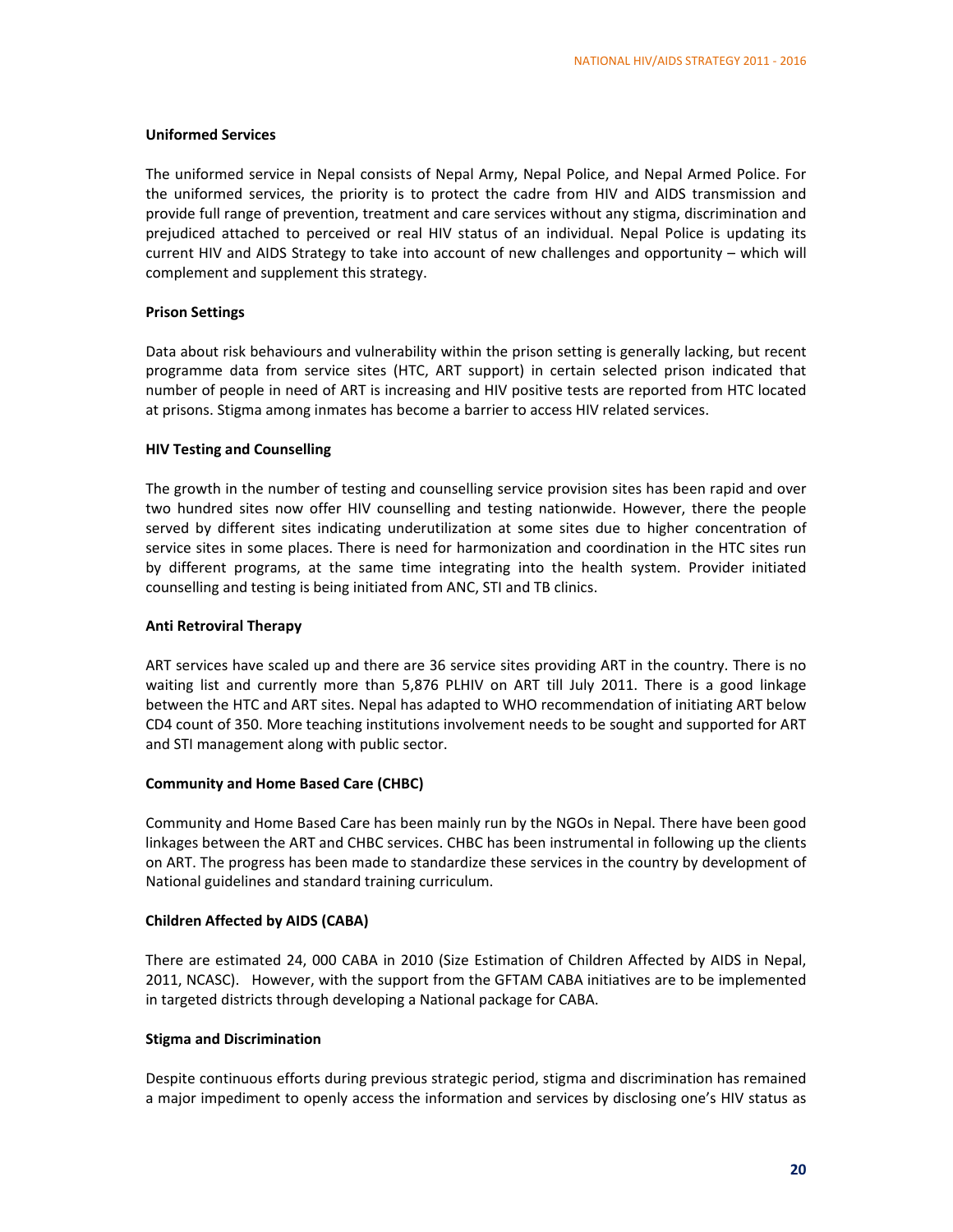well as risk behaviour and sexual orientation. Rejection to services, education, social events and often delayed response to treatment are other associated issue around stigma related to HIV. Women and children are often more affected. Evidences have suggested that in an open and stigma and discrimination free settings (health care and others) utilisation of services has improved substantially.

#### **Strategic Information**

After having a National HIV AIDS M&E guidelines with core set of defined indicators, a systematic mechanism has been initiated to collect analyze and use of data generated through HIV surveillance, program monitoring and research. NCASC has been capacitated in terms of human resource , system set up and preparation national M&E package which includes national recording and reporting tools, M&E training curricula and modules, data review and verification protocol. 35 districts have been capacitated with tools and systems through DACC. Quality control mechanisms need to be established including the HIV drug resistance strategy.

Nepal has been adopting the second Generation Surveillance System to collect HIV surveillance data. Routine case reporting and IBBS among high risk population are key components of SGS that has functioned over a decade. Scientific methods of estimation of HIV infections have started since 2003 that helped target settings for programming.

#### **Resource Mobilisation**

Despite marked improvement of government spending to health sector, allocation and spending in HIV is low. HIV financing has heavily relied on external assistance. While it is essential to access external financing for HIV, it is equally important to increase national financing and ownership of programme and resources. The resource mobilisation strategy will be guided by following key principles. Increase domestic financing for HIV and AIDS related activities more specifically on treatment and drug procurement; Increase government ownership and donor harmonisation; and Value for money and mutual accountability

#### **Structural Factors impacting on HIV**

Structural factors related to social, economical and political aspect of public health interventions and approaches at individual, institutional and societal levels are invariably associated with increased risk of HIV transmission and access to HIV services.

Poverty, unemployment and low education are by far the most critical structural factor making people vulnerable to the risk of HIV infection. Poverty and unemployment is a strong push factor for many young men and women for labour migration in India and Gulf countries. IBBS study revealed that about 31% of FSWs are illiterate and while 35‐43% FSWs are new entrants in the sex trade moving away from their home town (IBBS 2011). Certain social norms such as patriarchal structure of society have caused gender discrimination and gender based violence.

The country's vulnerability to HIV and AIDS has largely been due to numerous structural factors, social values and norms, economic and other development policies and practices. Geographical and ethnic diversity is a major challenge to design an intervention that reaches to un-reached groups in culturally acceptable ways. Furthermore, illiteracy and gender inequality are also the factors fuelling vulnerability to HIV transmission in Nepal.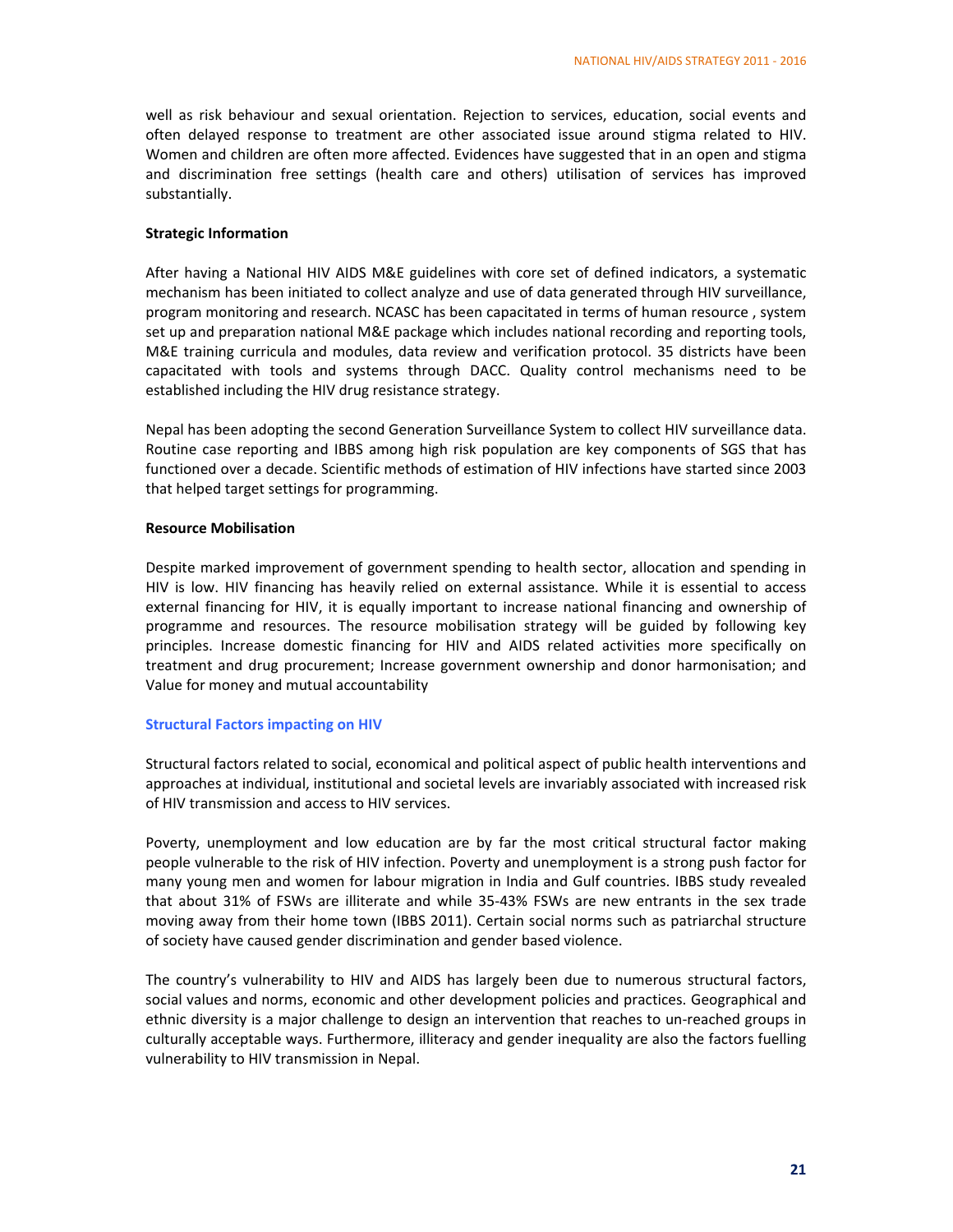Increasing labour migration due to lack of economic opportunity or fuelled by the post conflict uncertainty and declining employment opportunity has left women and children in more vulnerable situation.

#### **Overview of the HIV epidemic**

HIV in Nepal is characterized as concentrated epidemic. More than 80 percent HIV infections in are transmitted through heterosexual transmission (NCASC, 2011)<sup>3</sup>. People who injects drugs, men having sex with other men and female sex workers are the key high risk population groups spreading the epidemic. Male labour migrants (particularly to India, where labour migrants often visit female sex workers) and clients of female sex workers in Nepal are acting as bridging population groups that transfer infections from high risk groups to low risk general population. As the epidemic is maturing (about 23 years after the first HIV case reported in 1988), more and more infections are being recorded among low risk general men and women populations. However, the epidemic has never maintained through heterosexual transmission in the general population in Nepal, rather driven by the infections among high risk populations and their sexual partners (Figure 1).



**Figure 1 Distribution of Adult (15‐49) Estimated HIV Infections among Risk Groups: 1980‐2015**

The 2010 estimation of HIV infection in Nepal was about 55,626 (NCASC, 2011). As shown in Figure 2, majority of infections are occurred among adult (15‐49) male (58%) women of reproductive age group (28%) populations, while 8% of infections are occurred among children under 15 years of age.

<sup>&</sup>lt;sup>3</sup> NCASC (2011) National Estimates of HIV Infections in Nepal, 2011. September, 2011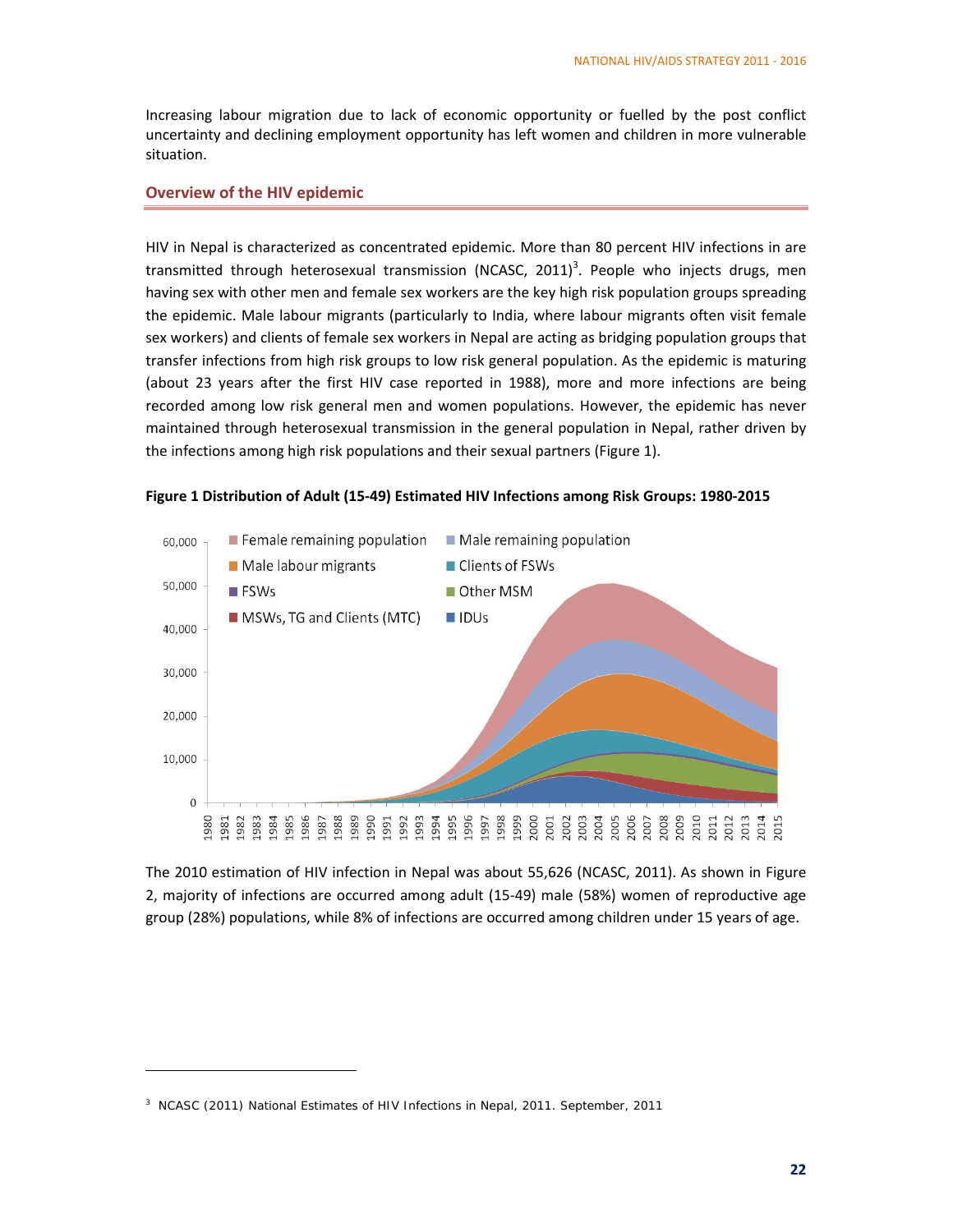

**Figure 2 Estimated HIV Infections by Age Group, 2010**

The high risk population groups (IDUs, MSM, FSWs, male labour migrants and clients of FSWs) shared 58% of all adult HIV infections (Table 3). The low risk general male and female population shared about 42% of all estimated infections. Highest infection is estimated is in the age group of 25‐ 49 years who are economically productive and sexually active. The younger stratum of population below the age of 15 has lowest infections and most are due to mother to child transmission.

|                                                 | <b>Estimated HIV</b> | <b>Share of Total HIV</b> |
|-------------------------------------------------|----------------------|---------------------------|
| <b>Population Groups</b>                        | <b>Infections</b>    | infections (%)            |
|                                                 | (15-49 years)        |                           |
| Injection Drug Users (IDUs)                     | 1,367                | 2.9                       |
| Male Sex Workers, Transgender and their Clients | 3,345                | 7.0                       |
| Other MSM who do not sell and/or buy sex        | 6,724                | 14.1                      |
| Female Sex Workers (FSWs)                       | 650                  | 1.4                       |
| <b>Clients of FSWs</b>                          | 2,440                | 5.1                       |
| Male Labour Migrants                            | 13,219               | 27.7                      |
| <b>Male Remaining Population</b>                | 7,378                | 15.5                      |
| Female Remaining Population                     | 12,522               | 26.3                      |
| <b>Total</b>                                    | 47,645               | 100.0                     |

**Table 3: Estimated HIV infections by Population Groups, 2010**

Nepal has produced evidence (NCASC, 2011) that effective prevention interventions are working to stop the spread of HIV, particularly among key high risk population groups such as IDUs, FSWs and their clients. However, the rate of new infections has increased among MSM/TG in Nepal. In overall, the adult (15‐49) HIV prevalence has started declining slowly (Figure 3), while the prevalence has been declining more rapidly among young populations (15-24) (Figure 4). This demands for a continued effective prevention efforts to be sustained among high risk populations, especially among young and new entrants into the risk behaviours.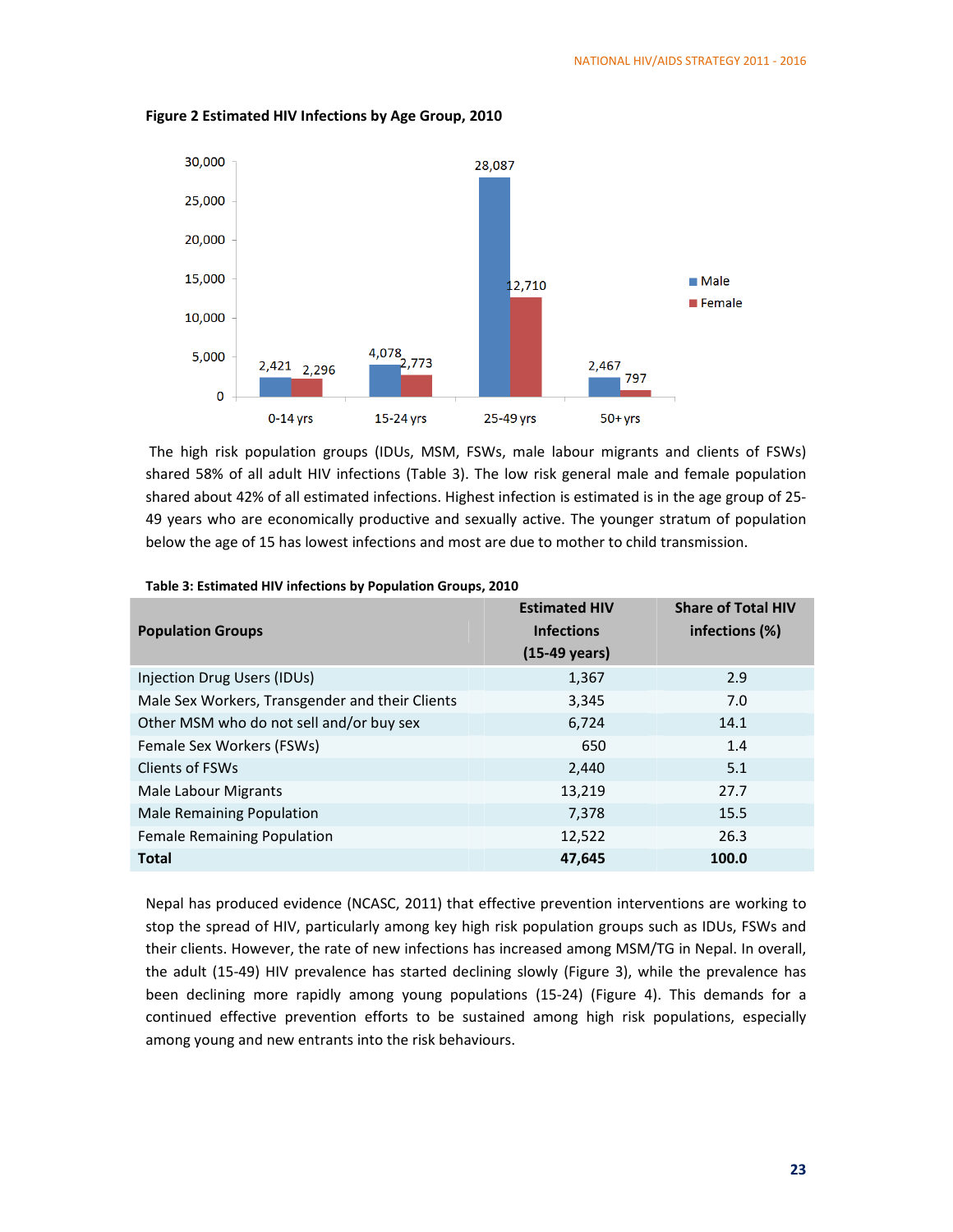

**Figure 3: Declining Adult (15‐49) HIV prevalence in Nepal: 1985‐2015 (NCASC, 2011)**

**Figure 4: HIV Prevalence among Young (15‐24) Population in Nepal: 1985‐2015\***



**\*NCASC, 2011**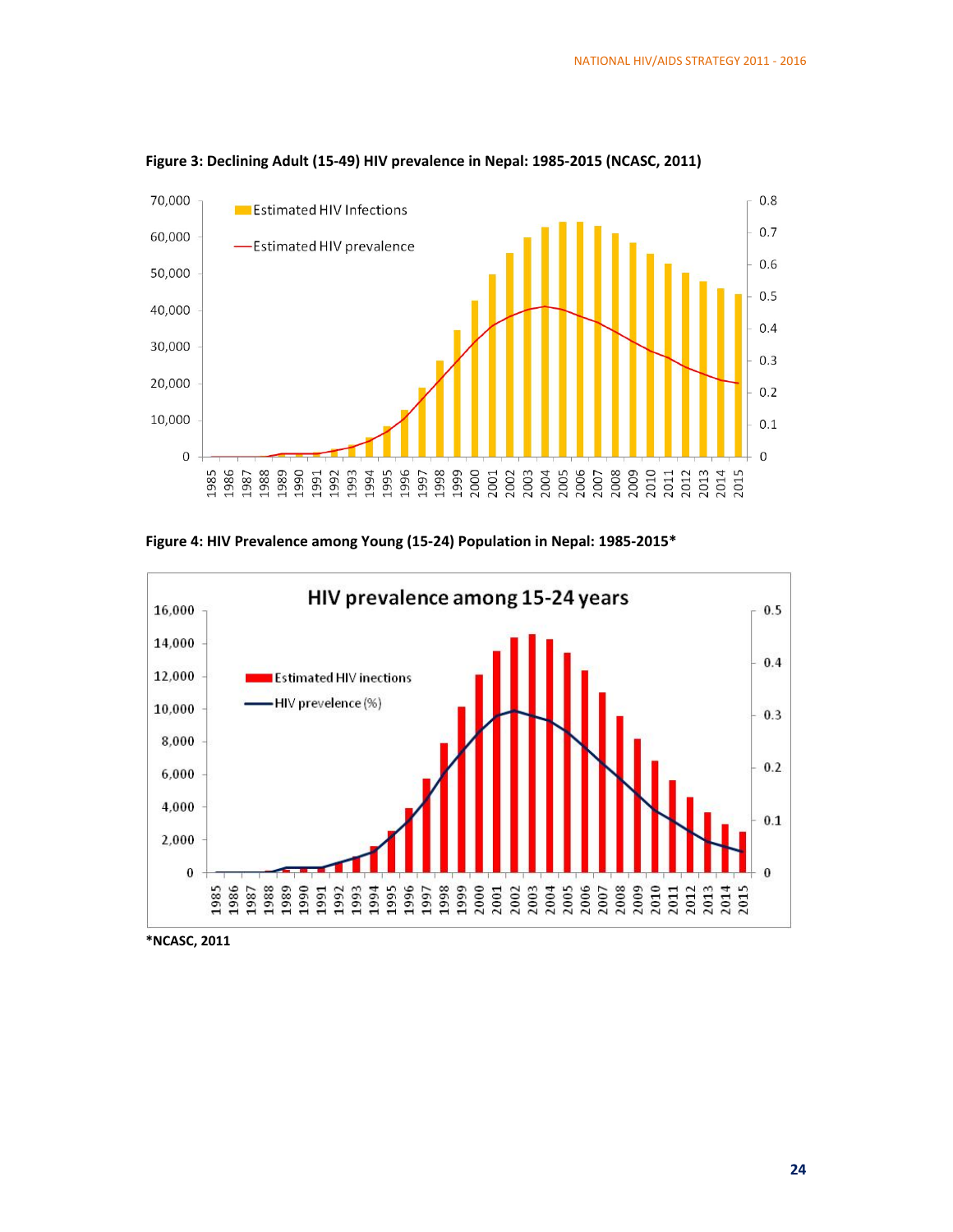# **CHAPTER II: STRATEGIC RESULT FRAMEWORK**

## **VISION, GOAL and TARGETS**

#### **Vision**

Nepal will become a place where new HIV infection are rare and when they do occur, every person will have access to high quality, life extending care without any form of discrimination.

#### **Goal**

To achieve universal access to HIV prevention, treatment, care and support.

#### **Objectives**

- 1. Reduce new HIV infections by 50% by 2016, compared to 2010;
- 2. Reduce HIV-related deaths by 25% by 2016 (compared with a 2010 baseline) through universal access on treatment and care services; and
- 3. Reduce new HIV infections in children by 90% by 2016 (compared with a 2010 baseline)

To achieve the broader health and development goals of Nepal, the National Strategic Plan, 2011‐ 2016 is framed to achieve the following overarching impact-level results:

- The incidence of HIV is halved by 2016 compared to 2010;
- By 2016, the AIDS‐related deaths are reduced by 25% compared to 2010; and
- Reduce new HIV infections in children by 90% (compared with a 2010 baseline)

This HIV/AIDS Strategy contributes to the overall health and national development plan as shown in the Figure:

## **Figure 5: Linkage of National HIV/AIDS Strategic Plan, 2011‐2016 with overall National Development Plans**

| Development Plan of Government of Nepal |                                                           |                  |                |  |  |
|-----------------------------------------|-----------------------------------------------------------|------------------|----------------|--|--|
|                                         | Nepal Health Sector Programme Implementation Plan-II      |                  |                |  |  |
| • Reduce Poverty                        | <b>National HIV/AIDS Strategy</b><br>• Achieve Millennium |                  |                |  |  |
|                                         | 2011-2016<br><b>Development Goals</b>                     |                  |                |  |  |
| • Achieve                               |                                                           |                  |                |  |  |
| <b>Millennium</b>                       | • Universal coverage to                                   |                  |                |  |  |
| Development                             | <b>Essential Heath Care Services</b>                      | • Reduce new HIV | • Reduce AIDS  |  |  |
| Goals                                   | free against catastrophic                                 | infections       | related deaths |  |  |
|                                         | health expenditure                                        |                  |                |  |  |
|                                         |                                                           |                  |                |  |  |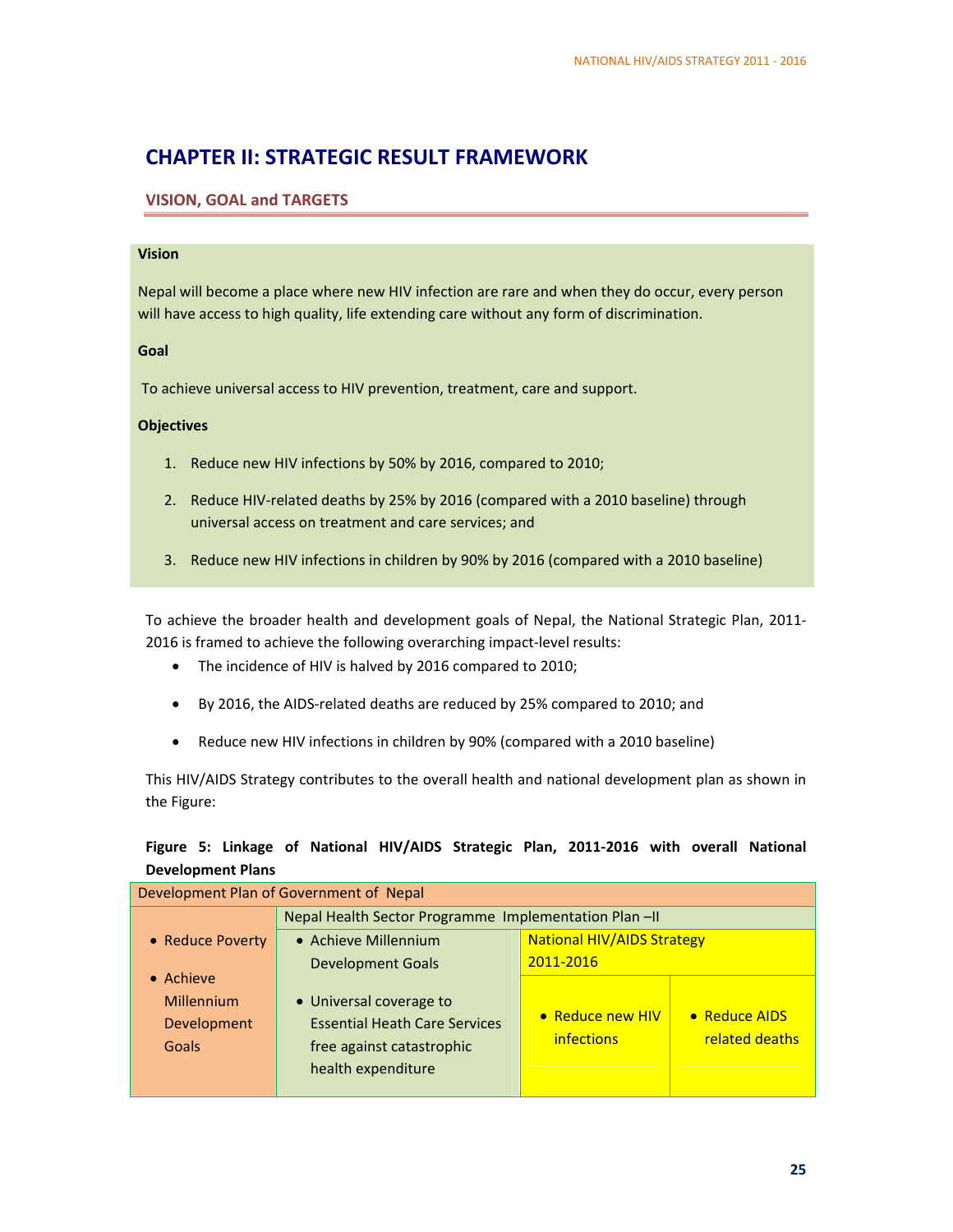A joint effort of intermediated results (outcomes), immediate results (outputs) and actions (inputs) will contribute to achieve the desired final results of the Strategy, 2011-2016. The key impact-level indicators and targets are as shown below.

| <b>Results</b> | <b>Indicators</b>             | Baseline, 2010         | Targets by 2016          |
|----------------|-------------------------------|------------------------|--------------------------|
| <b>numbers</b> |                               |                        |                          |
| 1              | HIV prevalence in the         | $0.12\%$ (2010)        | 0.06%                    |
|                | population aged 15-24         | (NCASC, 2011)          |                          |
|                | Percentage of adults and      | 89% - 12 months (2010) | At least 93% - 12 months |
|                | children with HIV known to be | 84% - 24 months (2010) | At least 90% - 24 months |
|                | on treatment 12, 24 and 36    | 70% - 36 months (2010) | At least 85% - 36 months |
|                | months after initiation of    |                        |                          |
|                | antiretroviral therapy        |                        |                          |

#### **Strategies for Achieving Impact**

The current national HIV/AIDS Strategy, therefore, builds two critical programme strategies (prevention and treatment care and support) and two cross‐cutting strategies to underpin the programme strategies.

| The incidence of HIV is halved by 2016 compared to 2010     |                                                               |                                       |  |  |  |  |
|-------------------------------------------------------------|---------------------------------------------------------------|---------------------------------------|--|--|--|--|
| The AIDS-related deaths are reduced by 25% compared to 2010 |                                                               |                                       |  |  |  |  |
|                                                             | Reduce new HIV infections in children by 90% compared to 2010 |                                       |  |  |  |  |
|                                                             | ⇧                                                             |                                       |  |  |  |  |
| ∲<br>$\Rightarrow$                                          | <b>Programmatic Strategies</b>                                | ⇘<br>⇦                                |  |  |  |  |
| 仚                                                           |                                                               | ⇧                                     |  |  |  |  |
| <b>Prevention</b>                                           | Continuum<br>⇦<br>$\Rightarrow$                               | <b>Treatment, Care and Support</b>    |  |  |  |  |
| 介                                                           |                                                               | 介                                     |  |  |  |  |
| ⇧<br>⇦                                                      | <b>Cross cutting Strategies</b>                               | $\hat{H}$<br>$\Rightarrow$            |  |  |  |  |
| <b>Creating Enabling Environment</b>                        | ₠<br>£                                                        | <b>Strategic Information</b>          |  |  |  |  |
| <b>Health System Strengthening</b>                          |                                                               | HIV and STI surveillance              |  |  |  |  |
| Legal Reform & Human rights                                 |                                                               | Programme Monitoring and<br>$\bullet$ |  |  |  |  |
| <b>Community System</b>                                     |                                                               | Evaluation                            |  |  |  |  |
| Strengthening                                               |                                                               | Research                              |  |  |  |  |

#### **Target 1: The incidence of HIV is halved by 2015 compared to 2010**

In the absence of easily doable methods of estimating incidence at population level, a proxy indicator for measuring the incidence "HIV prevalence in the population aged 15‐24" will be monitored through HIV epidemic modelling and analysis.

The target for this indicator is 0.06% by 2015. This will be achieved through the following five Outcomes, related to each of the three modes of transmission of HIV:

Outcome 1.1: Reduction of sexual transmission of HIV

Outcome 1.2: Reduction of HIV through injecting drugs

Outcome 1.3: Reduction of vertical (mother‐to‐child) transmission of HIV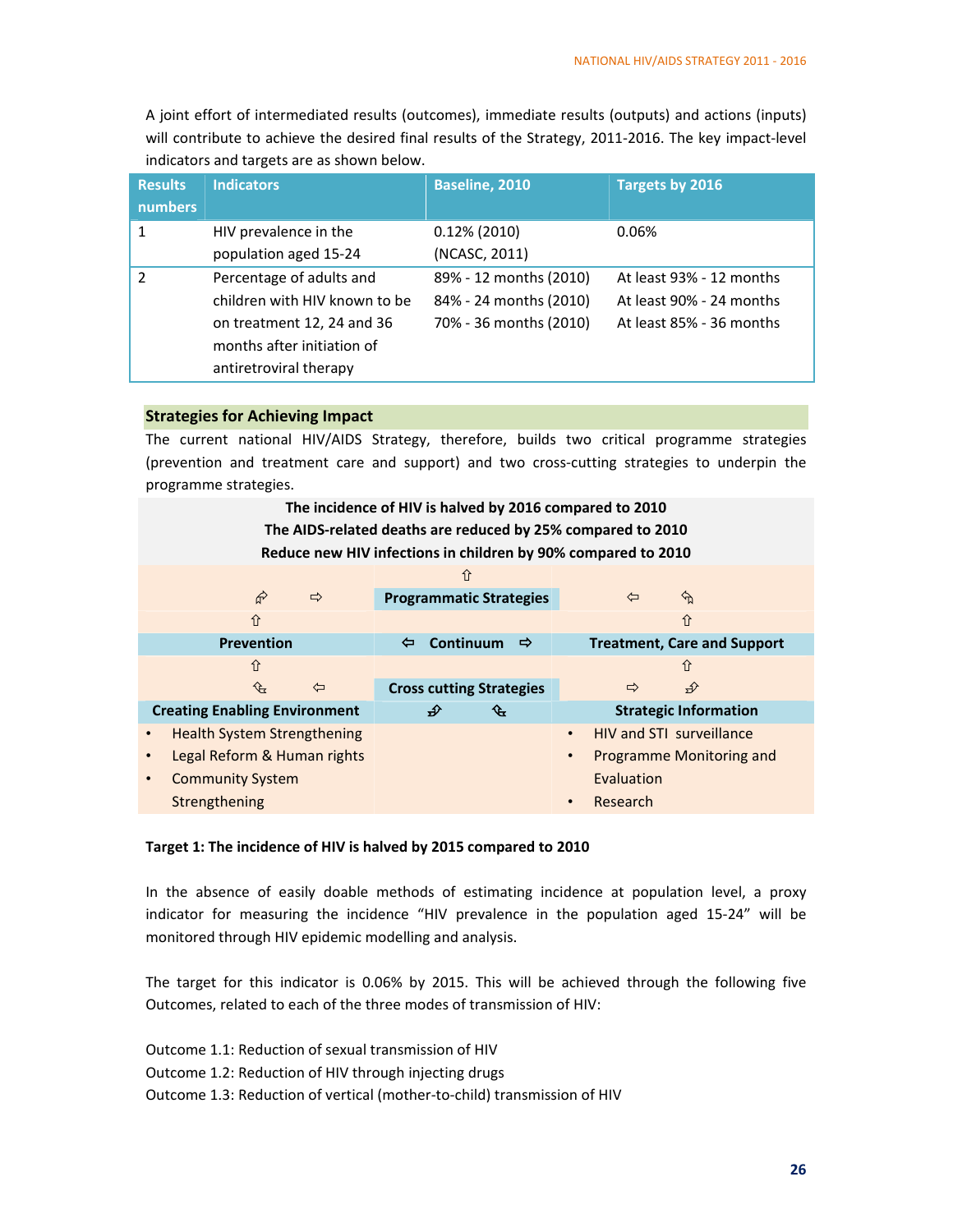Outcome 1.4: Reduction in blood‐borne transmission of HIV

Outcome 1.5: Creation of enabling environment in HIV Prevention

The components above mentioned outcomes are considered to prevent HIV (contribute to achieve impact) through one or combination of more than one preventive services among the risk population groups.

The targets to achieve the outcomes are set as below:

#### Outcome 1.1 Outcome 1.1 Reduce sexual transmission of HIV

|       | Outcome indicators <sup>(a, b)</sup>                                                                                                                                                        | <b>Baseline (2010)</b>                                                                                                                                     | Target by 2016                                                                                                                                         |
|-------|---------------------------------------------------------------------------------------------------------------------------------------------------------------------------------------------|------------------------------------------------------------------------------------------------------------------------------------------------------------|--------------------------------------------------------------------------------------------------------------------------------------------------------|
| 1.1.1 | Percentage of most-at-risk populations<br>(sex workers - female and male, and<br>male labour migrants 15-49 years) who<br>are HIV-infected                                                  | $FSWs = 1.7\%$ (2011)<br>MSWs = 5.2% (2009)<br>$\bullet$<br>$MSM = 3.8\% (2009)$<br>$\bullet$<br>Labour migrants (15-<br>$\bullet$<br>$49$ ) = 4.5% (2010) | $FSWs = 1.0%$<br>$\bullet$<br>$MSWs = 2.5%$<br>$MSM = 2.0%$<br>$\bullet$<br>Labour migrants<br>$\bullet$<br>$(15-49) = 0.5%$                           |
| 1.1.2 | Percentage of most-at-risk populations<br>who both correctly identify ways of<br>preventing the sexual transmission of<br>HIV and who reject major<br>misconceptions about HIV transmission | $FSWs = 30\% (2011)$<br>$\bullet$<br>$MSM = 64\% (2009)$<br>$\bullet$<br>Labour migrants (15-<br>$49$ ) = 18.1% (2010)                                     | $FSWs = 60%$<br>$\bullet$<br>$MSM = 80%$<br>$\bullet$<br>Labour migrants<br>$(15-49) = 50%$                                                            |
| 1.1.3 | % of men reporting the use of condom<br>the last time they had anal sex with a<br>male partner                                                                                              | 75% (2009)                                                                                                                                                 | >80%                                                                                                                                                   |
| 1.1.4 | % of female and male sex workers<br>reporting the use of a condom with their<br>most recent client                                                                                          | FSWs: 83% (2011)<br>MSWs: 87% (2009)                                                                                                                       | >85%                                                                                                                                                   |
| 1.1.5 | % of migrants aged 15-49 reporting the<br>use of condom the last time they had<br>sex with non-regular sexual partner                                                                       | 53% (2010)                                                                                                                                                 | $>80\%$                                                                                                                                                |
| 1.1.6 | Percentage of most-at-risk populations<br>who received HIV test in the last 12<br>months and who know their results                                                                         | $FSWs = 54.7\% (2011)$<br>$\bullet$<br>$MSWs = 65.2\% (2009)$<br>$MSM = 42\% (2009)$<br>Labour migrants (15-49<br>$\bullet$<br>$year) = 13.8% (2010)$      | $FSWs = 80%$<br>$\bullet$<br>$MSWs = 80%$<br>$\bullet$<br>$MSM = 80%$<br>$\bullet$<br>Labour migrants<br>$\bullet$<br>$(15-49 \text{ years}) =$<br>80% |

*Note: a: The baseline and targets referred to Kathmandu valley cluster of IBBS, used as proxy*  b: The baseline and targets referred to mid-and far-western cluster of IBBS, used as proxy

| Outcome indicators * |                                                                                                 | <b>Baseline (2010)</b> | Target by 2016 |
|----------------------|-------------------------------------------------------------------------------------------------|------------------------|----------------|
| 1.2.1                | Percentage of injecting drug users who are HIV-<br>infected                                     | $6.3\%$ (2011)         | 3%             |
| 1.2.2                | Percentage of injecting drug users who both<br>correctly identify ways of preventing the sexual | 64% (2011)             | 80%            |

# Outcome 1.2: Reduction of HIV through injecting drugs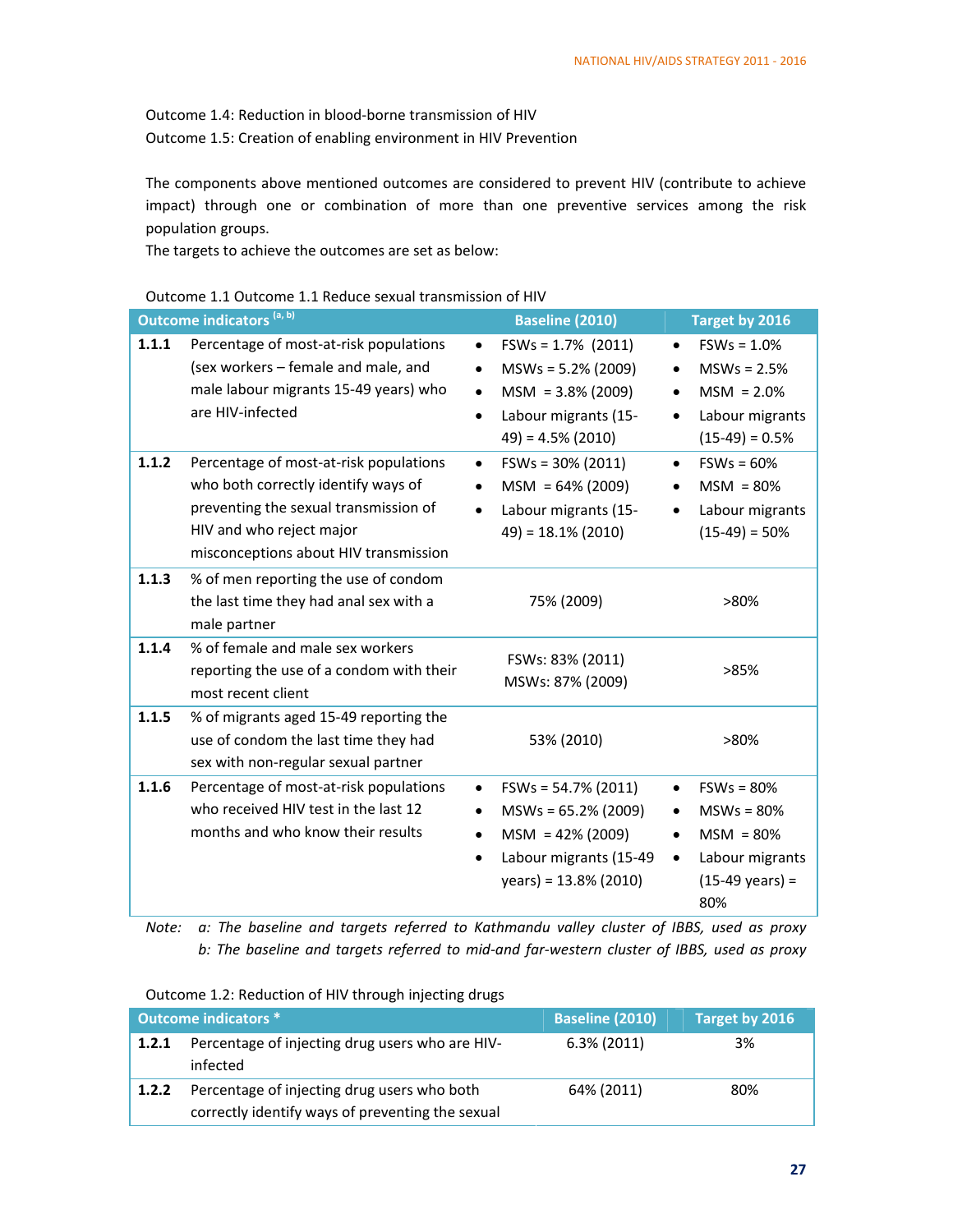|       | transmission of HIV and who reject major             |              |      |
|-------|------------------------------------------------------|--------------|------|
|       | misconceptions about HIV transmission                |              |      |
| 1.2.3 | Percentage of people who inject drugs reporting      | 95% (2011)   | >95% |
|       | the use of sterile injecting equipment the last time |              |      |
|       | they injected                                        |              |      |
| 1.2.4 | Percentage of injecting drug users who received an   | 21.4% (2011) | 80%  |
|       | HIV test in the last 12 months and who know their    |              |      |
|       | results                                              |              |      |
| 1.2.5 | Percentage of IDUs currently on OST who have         | NА           | 80%  |
|       | been on OST continuously for the past 12 months      |              |      |

*Note: \* The baseline and targets referred to Kathmandu valley cluster of IBBS, used as proxy.*

#### Outcome 1.3: Reduction of vertical (mother‐to‐child) transmission of HIV

| <b>Impact/Outcome indicators</b> |                                                                                                                                 | <b>Baseline (2010)</b> | Target by 2016 |
|----------------------------------|---------------------------------------------------------------------------------------------------------------------------------|------------------------|----------------|
| 1.3.1                            | Eliminate new HIV infections in children: reduce<br>new HIV infections in children by 90% (compared<br>with a 2010 baseline)    | <b>NA</b>              | 90%            |
| 1.3.2                            | Percentage of infants born to HIV infected mothers<br>who are infected                                                          | <b>NA</b>              | 12%            |
| 1.3.3                            | Percentage of HIV+ve pregnant women who<br>received antiretroviral to reduce the risk of<br>mother-to-child transmission of HIV | 8.3% (2010)            | 80%            |
| 1.3.4                            | Percentage of infants born to HIV-infected women<br>receiving a virological test for HIV within 2 months<br>of birth            | 1.7% (2010)            | 100%           |

## Outcome 1.4: Reduction of blood‐borne transmission of HIV

| <b>Outcome indicators</b> |                                                                                                    | <b>Baseline (2010)</b> | Target by 2016 |
|---------------------------|----------------------------------------------------------------------------------------------------|------------------------|----------------|
| 1.4.1                     | Percentage of health facilities providing HIV<br>services with post-exposure prophylaxis available | NА                     | 100%           |
| 1.4.2                     | Percentage of donated blood units screened for<br>HIV in a quality assured manner*                 | 38% (2009)             | 100%           |

\* *Quality assured manner is defined as the blood units screened for HIV included in External Quality Assurance Scheme (EQAS).*

#### Outcome 1.5: Creation of enabling environment in HIV Prevention

|       | <b>Outcome indicators</b>                   | <b>Baseline (2010)</b> | Target by 2016 |
|-------|---------------------------------------------|------------------------|----------------|
| 1.5.1 | Percentage of health workers both women and | ΝA                     | >90%           |
|       | men aged 15-49 years expressing accepting   |                        |                |
|       | attitude towards people living with HIV     |                        |                |

**Target 2: By 2015, the AIDS‐related deaths are reduced by 25% compared to 2010**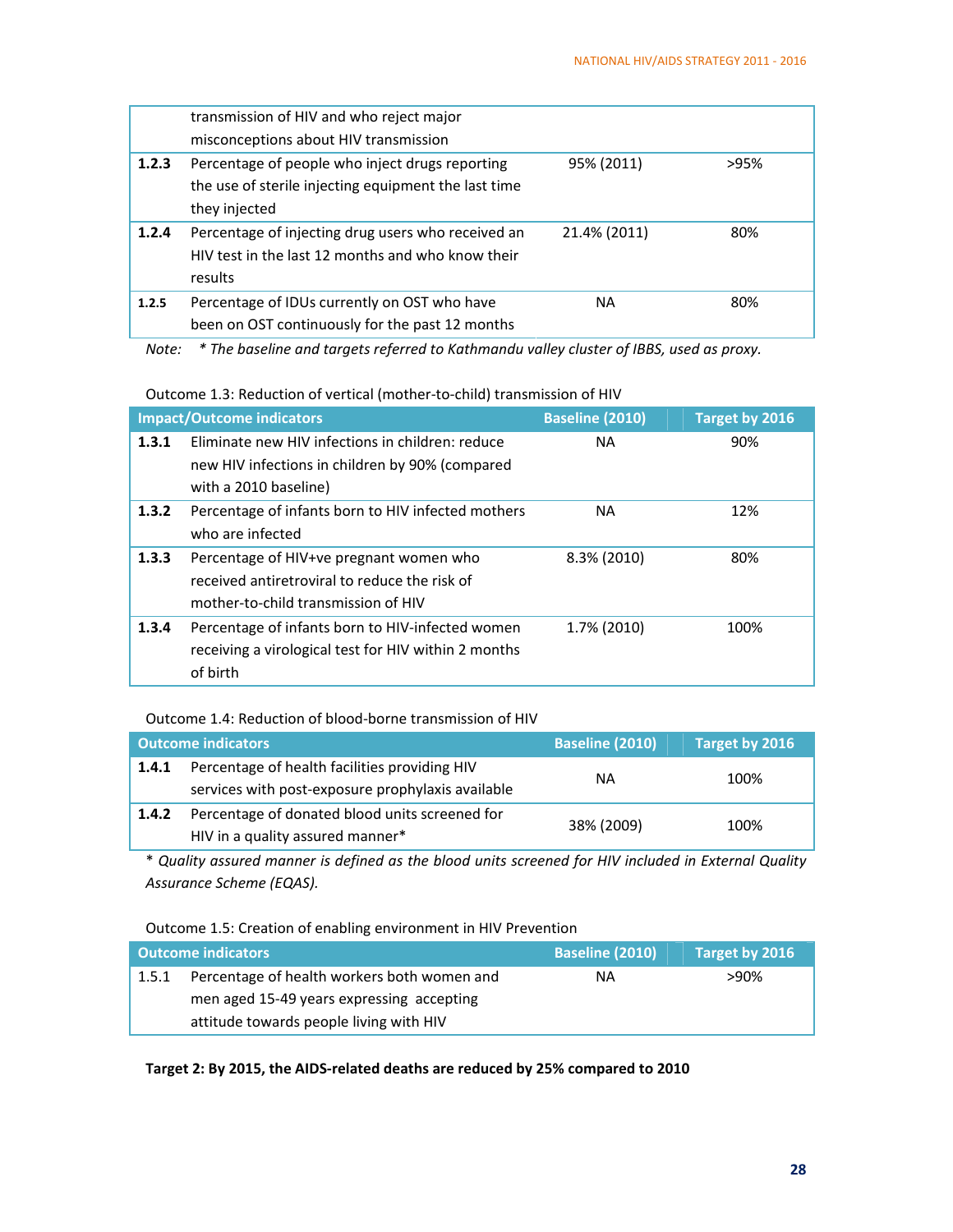This impact result targets to ensure the overall health status of people living with HIV, safeguarding their physical and mental well being. Thus, it encompasses not only access to treatment and care, but also adherence to this treatment and quality of care. Therefore, the overall care and treatment service package targets to reduce the AIDS-related deaths by 25% by 2015 as compared to 2010. The indicator selected to monitor the progress towards this result (adherence) is: percentage of people still alive (adults and children) and on treatment 12, 24 and 36 months after initiation of ART. This indicator is not perfect as it does not give any information about morbidity, and it is also not very sensitive about the quality of services that is included in the whole care and treatment package. However, it is still the best one we have monitored.

This result will be achieved through the following outcomes within the framework of comprehensive care and treatment for people living with HIV:

Outcome 2.1: People living with HIV received prophylaxis for opportunistic infection according to national guidelines

Outcome 2.2: Adults and children living with HIV who are eligible for antiretroviral received ART Outcome 2.3: Adults and children with HIV associated co-infections received treatment of coinfection management

Outcome 2.4: PLHIV received care and support services according to their needs (palliative care for chronically ill PLHIV)

Outcome 2.5 PLHIV received impact mitigation support

The overall strategic framework for this result is shown as below:

Outcome 2.1: People living with HIV received prophylaxis for opportunistic infection, treatment and other common co-infections treatment according to national guidelines.

|       | <b>Outcome indicators</b>                                                                                                                                      | <b>Baseline (2010)</b> | Target by 2016 |
|-------|----------------------------------------------------------------------------------------------------------------------------------------------------------------|------------------------|----------------|
| 2.1.1 | Percentage of people enrolled in HIV care and<br>treatment who received cotrimoxazole prophylaxis<br>in the last 12 months                                     | <b>NA</b>              | 80%            |
| 2.1.2 | Percentage of adults and children living with HIV<br>enrolled in HIV care (currently) received<br>opportunity infection prophylaxis (for common<br>infections) | NА                     | 80%            |

Outcome 2.2: Adults and children living with HIV eligible for antiretroviral received it.

|       | <b>Outcome indicators</b>                                                                                                                                                       | <b>Baseline (2010)</b> | Target by 2016 |
|-------|---------------------------------------------------------------------------------------------------------------------------------------------------------------------------------|------------------------|----------------|
| 2.2.1 | Percentage of eligible adults and children currently<br>receiving antiretroviral therapy                                                                                        | 27% (2010)             | 80%            |
| 2.2.2 | Percentage of people starting antiretroviral<br>therapy who picked up all prescribed antiretroviral<br>drugs on time                                                            | ΝA                     | 80%            |
| 2.2.3 | Percentage of health facilities dispensing<br>antiretroviral therapy that have experienced a<br>stock-out of at least one required antiretroviral<br>drug in the last 12 months | 0%                     | 0%             |

Outcome 2.3: Adults and children with HIV associated co-infections received treatment of coinfection management.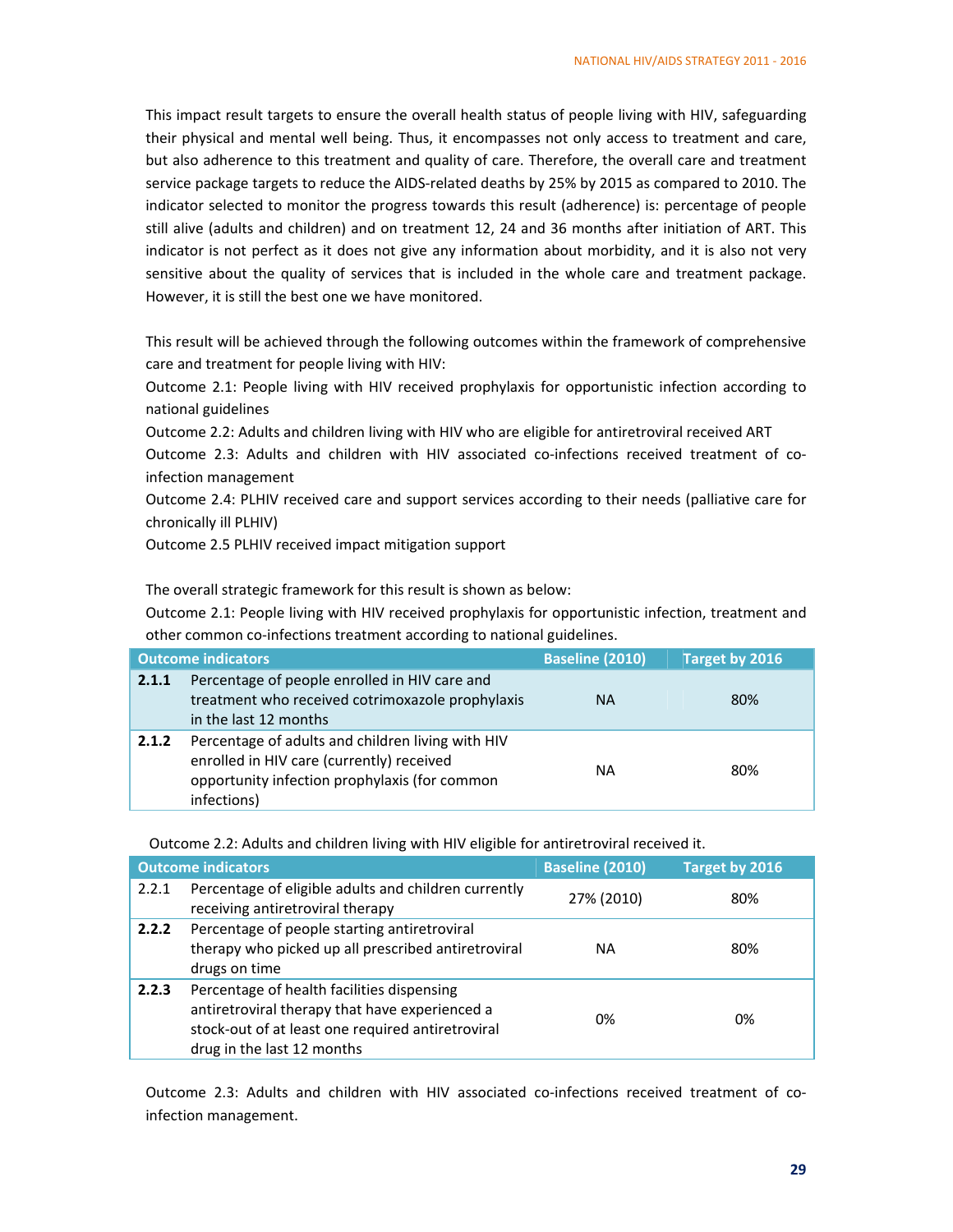|       | <b>Outcome indicators</b>                                                                                                                                                                                                                                          | <b>Baseline (2010)</b> | Target by 2016 |
|-------|--------------------------------------------------------------------------------------------------------------------------------------------------------------------------------------------------------------------------------------------------------------------|------------------------|----------------|
| 2.3.1 | Number (percentage) of adults and children<br>enrolled in HIV care who had their TB status<br>assessed and recorded during last visit (among all<br>adults and children enrolled in HIV care in the<br>reporting period)                                           | 0                      | 22,500 (80%)   |
| 2.3.2 | Percentage of estimated HIV-positive incident TB<br>cases that received treatment for both TB and HIV                                                                                                                                                              | NА                     | 80%            |
| 2.3.3 | Number (and percentage) of adults and children<br>newly enrolled in HIV care who start treatment for<br>latent TB infection (isoniazid preventive therapy)<br>among the total number of adults and children<br>newly enrolled in HIV care over a given time period | 0                      | 80%            |

Outcome 2.4: PLHIV received care and support services according to their needs.

|       | <b>Outcome indicators</b>                                                                                                                                                    | <b>Baseline (2010)</b> | Target by 2016 |
|-------|------------------------------------------------------------------------------------------------------------------------------------------------------------------------------|------------------------|----------------|
| 2.4.1 | Number (and percentage) of adults and children<br>living with HIV who received care and support<br>services outside facilities                                               | NA.                    | 80%            |
| 2.4.2 | Number (percentage) of (currently indentified)<br>PLHIV who received at least one home visit and/or<br>palliative care service in last 12 months                             | <b>NA</b>              | 80%            |
| 2.4.3 | Number (percentage) of people living with HIV<br>benefiting from nutritional support in the last 12<br>months                                                                | NA.                    | 80%            |
| 2.4.4 | Number (and percentage) of children affected by<br>AIDS (CABA) received minimum package of care<br>and support services as defined in the national<br><b>CABA</b> guidelines | 0                      | 80%            |
| 2.4.5 | Ratio of school attendance of orphans (AIDS<br>orphans) to school attendance of non-orphans<br>aged 10-14 years                                                              | NA.                    | 1              |

Outcome 2.5 PLHIV received impact mitigation support (social protection)

| <b>Outcome indicators</b> |                                                                                                                                                                         | <b>Baseline (2010)</b> | Target by 2016 |
|---------------------------|-------------------------------------------------------------------------------------------------------------------------------------------------------------------------|------------------------|----------------|
| 2.5.1                     | Number (and percentage) of adults and children<br>living with HIV who need care and support services<br>outside facilities (ART centres and sub-centres)<br>received it | NA.                    | 80%            |
| 2.5.2                     | Percentage of PLHIV who have no formal education                                                                                                                        | NA.                    | < 10%          |
| 2.5.3                     | Percentage of health workers both women and<br>men aged 15-49 years expressing accepting<br>attitude towards people living with HIV                                     | NA.                    | >90%           |
| 2.5.4                     | System for officially documenting cases of stigma<br>and discrimination exist (through DACC)                                                                            | No                     | Yes            |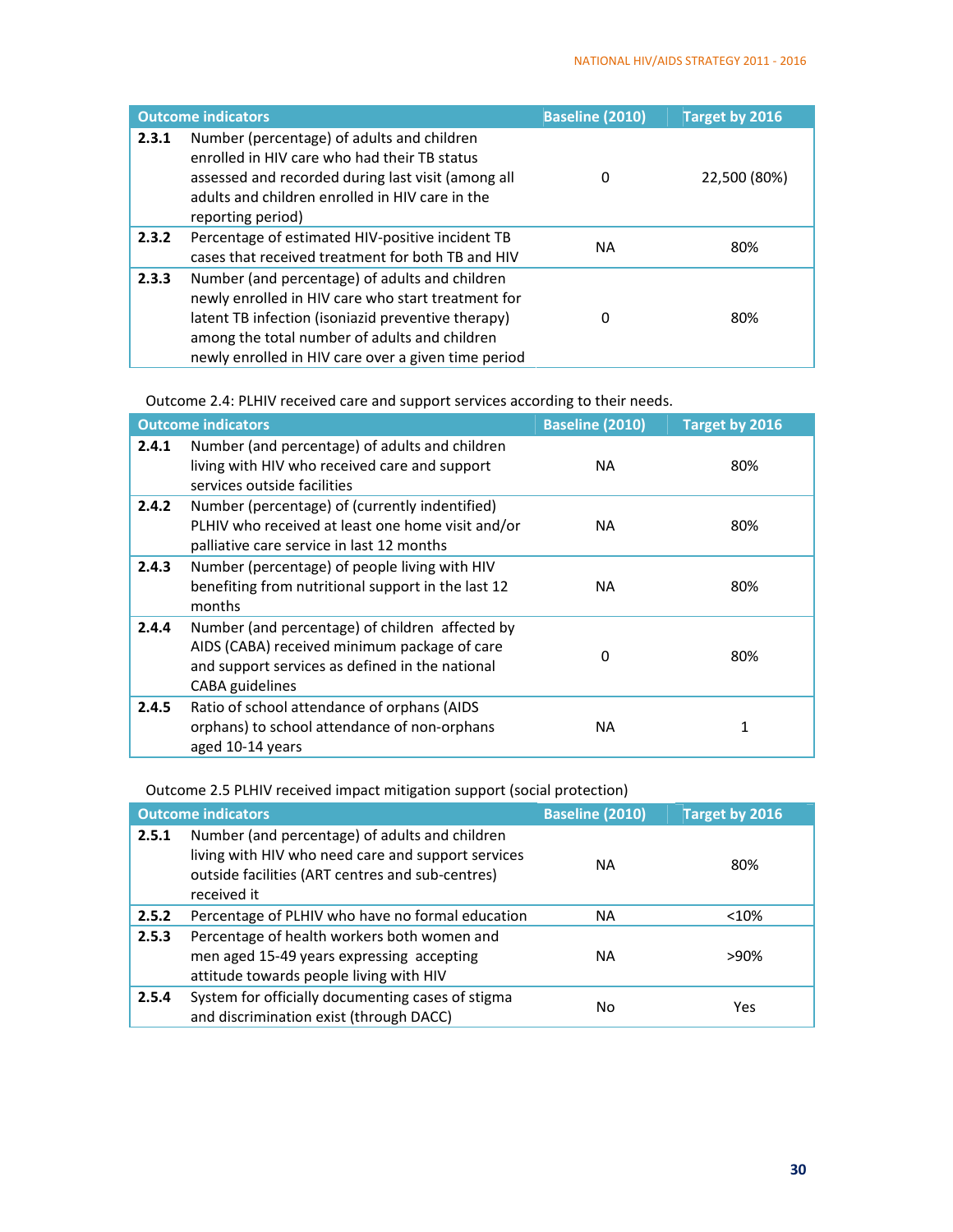#### **Guiding Principles**

#### **1) Universal Access to Prevention, Treatment, Care and Support services for all people on equitable basis**

The primary focus of the strategy will be on universal access to prevention and treatment, care and support on an equitable basis with linkages to impact mitigation initiatives. The strategy is based on the premise of universal access targets to prevention and care services for members of key populations at higher risk and people living with HIV.

#### **2) Integration of HIV into general health programme:**

Integrated approach helps avoid the creation of vertical implementation of treatment and care of HIV, Sexual Reproductive Health, Maternal and Newborn Health and Control of Tuberculosis. It can be confusing, expensive and time‐consuming for people to visit different facilities for HIV, sexually transmitted infections, TB and other SRH treatment and care. Integrated delivery can also reduce the unit cost of services. This strategy emphasises on integration of HIV into existing general health programme.

#### **3) Evidence‐informed planning and programming**

Evidence informed policy and programmes will feature in the strategy with strategic information and best practices linked to the programme design and implementation. As such, resource allocations must take into consideration of defined priorities based on vulnerability and risk factors associated with various groups and communities after thorough analysis of issues including gender analysis. Result based management and evidence on what works in prevention and care in Nepal will be used to develop effective and sustainable programmes.

#### **4) Decentralized, multi‐sectoral and interdisciplinary engagement**

Since HIV and AIDS is more than a public health priority and is a complex multifaceted problem affecting all aspects of society; decentralised, multi‐sectoral and interdisciplinary involvement must be established for building an adequate response to the HIV epidemic. As such commitments, responsibility and accountability of wider health sectors and sectors outside of health will be promoted through high level political commitments. This calls for a proactive response from all the related sectors with mutual accountability.

#### **5) Reducing Stigma and discrimination**

Zero tolerance to stigma and discrimination in all aspects of the HIV and AIDS related service provision and in employment relationship, including recruitment, terms and conditions of employment and termination on the basis of real or perceived HIV status.

#### **6) Centrality of PLHIV** (**GIPA/MIPA Principle)**

People living with HIV particularly WPLHIV are valuable partners in the response to HIV in the country. They have personal experience in the risks and vulnerabilities that lead to HIV acquisition and transmission and have a unique perspective as consumers of care, support, and treatment services.

Meaningful participation of people living with HIV particularly WPLHIV and affected communities in policy and programme development, implementation, monitoring and evaluation are the central concerns of this strategy. Their participation is necessary for the effectiveness of responses to ensure the policies and programs are informed by the experiences of PLHIV, are responsive to need, and take adequate account of the full range of personal and community effects of policy directions.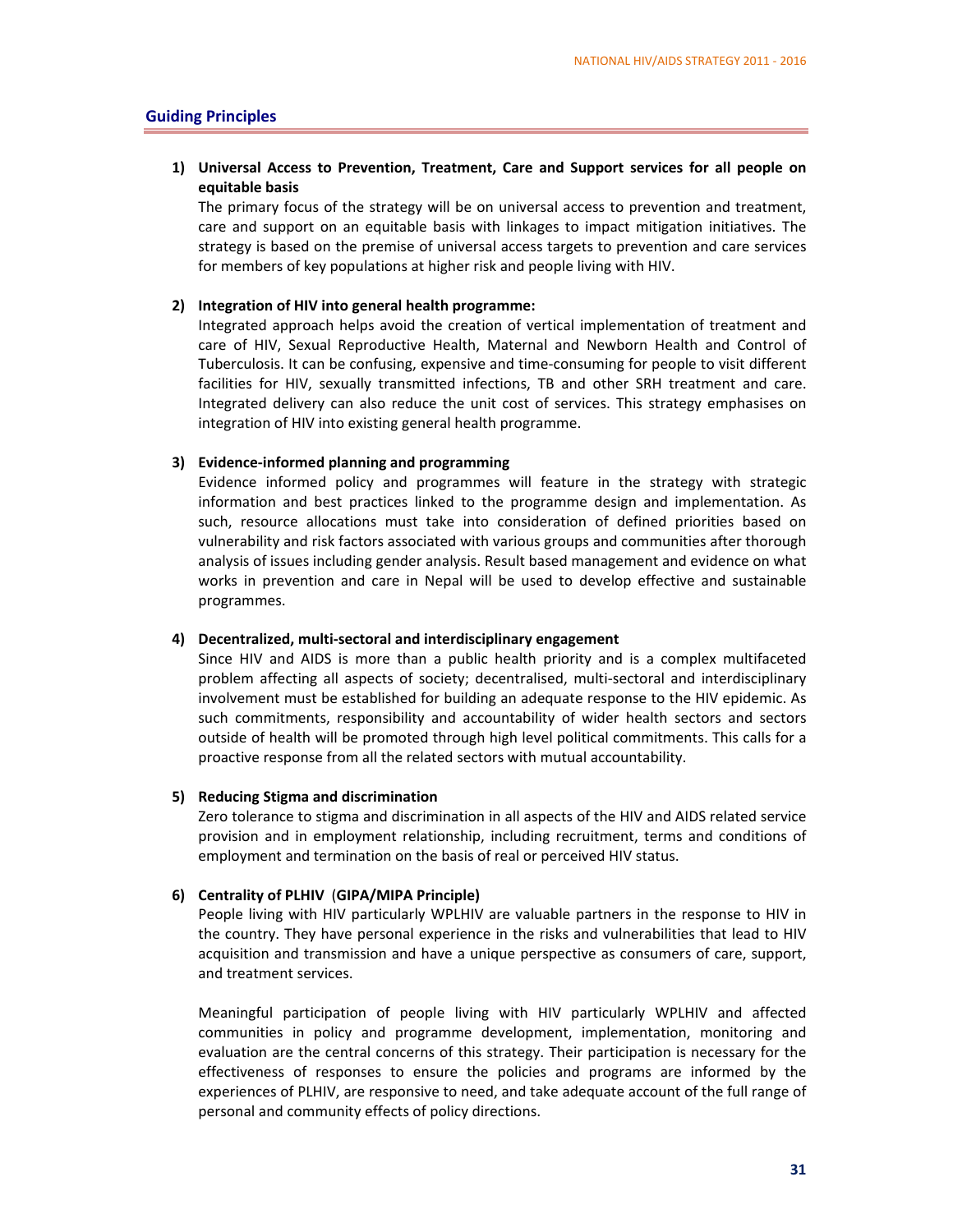#### **7) Gender mainstreaming**

Gender sensitive (pro gender approaches recognising the different needs and constraints of individuals based on their gender differences) and gender transformative (structural determinants and social norms) interventions/approaches will be employed in addressing short and long term issues related to HIV and AIDS.

#### **8) Equity and Human Rights**

The response to HIV and AIDS will be gender and rights based with a specific focus on the rights of people infected and affected by HIV/AIDS as well as vulnerable people. As such, all aspects of human rights (such as confidentiality, right to health including sexual and reproductive rights of women and men, non discrimination etc) will be fully adhered to while providing HIV and AIDS related service to all Nepalese citizen. Mandatory HIV testing, screening and disclosure of HIV status will not be required for the purpose of employment, and in accessing health and other development services.

Equal and equitable access to prevention services is guaranteed for all members of key populations at higher risk of HIV as well as basic care and services is guaranteed for all persons infected by and affected by HIV. The key populations at higher risk are female sex workers, men who have sex with men, injecting drug users, and male labour migrants to India and their spouses.

#### **9) Three ones principle**

Three ones principle (one coordinating authority; one national programme, one national monitoring system) would guide the national response and its structures.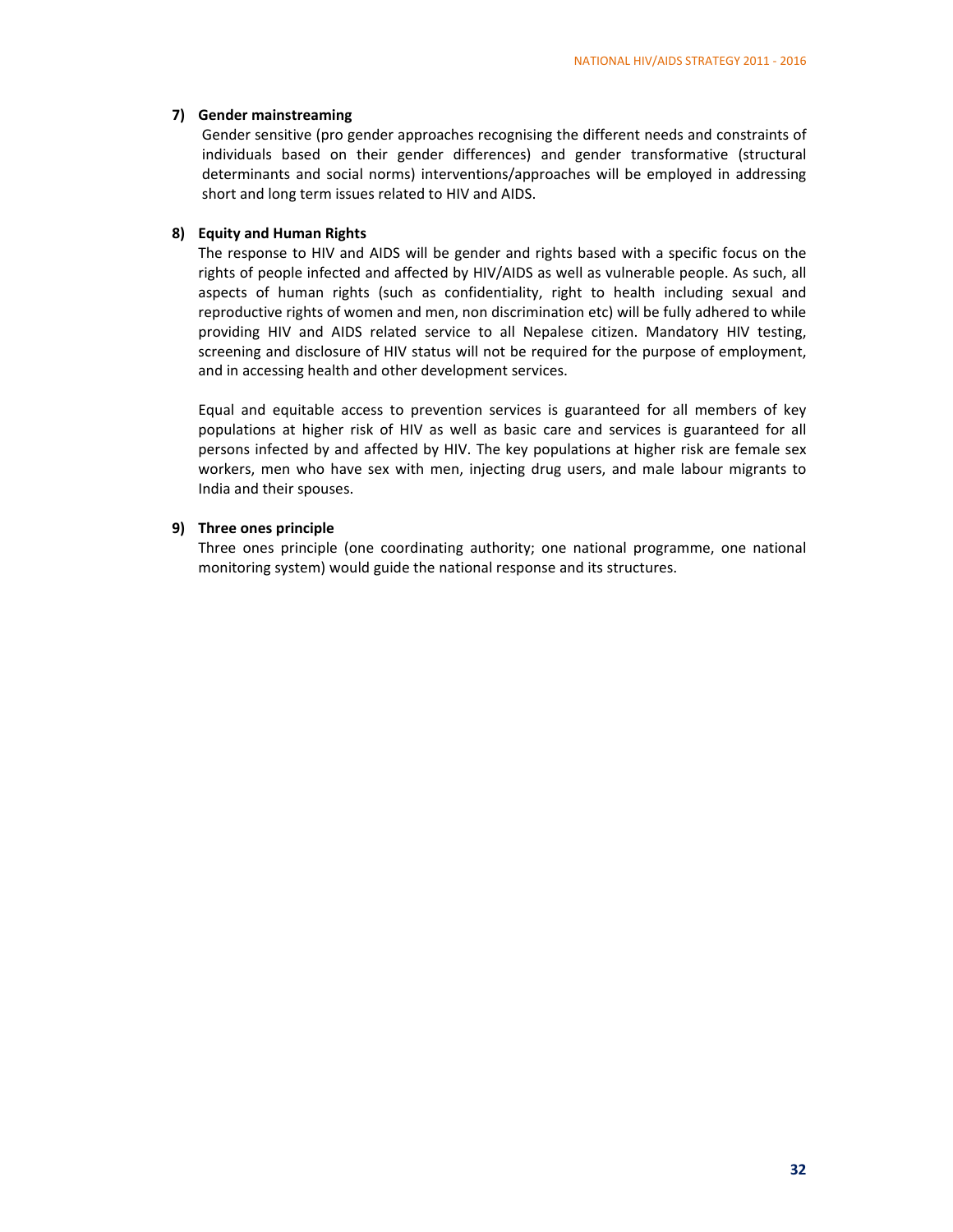# **CHAPTER III: STRATEGIC DIRECTIONS**

#### **I: OPTIMIZING HIV PREVENTION**

#### **Reducing sexual transmission of HIV**

#### **Comprehensive Condom Programming (CCP)**

#### **Key Actions**

- 1. Promote male and female condoms and lubricants so that they would be acceptable, effective and also as an essential product for dual protection, prevention of sexual transmission, HIV specially for the key populations – FSWs, MSMs, IDUs and labour migrants from STI clinics, family planning clinics and maternal and child health services.
- 2. Ensure quality, availability, accessibility and affordability of male and female condoms and lubricants provision with special emphasis to 'hot spots' of sexual activity and other places (such as, but not limited to bars and nightclubs, guesthouses and hotels, prisons and barracks) where people are confined for long periods of time and through non traditional outlets such as betel stalls *(paan shops*) and non traditional ventures. National and international quality control measures will be applied during condom procurement as applicable.
- 3. Promote social marketing of condoms and lubricants in partnership with private sectors for sustainable supply of commodities, complementing supply through public and NGOs services.
- 4. Mobilize national and international reproductive health, AIDS organisations and donor agencies for condom promotion.

#### **Behaviour Change Communication**

BCC will be implemented mainly by the inclusion of youth friendly IEC and BCC materials to deliver prevention message to reduce sexual transmission to HIV from targeted interventions, general health services (ANC, SRH Services) and education program for prevention of HIV transmission among MARPs, PLHIV and general population such as, outreach, one on one communication, and mass media through technical guidance by the National AIDS Program. The activity will focus to improved health seeking behaviour and adoption or maintenance of safe sexual practices including correct and consistent use of condom as well as utilization of preventive services such as STI with increased knowledge and social acceptance of HIV and AIDS issues among the general population. Current BCC strategy, guidelines and manuals will be update as appropriate with guidance from BCC technical working group.

- 1. Update/develop BCC strategy and guidelines and training curriculum with clear gender perspectives to build the capacity of the peer educator and community mobilizers on regular uptake of counselling testing services, sexually transmitted infections services, Family planning, sexual and reproductive health including safe abortion and PMTCT and treatment, care and support for MARPs (female sex workers, MSM/TG, migrants).
- 2. Continue outreach activities in sites already covered and expand outreach activities to reach more female sex workers, MSM/TG and other MARPs through designing and developing specific targeted community based outreach and peer education activities in HIV prevention and sexual health. Develop IEC material tailored to specific risk and population (youth and adolescent friendly IEC, MARPs specific) with clear gender perspectives.
- 3. Strengthen the negotiation skills of FSW and MSM/TG on condom use, prevention of violence/torture, objectionable behaviours including operation of FSW friendly drop‐in centres.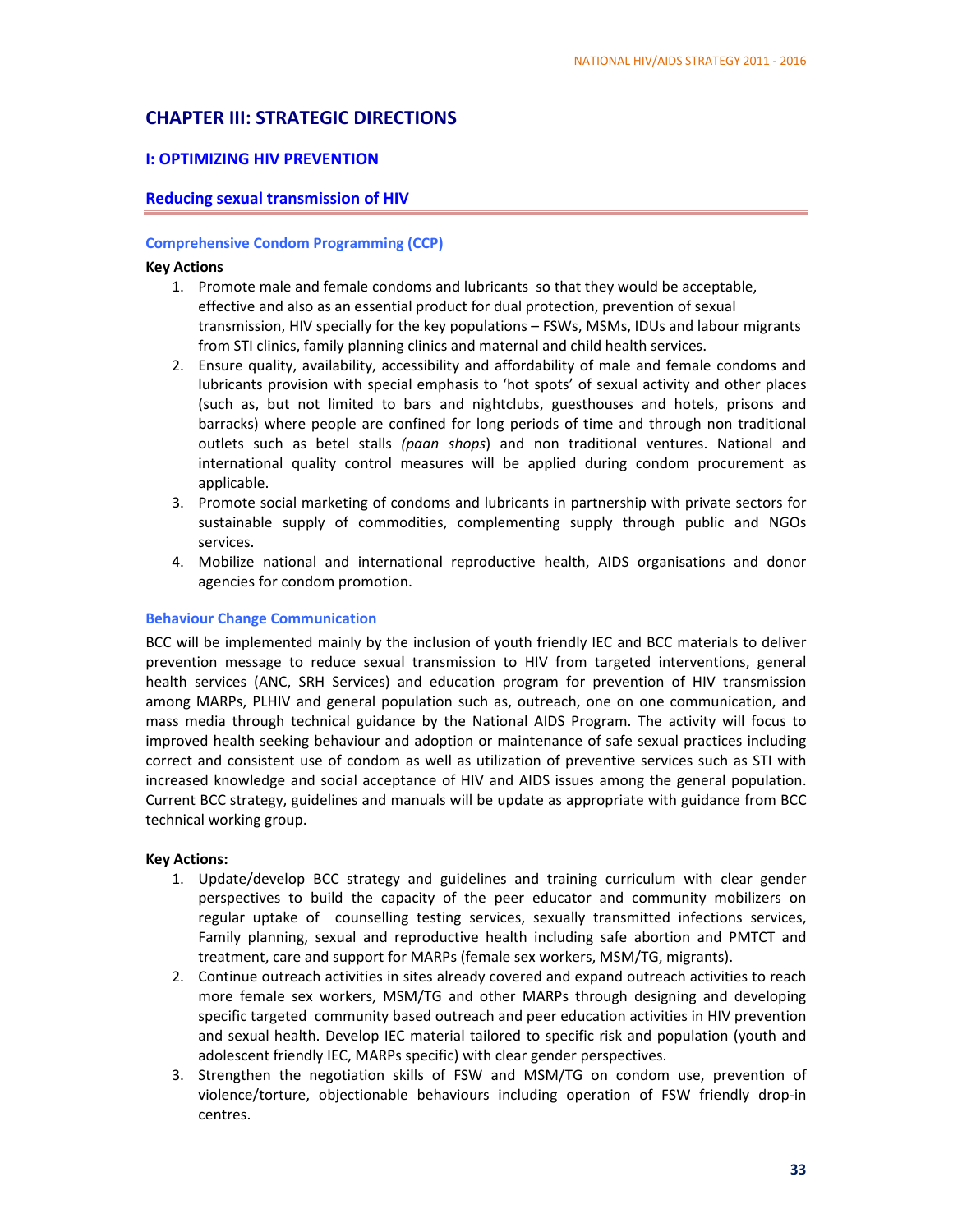4. Design and target media programme to reach the MARPs and address their specific needs ensuring gender sensitive messages.

With the aim of maintaining or reducing the current low prevalence among the general population and reducing the stigma and discrimination, the strategic approach will be to provide minimum sets of messages about HIV (how it is transmitted and how it can be prevented) with three objectives; Make people aware about route of transmission of HIV and means of prevention; reduce stigma and discrimination; and provide minimum level of information about services available for prevention, treatment and care.

Specific actions for General Population

- 1. Develop and distribute BCC materials to suit local need (i.e. use of local language, and visuals/illustrations that represent locals), cultural sensitivity and geographical diversity.
- 2. Implement selected media activities including use of local FM radio stations, local print media(Mass media, interactive media events, brochures, IEC materials, radio and TV jingles, commemoration of special days/events, use of alternative media such as street theatre, use of local fair/festivals).
- 3. Disseminate message at reducing stigma and discrimination on a large scale, reinforced by interactive mass media events to stimulate dialogue among community members on pertinent HIV/AIDS related issues.

#### **Detecting and Managing Sexually Transmitted Infections**

Quality STI diagnosis and treatment will be standardised up to Health Post and Sub Health Post level as part of primary health care services. Syndromic approach will be standardised with referral for etiological treatment when needed and etiological diagnosis will be prioritized, where possible. Special focus will be made for the elimination of congenital syphilis for which priority will be given for making available elements of screening and diagnosing syphilis (RPR TPHA/TPPA, rapid diagnostics) among pregnant women. Resource allocation will be gradually increased focusing for this and integration of ANC with HIV and STI services will be strengthened. Presumptive treatment for sex workers will be made available from government and non‐ governmental organizational outlets. The STI services will be established as per the national standard guidelines and protocols.

#### **Key Actions:**

- 1. Develop STI diagnosis and treatment strategy.
- 2. Provide standardized and quality etiological diagnosis for some common STI (TV, GC and syphilis) at the service sites including sites that provide HTC where laboratory services are available including at FP and MCH clinics (for example: screening and treatment of pregnant mothers for syphilis). Such services will be the part of the comprehensive package to FSW, MSM, IDU and Migrant population either by integrated services or by linkages establishments between public and private services.
- 3. Strengthen documented linkages (referral of Follow up mechanisms) of community BCC services to quality HIV testing and counselling, including strengthening of linkage between HTC and STI services.
- 4. Build capacity to the health and other staff involved in detection and management of STIs (linked with HSS)

#### **Comprehensive services for key populations**

Specific package are designed for different MARPs groups keeping in view of their specific characteristic and specific needs.

**Female Sex Workers (and their sexual partners)**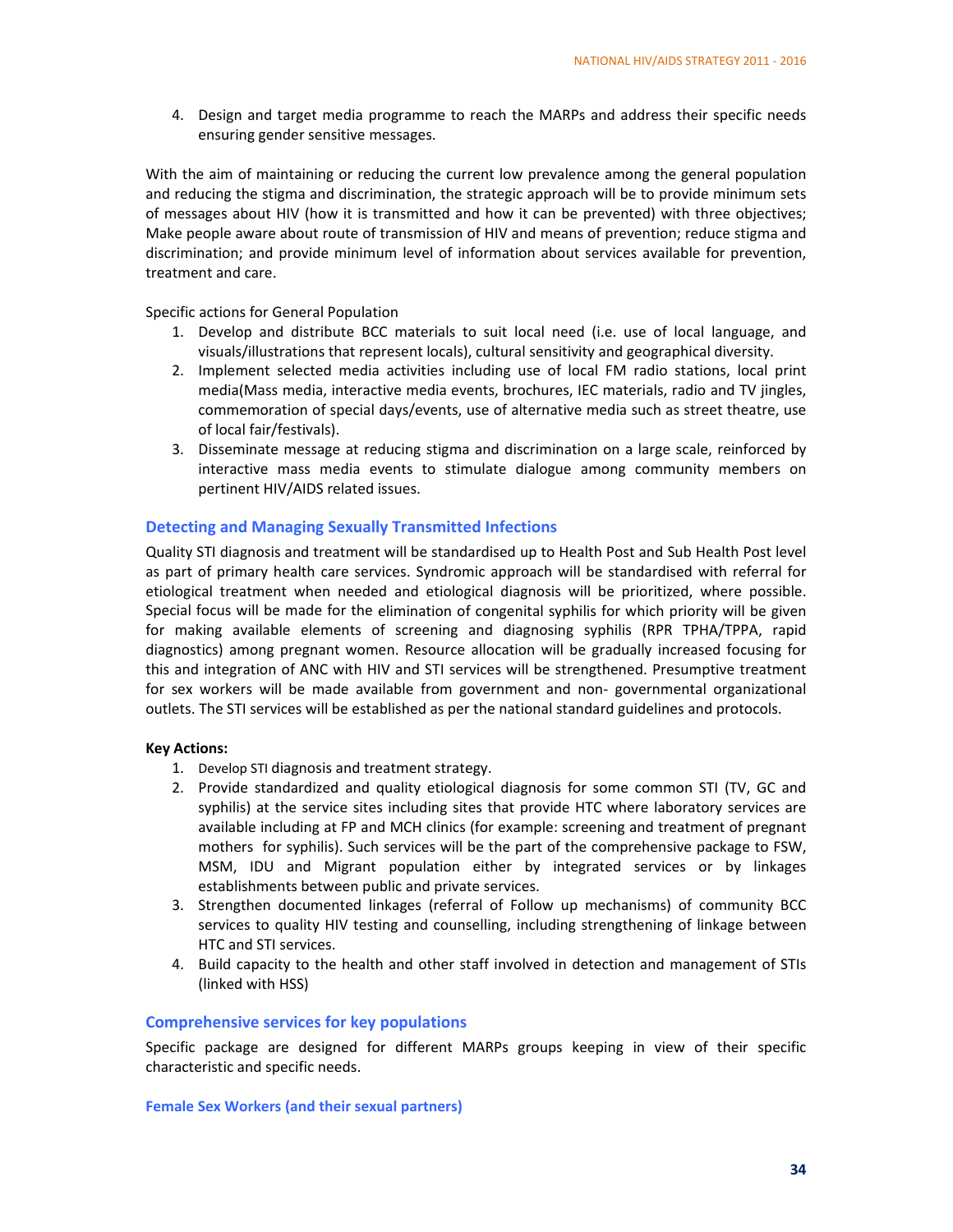A package of prevention services will be delivered to female sex workers who practice in a different settings from street based, institution based, and other settings. Focus will also be given to female sex workers with overlapping risks such as injecting drug use. As special HIV prevention intervention package for new entrants will be developed.

This strategy and subsequent plans will ensure that sex workers will have equitable access to reproductive health services including family planning (condom as dual protection and various contraceptive options) and safe abortion. Moreover, they should be proactively involved in design and delivery of program.

#### **Key Actions**

- 1 Provide comprehensive priority interventions (condom promotion, and communication through peer and community outreach, STI diagnosis and treatment, counselling and testing) for female sex workers and their partners; these services will be made available along with Sexual and Reproductive Health (SRH) including family planning (FP), and PMTCT, focused in every targeted geographical area either as an integrated or linked services.
- 2 Emphasize on reaching under aged and new entrants FSWs and those with overlapping risks (FSW who are also IDU) with prevention package and referral to other services.
- 3 Use innovative ways through use of technology to reach high‐end FSWs not reached by traditional programme approaches.
- 4 Strengthen the FSW network by empowerment package to gradually take up advocacy role along with setting up community managed crisis response mechanism and Self Help Groups (SHGs) promoting community led approach.
- 5 Advocate sex workers' rights and needs with law enforcement authority at various levels, health service providers, and other stakeholders to encourage them to respect, protect, and fulfil the rights of female sex workers and build strong referral linkage to gender based violence service delivery sites, legal aid services and child protection/education programme and alternative options for income generation in their localities.
- 6 Develop/modify/adapt materials including training materials n HIV risk reduction and skills education (including negotiating skills, HIV risks and vulnerabilities in relation to their risky behaviours and use of Micro‐planning for effective outreach, referral, linkages).

#### **Providing services to MSM/MSW and Third Gender (TG)**

A package of prevention services for MSM/MSW and Third Gender will be delivered.

- 1. Provide comprehensive priority interventions for MSM, MSW and Third Gender to prevent sexual transmission of HIV and other STIs including promoting condom use, water-based lubricants for them , detecting and managing STIs , information, education and communication through peer outreach; enabling people to know their HIV status and psychosocial and emotional counselling. These services will be made focused in every targeted geographical area either as integrated or linked services.
- 2. Advocate MSMs' right and needs with local law enforcement, health service providers, and other stakeholders to encourage them to respect, protect, and fulfil the rights of men who have sex with men/TG and meet the needs of men who have sex with men and TG and their female partners for services.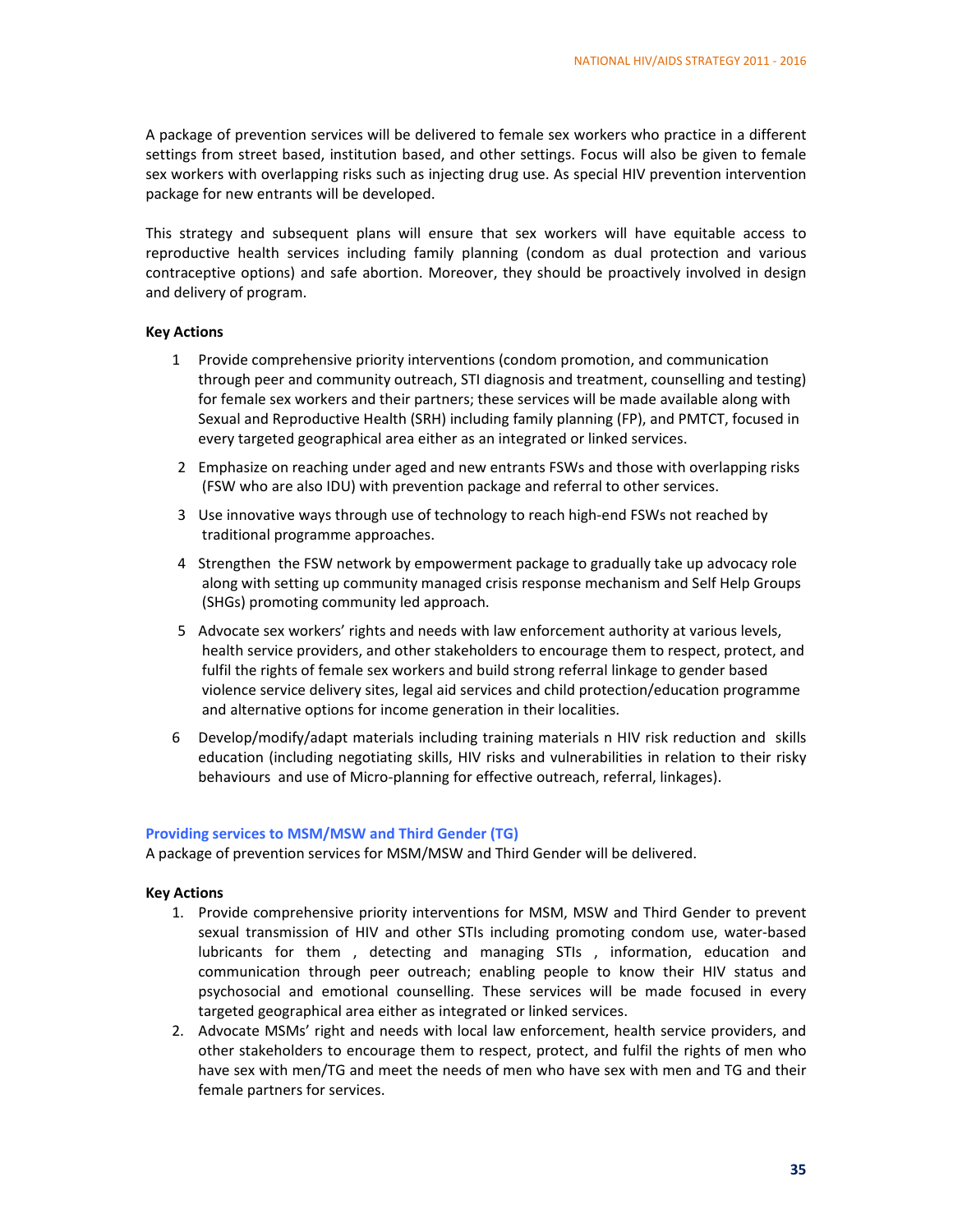3. Sensitize MSM/MSW and TG on the importance of legal services and lawyers providing these services.

#### **Labour migrants and their spouses**

Two approaches will be undertaken for HIV prevention activities targeting labour migrants. For migrants those migrating to the high HIV burden states in India targeted approaches will be made to reach them in source, transit and destination. The labour migrants migrating officially to other countries, program approach for capturing them in the transit will be continued focusing on HIV prevention packages by Ministry of Labour and Transport Management in collaboration with Ministry of Health and population. Within the country, the existing programmes particularly the intervention for labour migrants and their sexual partners (prevention, treatment and care services) will be strengthened.

#### **Key Actions**

- 1. Ensure the prevention and awareness package to Migrant Population based on migration risk particularly focusing to those going to India in the source and transit points. Innovative yet informal approach will be explored to reach the migrants at the destination.
- 2. Build collaborative cross country activities between India and Nepal with continued bilateral dialogue with AIDS authority in India utilising various means and opportunities to establish access to and continuity of ART while moving across the border and ensure that the services are accessible and affordable to migrant workers and their spouses.
- 3. Conduct special seasonal programs with HIV prevention, testing and counselling and SRH services targeting returnee migrants and their spouse in targeted districts including predeparture and home visit programmes (such as annual events/festivals, crop cultivation and harvesting) to increase knowledge of the risks of unprotected sex among male labour migrants to India.
- 4. Expand programme for young people and school adolescents in the prioritised potential migration districts with safe sexual behaviour and other prevention package before they become migrants.

#### **HIV Testing and counselling**

Strategically, HIV testing and counselling will be gradually taken up by public health system and will be expanded up to PHC and HP levels as an integral part of government health care service by 2015. As such, other divisions of MoHP will take increasing role in programming, implementation and monitoring. NGOs will be also engaged in testing and counselling where government service is not available or not reaching the targeted groups till the services are made available in the public health system. In all such operations, HIV-related information, including HIV testing results should be kept confidential. Special focus on PPP for establishing testing and counselling services will be adopted. The testing and counselling services will be established as per the national standard guidelines and protocols.

- 1. Promote the uptake of counselling and testing among high risk population; injecting drug users, men who have sex with men, female sex workers, male labour migrants, and their spouses through targeted communications and linkages between community outreach (BCC peer outreach and demand creation programmes) and the counselling and testing service centres.
- 2. Promote PITC (Provider Initiated Testing and Counselling) especially in STI, ANC, child birth, post partum, FP and TB services including family and couple counselling but continue operating Client Initiated Counselling and Testing services.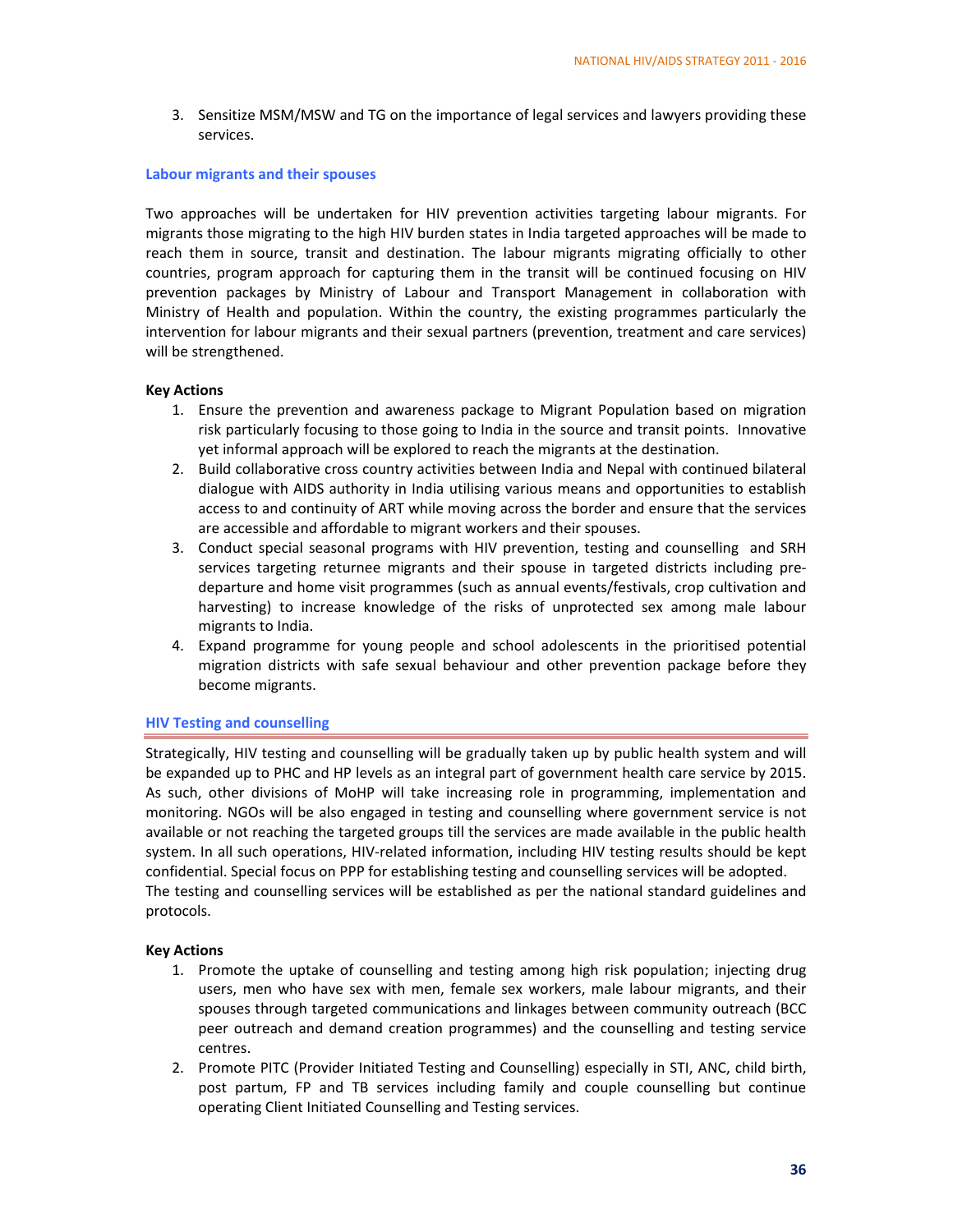- 3. Scale up rapid HIV testing services and mobile HTC services in a non duplicated manner in targeted locations in a cost effective way to ensure maximum utilization with strong referral linkage to higher level for treatment, care and support.
- 4. Institutionalize HIV testing and counselling services as a part of PPP in health institutions (teaching hospitals, private hospitals, nursing homes, poly clinics) following the national testing and counselling guidelines and protocols and ensure reporting the services to the government as per the national standards.
- 5. Expand couples counselling and sero-discordant couples counselling, drug-injecting partners through partner counselling, children and adolescents with HIV at HIV counselling and testing sites and by peer educators including providing active support for beneficial disclosure.
- 6. Increase access and utilization of Viral testing with DNA PCR Early Infant Diagnosis to all infants born to positive mothers for HIV diagnosis and counselling to the positive mothers and guardians in PMTCT and ART service sites (PMTCT services will be linked either onsite or through referral services).

#### **Protecting HIV infection in People who Inject Drug**

The activities will be strategized and implemented in close coordination and strengthened functional linkages between the Ministry of Health and Population and Ministry of Home Affairs.

#### **Key Actions**

Following key actions will be implemented for prevention as components of services.

1. Design the Harm Reduction program keeping in view of current national situation and evidence; international basic principles of harm reduction; and international best practices. A harm reduction approach advocates lessening the harms of drugs through education, prevention, and treatment, enabling people to know their HIV status, HIV treatment and care, promoting and supporting condom use, detection and management of sexually transmitted infections, prevention and treatment of viral hepatitis, tuberculosis prevention, diagnosis and treatment are linked in the specific headings.

*Needle and syringe exchange programmes (NSEPs)*

- Increase access and availability to sterile injecting equipment through outreach communities and peer groups, needle and syringe exchange and dispensing services, pharmacies, and drug dependence treatment services (OST) to the IDUs for reducing HIV risk transmission.
- Establish and strengthen referrals and linkages for drug dependence treatment (OST). in **NSEPs**
- Promote the safe disposal of used equipment to minimize re‐use or accidental needle‐ stick injuries, educating IDUs and placement of sharps containers in drug‐using locations.

*Drug dependence treatment in particular opioid substitution therapy*

- Continue and scale up Opioid substitution therapy (OST) treatment for Injecting drug users with opioid dependence in key locations and scaling up the service through public health facilities and also explore the opportunity of PPP. Doctors in health care setting will be trained on OST to facilitate the service expansion as well as establishing linkage to OST services to other health care services (e.g. HTC, ART, TB, hep B and C)
- Develop/ revise OST guidelines, protocol and curriculum for capacity building and standard delivery of OST services including psychosocial treatment for the treatment of drug dependence.
- Continue outreach activities in sites already covered and expand outreach activities to reach more injecting drug users through peer education approach on harm reduction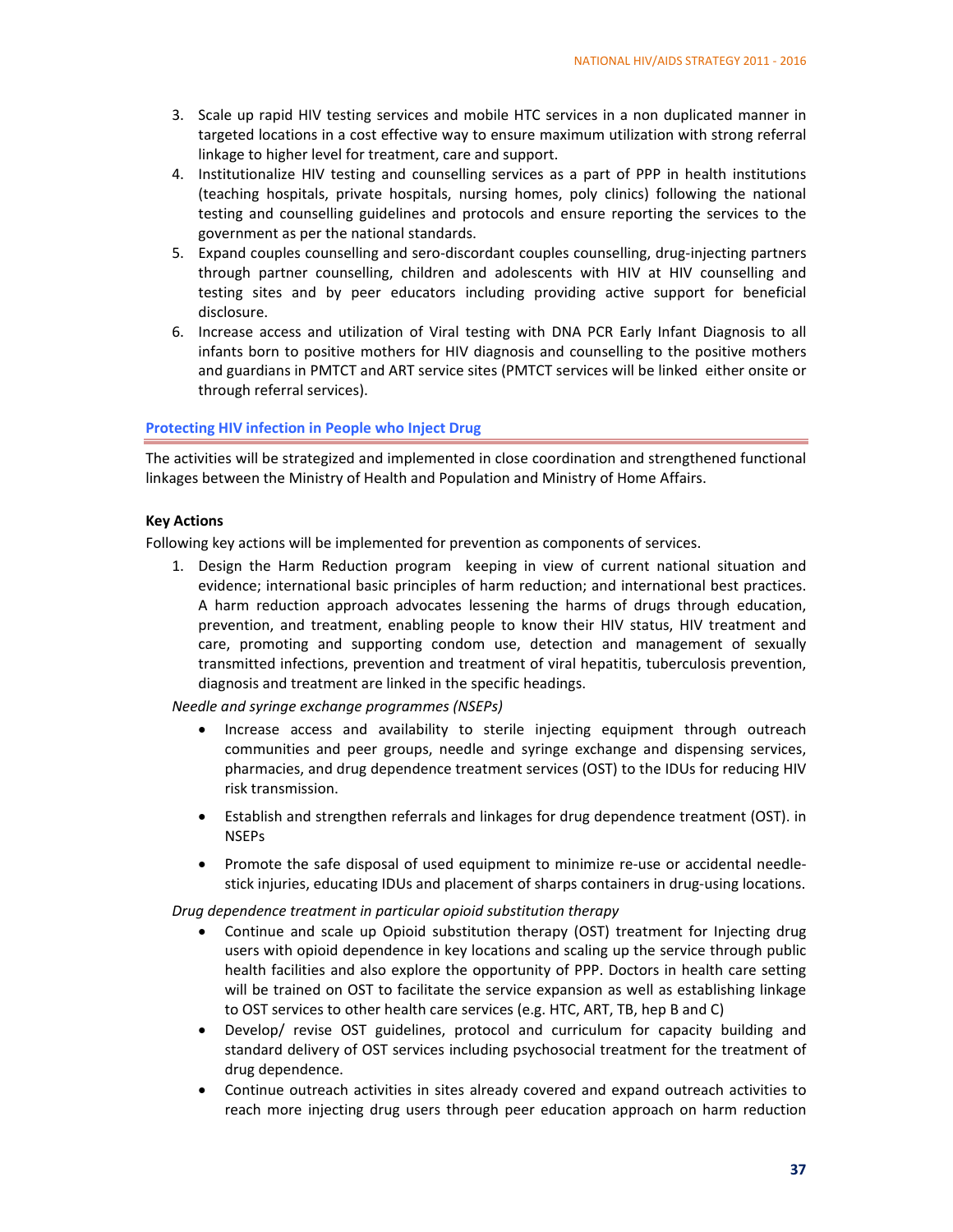with targeted information, education and communication for IDUs linking them to Drop in centres. Special attention will be given to adolescent girls, boys and women in risk of injecting drug use.

- 2. Develop special HIV prevention intervention package and intervention modality for female IDUs. Depending on evidences, such intervention package can be adopted from existing harm reduction package to suit specific need of FIDU or a separate intervention package including harassment, stigma and discrimination.
- 3. Advocate IDUs rights and needs with local law enforcement, health service providers, and other stakeholders to encourage them to respect, protect and fulfil the rights of injecting drug users and meet the needs of injecting drug users.
- 4. Identify and change policies and laws that are restrictive and hinders effective harm reduction programme.
- 5. Standardize and monitor drug treatment package, including BCC, condom promotion, and safer behaviours and rehabilitation for its quality and consistency.
- 6. Strengthen aftercare service incorporating BCC and NSEP, exploring the possibility of NSEP social marketing. Family reintegration will be integral part of aftercare service.
- 7. Link Harm Reduction services with Drug detoxification services.

#### **Preventing Mother to Child Transmission**

Coverage of PMTCT is currently very low at 7% per cent. The programme will be integrated and delivered through reproductive health and child health services (Maternal Child Health, antenatal care services) and in health facilities linking with ART services. It will be delivered in district hospitals and service sites where established antiretroviral drug treatment is already available. To maximise the coverage, benefit and synergy, PMTCT will be integrated in RH programme under Family Health Division.

A comprehensive and integrated four prong approach for preventing HIV in infants and young children will be strengthened.

- Primary prevention of HIV transmission (linked to Heath System Strengthening)
- Prevention of unintended pregnancies among women living with HIV (linked with Health system strengthening)
- Prevention of HIV transmission from women living with HIV to their children, and
- Provision of treatment, care and support for women living with HIV and their children and families (linked to treatment and care)

- 1. Promote and ensure effective and accessible interventions to reduce sexual transmission of HIV, particularly preventing new HIV infections in women during pregnancy, childbirth (including assistance from a skilled birth attendant) and breastfeeding for all women with HIV.
- 2. Ensure that women with HIV have the skills, knowledge and commodities necessary to avoid unintended pregnancy, to plan a pregnancy including support services for them to make informed decisions, to make infant feeding safer with reduced HIV transmission and promotion of child survival.
- 3. Ensure that women with HIV have the skills, knowledge and commodities necessary to avoid unintended pregnancy, planning a pregnancy including support services for them to make informed decisions, making infant feeding safe to reduce HIV transmission and promote child survival.
- 4. Scale up PMTCT service by synchronising with the planned scale-up ART, HIV testing and counselling/STI, OI services for ensuring access to continuum of care, antiretroviral (ARV)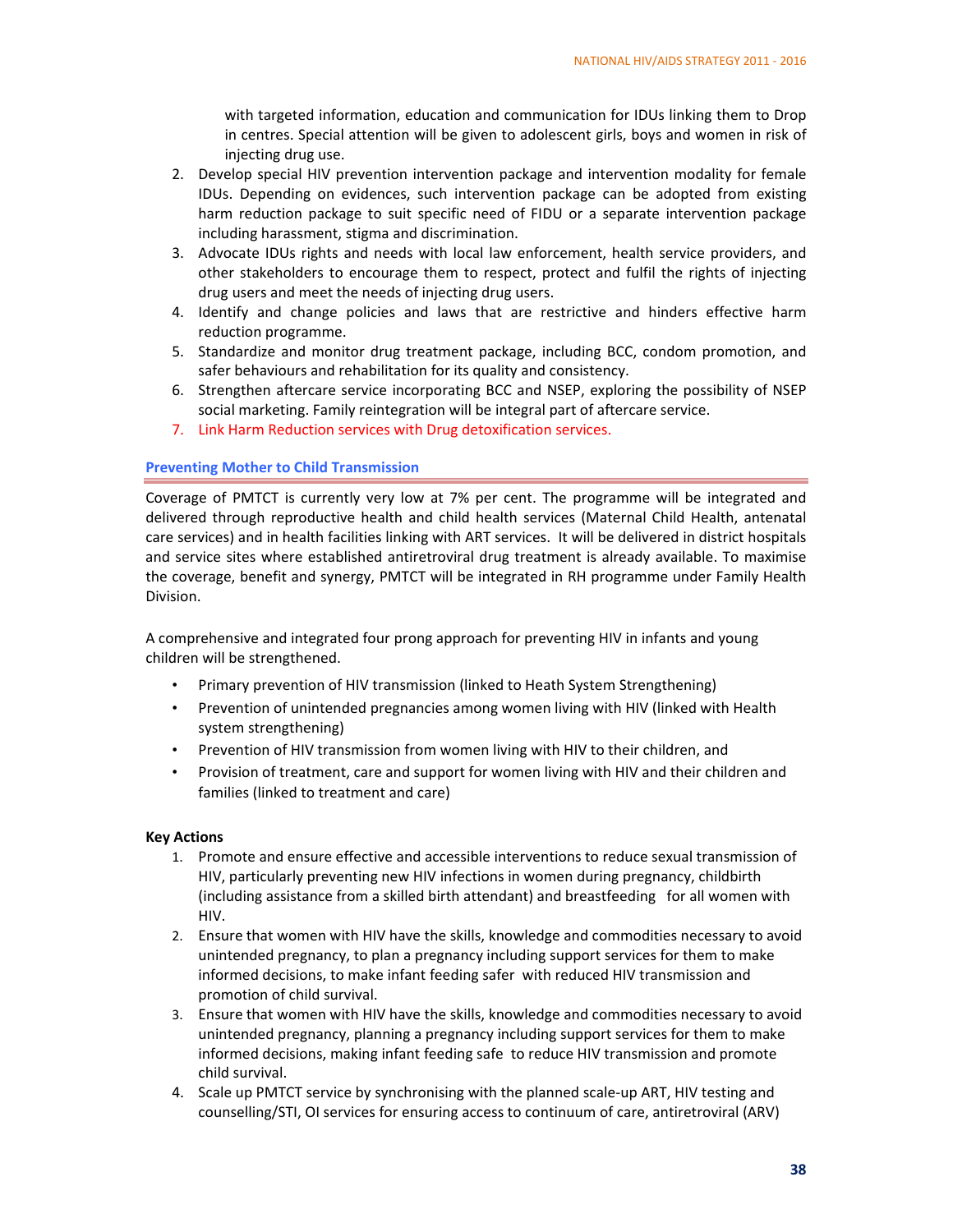medicines to all pregnant women with HIV either ARV treatment for life, if eligible for therapy, or combined ARVs for prophylaxis to reduce HIV transmission. Special focus will be made for loss to follow up cases and the adherence to the care and treatment services.

- 5. Expand PMTCT programme by integrating Community Based PMTCT into existing reproductive health, maternal , newborn, and child health services (Integration of different prongs of PMTCT in different level of public health facilities
- 6. Establish linkages between PMTCT and MARP TI intervention (especially FSW, Female IDUs and Spouse of Migrants), FP services psycho‐social, nutrition, SRH, counselling including family support services.
- 7. Develop/update a national PMTCT strategy, integration framework(into maternal and child and sexual and reproductive health services), national PMTCT protocol, guidelines and training curriculum as necessary for standardize care, quality service delivery and capacity building of health care personnel at different levels.
- 1. Mobilize DACC for district commitment for virtual elimination of MTCT. Engage DACC in coordinating and monitoring the PMTCT activities and establish linkage with other development services to mobilise resources at local level i.e. accessing DDC and VDC fund for PMTCT activities.
- 2. Sustain capacity development and orientation on emerging issues and how to tackle them

#### **Encouraging Positive Prevention**

#### **Key actions**

Based on national experiences and international best practices following key actions will be adopted for positive prevention.

- 1. Encourage beneficial and voluntary disclosure of HIV‐positive people's serostatus and ethical partner notification to other people and organizations, so that the person with HIV will feel comfortable accessing HIV services. This will be part of counselling process as well as integral component of PLHIV empowerment programme.
- 2. Promote access to treatment and care through engagement of positive people particularly acting as interface between treatment provider and treatment seeker.
- 3. Provide counselling for People living with HIV on safer sex interventions to prevent HIV transmission to others, avoiding contracting sexually transmitted infections and condom promotion including counselling on FP and reproductive health to couple and women living with HIV to enable them make an informed decision.
- 4. Promote ongoing behavioral counselling and psychosocial support to HIV‐discordant couples through couples counselling and support groups that cover topics such as HIV transmission risk reduction, reproductive health issues, couples communication and condom provision.

#### **Preventing HIV transmission in health care setting**

#### **Key actions**

- 1. Promote and monitor universal precaution in health care settings.
- 2. Ensure safe waste disposal management.
- 3. Implement occupation health policy for health care workers.
- 4. Make availability of Post Exposure Prophylaxis (PEP) in all HIV related clinical sites, where HIV testing is available.
- 5. Ensure commodities for infection prevention in HIV health care settings.

#### **Ensuring Blood Safety**

#### **Key Actions:**

1. Ensure blood safety by mandatory screening to all collected blood for HIV, Hepatitis B, hep C and syphilis.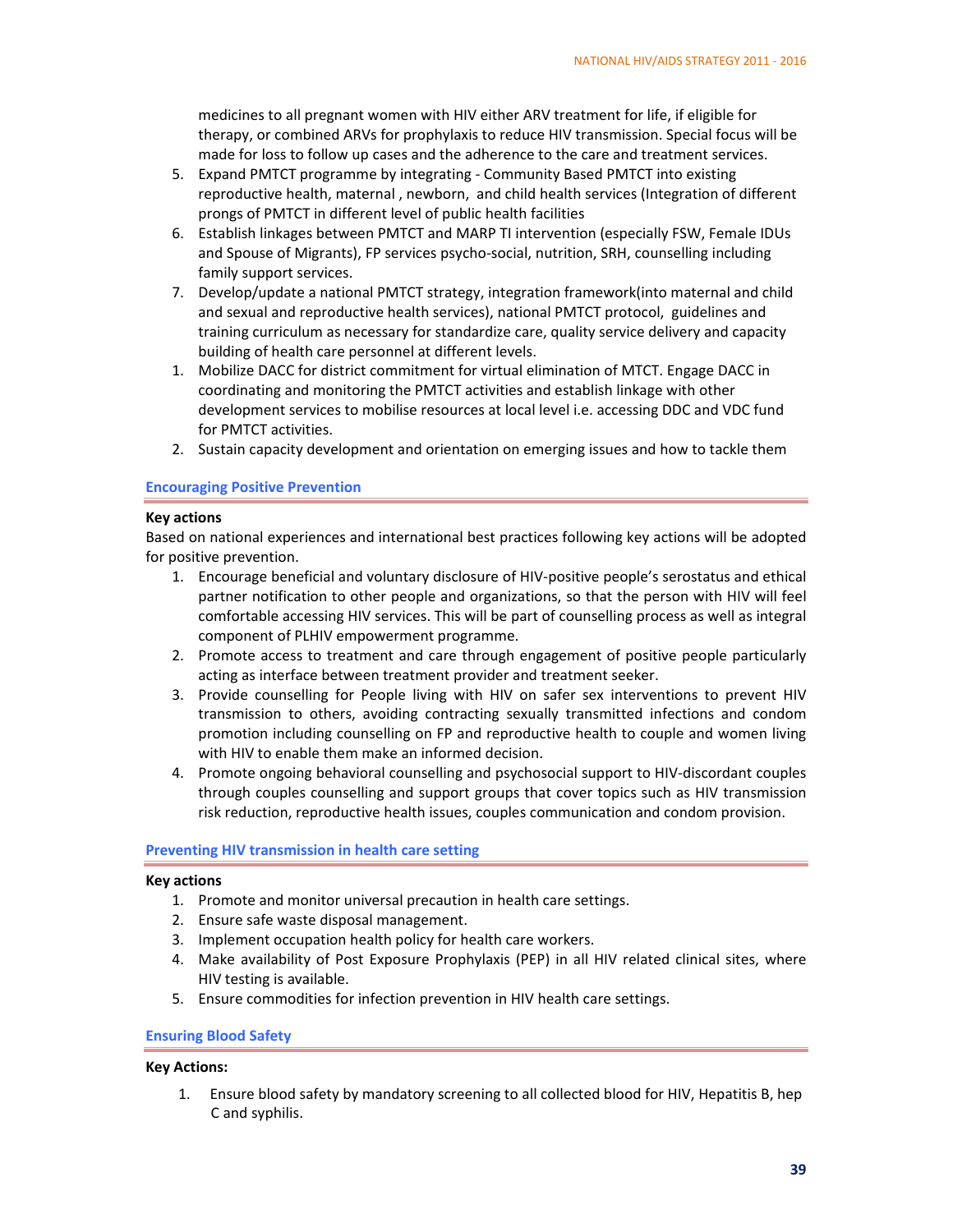- 2. Ensure the participation of the blood bank in the national and international EQAS programs.
- 3. Ensure good laboratory practice in all aspects of the provision of safe blood, from donation to testing for transfusion‐transmissible infections particularly to HIV.
- 4. Ensure the use of nationally recommended algorithm and test kits in accordance with National blood safety guidelines and National HIV guidelines.
- 5. Screen the blood donor in accordance to the national protocol in all blood collection centers.

**Preventing HIV transmission in close settings**

#### **Uniformed Services**

For the uniformed services, the priority is to protect the cadre from HIV transmission and provide full range of prevention, treatment and care services without any stigma, discrimination and prejudiced attached.

Capacity building of uniformed services especially for their policing practices can have major impact on the effectiveness of HIV prevention initiatives, and in perpetuating HIV/AIDS related stigma and discrimination.

Nepal Police is updating its current HIV and AIDS Strategy( year) to take into account of new challenges and opportunity, which will complement and supplement this strategy and build synergy in terms of expanding scope of both strategies. Other uniformed services will also be supported to develop sectoral plan to address the HIV related services to align and harmonize the need and realities of the organisation.

#### **Prison Settings**

Prisoners are entitled to the same standard of health care as others, thus wide range of services are required for them which should include condom distribution, harm reduction activity, Hep B, C, HIV testing counselling, provision of ART, treatment of STI and stigma and discrimination reduction activities.

- 1 Implement prevention programme (including means of preventions such as condom)in collaboration with Ministry of Home Affairs, taking into consideration of specific needs and dynamics of prison environment and linking with HTC and PMTCT services in jail health facility
- 2 Ensure access to ART to those in need to the inmates of prison.
- 3 Discuss rights and needs of prison inmates with authority, health service providers, and other stakeholders to encourage them to respect, protect and fulfil the rights of prison inmates and meet their needs including Stigma and discrimination. Continuity of HIV prevention, treatment and care services to prison inmates after release from prison will be ensured by linking with services available in his or her area.
- 4 Continue advocacy, capacity building and other effort to identify and change policies and practices that are restrictive and hinder effective HIV prevention and treatment programme in the prison setting.

#### **Preventing Youth and Adolescents at Risk of HIV**

Young people are significantly contributing to the HIV epidemic in Nepal. The focus will be made to the most at risk young people and the out of school youth. Youth friendly approaches will be designed in HIV prevention services and linkages will be strengthened into sexual and reproductive health services.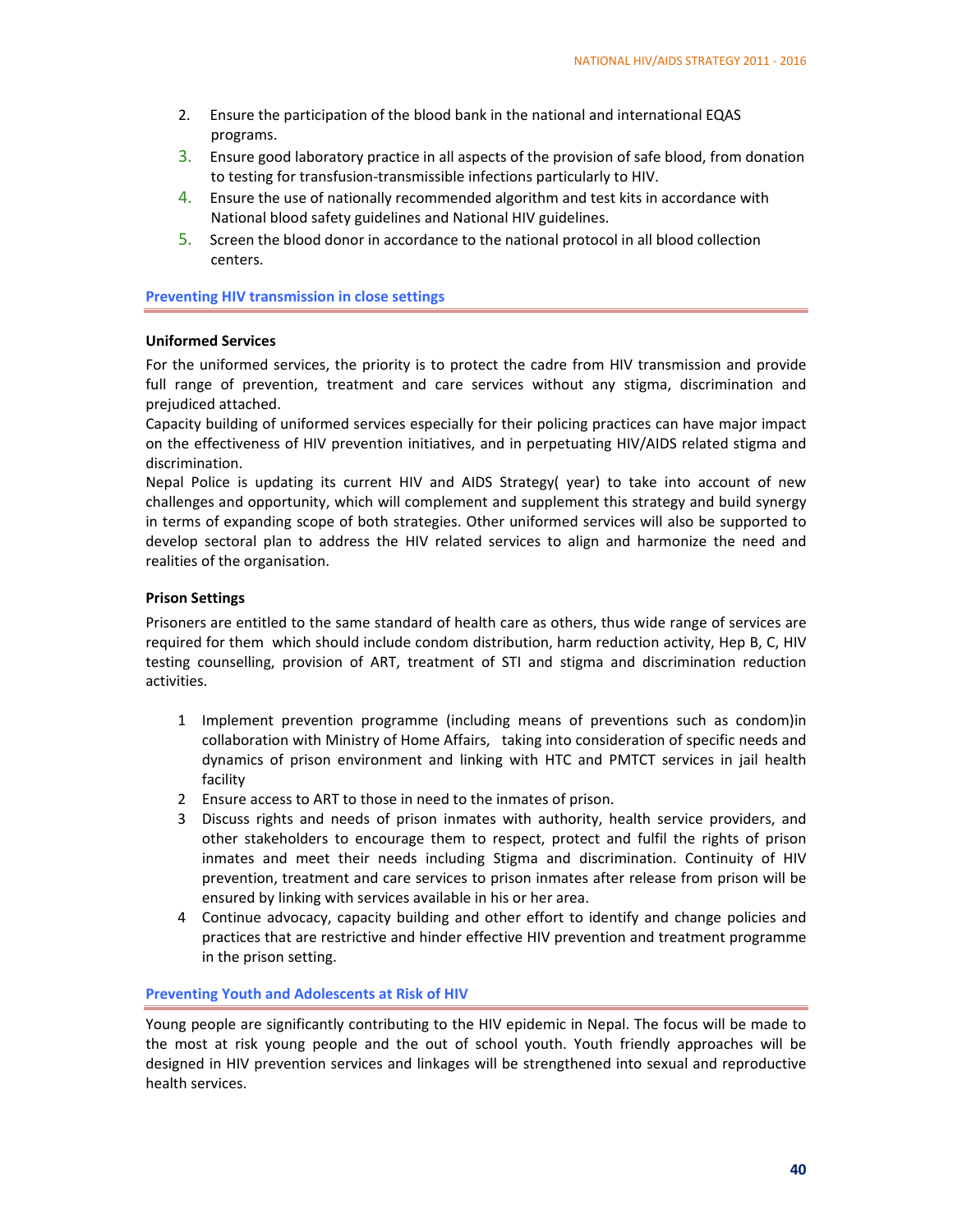#### **Key Actions:**

- 1. Support generation of disaggregated data and evidence on vulnerability and risks of adolescents
- 2. Ensure accessible and affordable prevention HIV package for young people with emphasis to most at risk young and out of school young people into the existing prevention intervention approaches with linkages to SRH condom services as well as non‐health services such as protection, HIV related information and skills and legal service.
- 3. Ensure adolescent friendly services in health (for example, HTC, ART, PMTCT) and other related facilities for most at risk adolescents to increase access and utilization of services. The establishment of these services will be done in consultation with adolescents and young people during the development and implementation of the programme
- 4. Build capacity of different level of service providers to ensure adolescent friendly health and non‐health related services provisioning access to information and services.
- 5. Advocate and support functional collaboration among relevant ministries, departments and other stakeholders to bring comprehensive impact, to build support and to raise issues related to vulnerability of adolescents and young people.
- 6. Develop/modify/adapt effective advocacy materials focusing on situation analysis, needs, rights, gaps in services, policy and programme required for most-at risk adolescents and young people affected by HIV and AIDS.
- 7. Develop and implement age and gender sensitive sexual and reproductive health package
- 8. Provide psycho social support and counselling to adolescent key affected population

#### **II: PROVISION OF HIV TREATMENT CARE AND SUPPORT**

#### **Optimizing HIV Treatment and Care for Children, Adolescents and Adults**

ART will be delivered by the public and other health institutions like teaching hospitals following the national ART guidelines and protocols, ensuring report of services to the government as per the national standards.

- 1. Review and update national ART manual, guidelines and reporting formats for adults and children taking into account the new challenges, national and international evidences, WHO guidelines, and technology for quality service for children, adolescents and adults. Early infant diagnosis and virtual elimination of paediatric HIV will be actively pursued. The service will be integrated into decentralized public health systems. Management of comprehensive Paediatric HIV and AIDS Care will be piloted in feasible ART sites.
- 2. Establish linkages and integration between the HIV services and other health services for quality HIV prevention, treatment and monitoring of treatment adherence. Provision of and adherence support programme through community based organizations in order to increase the uptake of the ART, treatment preparedness, education treatment literacy, positive prevention and CHBC will also be established with ART centres with special focus to ensure the adherence and regular follow up of ART clients.
- 3. Strengthen national capacity for Adult and Paediatric HIV care and treatment services.
- 4. Endorse and implement a national training plan including ongoing basic, refresher and advanced training, CME, practical training, standardized national pre‐service HIV training and clinical mentoring with mobile mentoring teams to ensure high quality HIV services.
- 5. Scale up of ART services up to targeted districts, selected PHC (as satellite sites) and in teaching hospitals following the national ART guidelines and protocols and ensuring report of services to the government as per the national standard. The services will be provided including HIV test, STI and OI.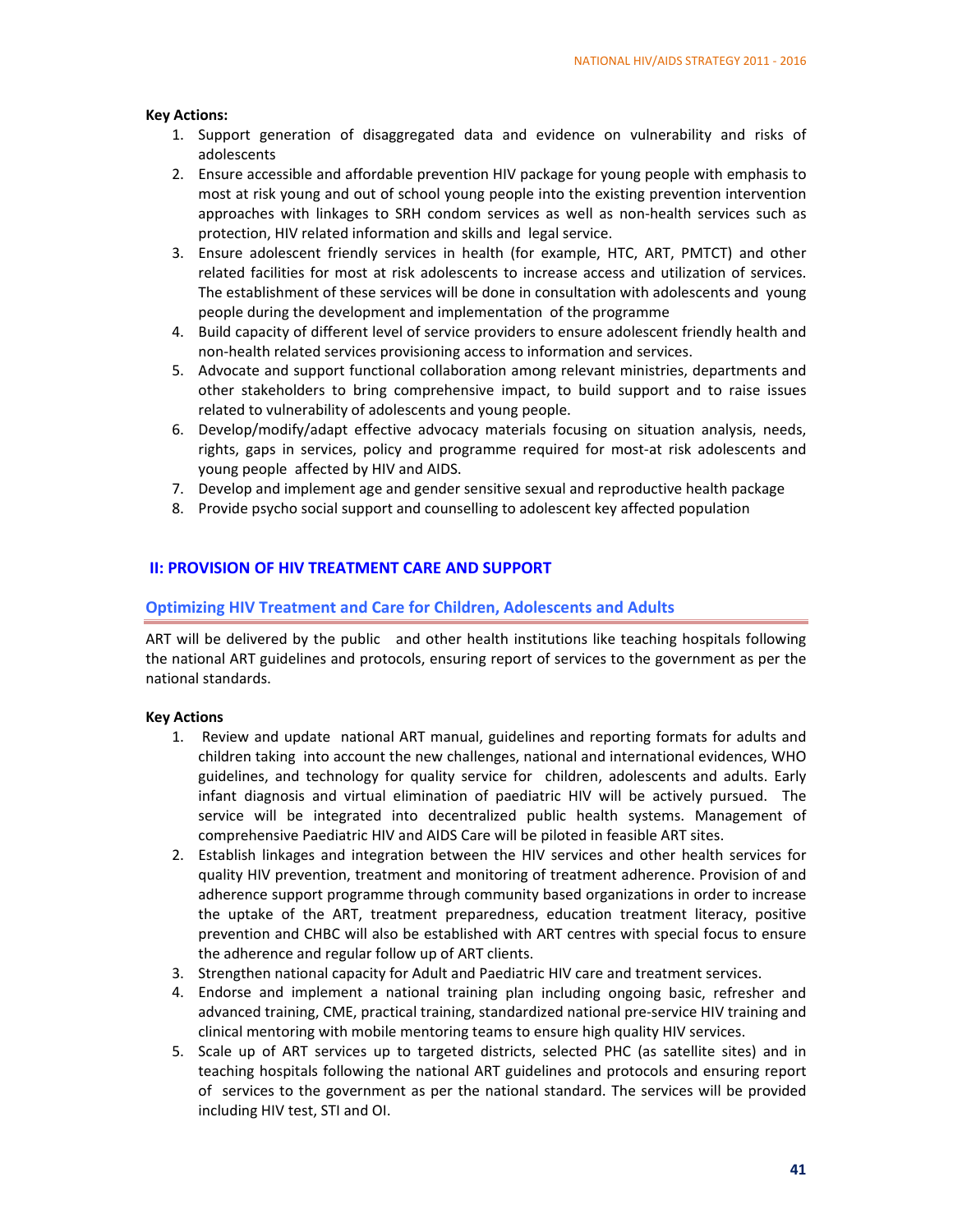- 6. Follow‐up people migrating, particularly to India who is under ART and explore alternative approach with ART providers in India to ensure continuity of treatment. Bilateral dialogue at the government level will be initiated while at the same time NGO to NGO level advocacy and collaboration will also be initiated for continuity of ART for migrants. Dialogue will also be initiated with multilateral agencies and agencies that have presence in both countries for exploring opportunity of ART continuation in both countries for migrants.
- 7. Advocate to the government to ensure proportional fund contribution of ARV drug cost during the strategic period

#### **Preventing HIV related illnesses**

Interventions to prevent illness to HIV‐infected individuals include chemoprophylaxis against common opportunistic infections; measures to reduce the incidence of pneumonia, diarrhea and other clinical conditions that are common or serious in children or adults with HIV infection. The services will be made available integrated from the service sites that provide the HIV testing and counselling, PMTCT services, HIV treatment care and community based institutions.

#### **Key Actions:**

- 1. Provide cotrimoxazole prophylaxis and prophylaxis for fungal infections at service delivery points up to primary health care centres.
- 2. Conduct nutritional assessment and provide nutritional support to children, pregnant and lactating women and adult living with HIV.
- 3. Raise awareness program for HBV and HCV co-infection, including message for dual protection through needle syringe exchange programs and oral substitution therapy for Hepatitis and HIV.
- 4. Provide screening and vaccination against the Hep B for PLHIV from ART sites.
- 5. Establish and strengthen linkage with TB centre and HTC, PMTCT and ART centres, treatment and screening for HBV and HCV for hepatitis, for better management of co infection
- 6. Ensure availability of higher level of palliative care in coordination with the Community and Home Base Care through building linkages between community care centres, social care units, CHBC and ART and OI sites.

#### **Managing HIV associated Co‐Infection**

ART will be made available for all PLHIV with TB HIV co infection and Hepatitis and HIV co infection through standardized quality of care for OI management from ART sites. These services will be scaled up to the district and sub district level.

- 1. Develop and roll‐out TB/HIV collaborative programme as per the National TB/HIV Collaborative Strategy.
- 2. Revise and develop protocol guidelines including management protocol for managing common opportunistic infections for adults and children.
- 3. Provide care services for PLHIV with associated neurological conditions, mental health and other co‐morbid conditions from HIV.
- 4. Build capacity of health professional at hospitals and other sites on prevention of HIV related illness and OI including creating platform for experience sharing through building strong linkages between all ART and OI sites.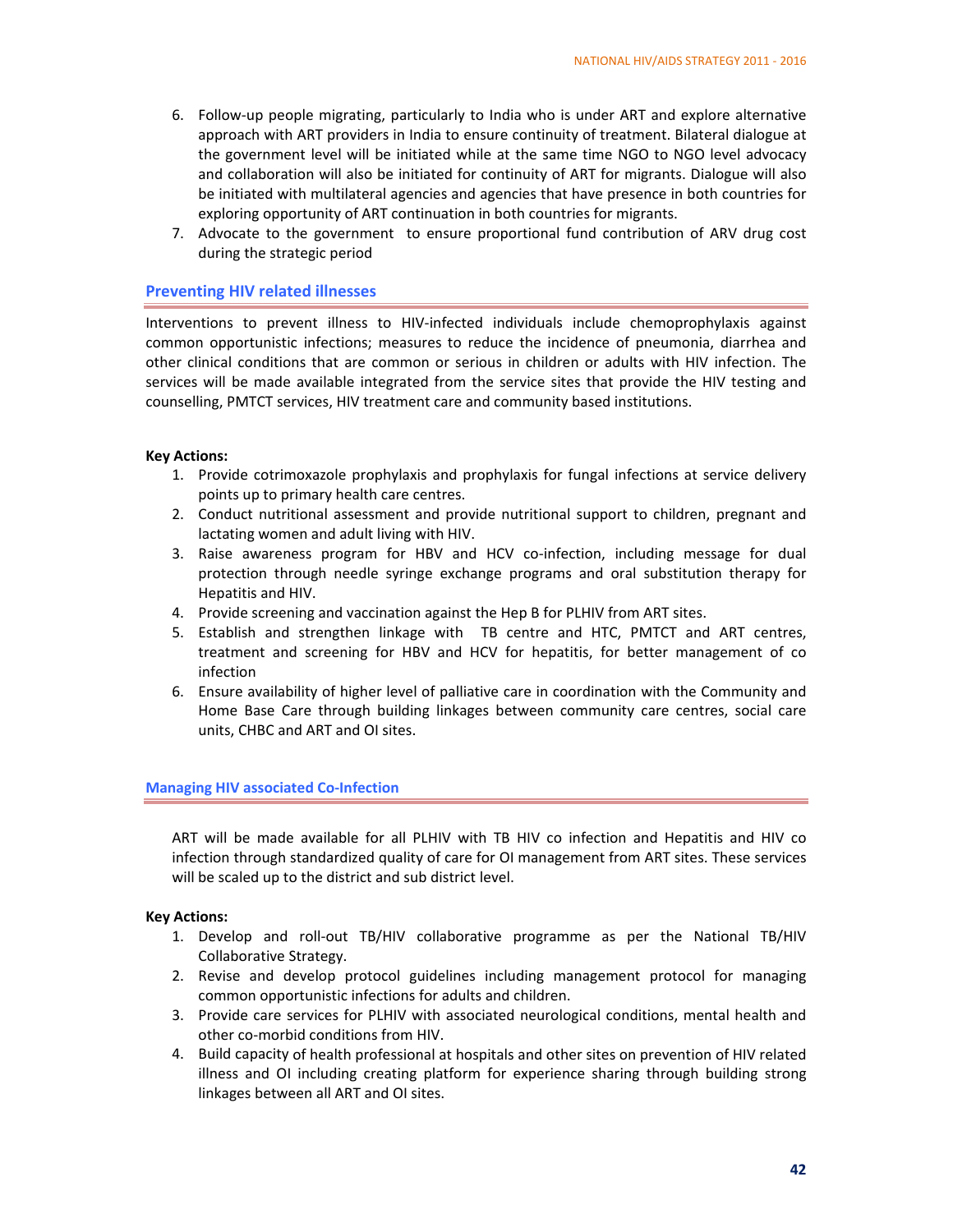5. Decrease burden of TB among PLHIV through capacity building of health care workers, prevention of co infection, TB screening and isoniazid therapy for people having HIV infection, intensive case finding and infection control.

#### **Providing Community and Home Based Care for PLHIV (CHBC)**

Community, PLHIV and their organizations will be actively designing the CHBC related interventions and engage in service provision. CHBC services will be standardized as per the National CHBC guidelines.

Given the socio economic diversity and geographical isolation, CHBC requires an innovative approach. For CHBC to be effective and acceptable, strong community outreach and support systems are necessary along with referral linkages with other services.

#### **Key Actions**

- 1. Support evaluation of CB‐PPTCT to inform scaling up and capacity building of service providers.
- 2. Implement CHBC with strong link with ART, PMTCT, community care centre/social unit and other health services to establish continuity of care, ensure adherence, psychosocial and spiritual support from the health facility.
- 3. Ensure all CHBC services follow the National CHBC guidelines and protocol to provide standardized quality care.
- 4. Provide minimum standard palliative care with strong referral systems between Community care centers, Social care unit and especially to ART and OI sites
- 5. Provide spiritual, psychological supports to PLHIV and their families
- 6. Engage DACC in coordinating and monitoring the activities and establish linkage with other development services to mobilise resources at local level i.e. accessing DDC and VDC fund for CHBC activities.

#### **Community Care Centre and Social Care Unit**

#### **Key Actions**

- 1. Establish and strengthen Community Care Centre and Social Care unit to support PLHIV for treatment and care in close coordination with ART centre, following the national standard guidelines and protocols
- 2. Social care unit will be inside the hospitals providing ART services and strong linkages will be established between the ART, PMTCT and CHBC services and between social care unit and community care centres
- 3. Prioritize integrated approaches where possible between Community care centres and CHBC services

#### **Supporting Children Affected by AIDS (CABA)**

Linkage of Ministry of Health and Population with Ministry of Women and Social welfare and Ministry of Education will be key in effective implementation of CABA strategy

- 1. Develop a CABA national guideline which includes raising awareness at all levels through advocacy and social mobilization to create a supportive environment for children and families affected by HIV/AIDS.
- 2. Strengthen the capacity of families and community to protect and care for orphans and vulnerable children by prolonging the lives of parents (including care takers).
- 3. Support the development and implementation of comprehensive national social protection programs including cash and other social transfers, family support services, psychological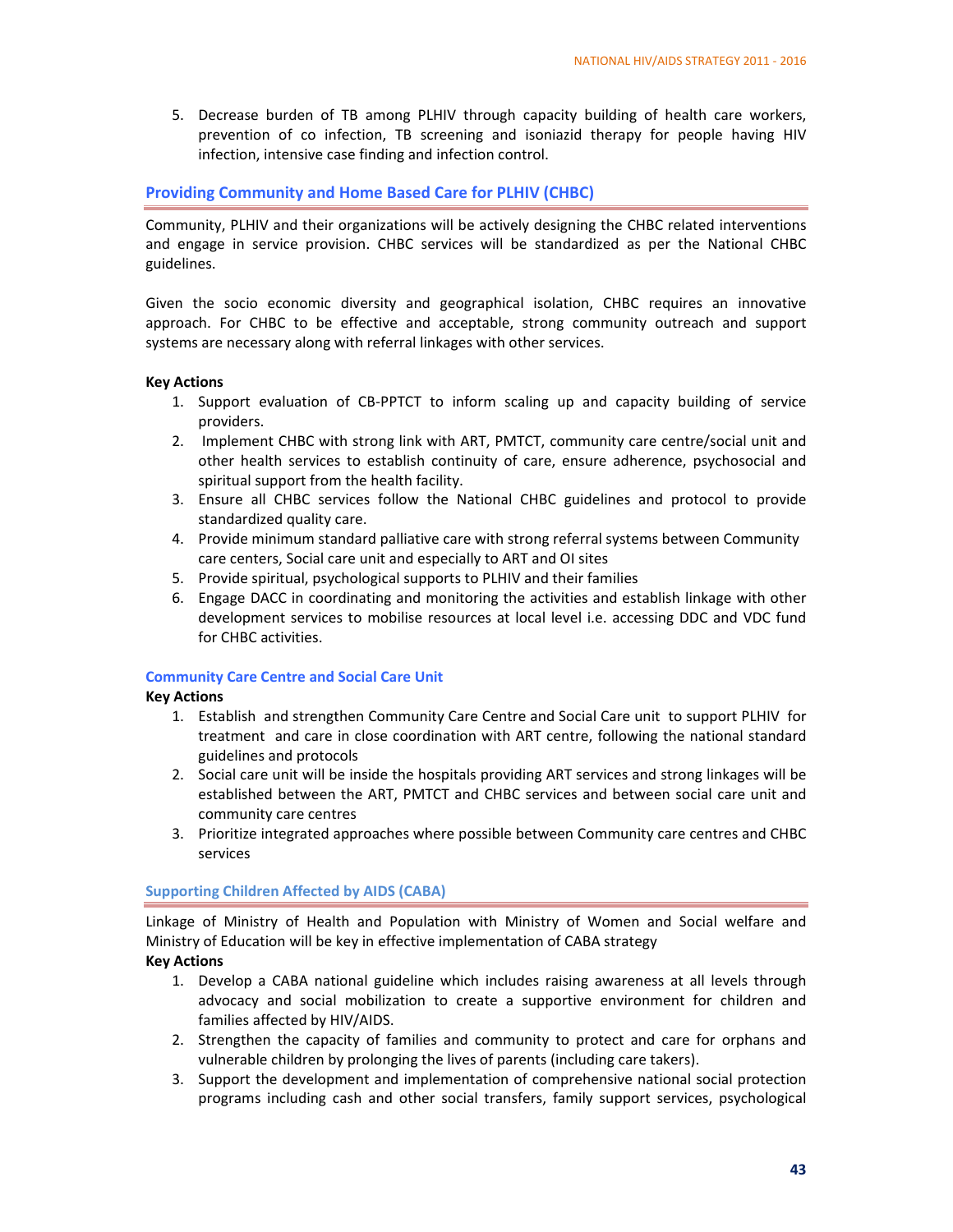support, early childhood care, alternative care, rights to education and protect the most vulnerable children through improved policy and legislation particularly from sexual and other exploitation. The services will be promoted in collaboration with organisations promoting social development and security, particularly with the Ministry of Women, Children and Social Welfare, local elected bodies (DDC, VDC), media, religious leaders etc. on rights issues of vulnerable children and to support services, (health, education), protection and social services.

- 4. Mobilise and support community‐based responses and care so that children are looked after within the social and community networks and any abuse is monitored and reported.
- 5. Ensure that BCC materials and programmes are accessible and affordable to most at risk vulnerable children

#### **Establishing Social Protection**

Social protection envisions the financial protection, access to affordable quality care, and law policy regulation in the context of HIV prevention, Treatment, Care and support for people living with and affected by HIV. It has been realized that social protection for PLHIV, Single women, and Children Affected by AIDS is very essential. This will be ensured in collaboration and linkages with the programs and activities of other line ministries like education ministries, Women and Social Welfare, food programs, business communities and poverty reduction programme.

#### **Key Actions:**

- 1. Financial support, income generation or micro credit to reduce risk of exposure to HIV for poor key population groups specially targeting to single women and CABA.
- 2. Empower PLHIV to prolong and improve life, protection of rights to health, treatment and work to improve life for people living with HIV through income-generating activities, livelihood strengthening, and microfinance.
- 3. Provide access to ART service through financial support and friendly services.
- 4. Involve district and community for developing social support needs including legal protection for affected (property rights of widows and orphans, birth registration, etc.).
- 5. Establish formal linkages between MoHP and other line ministries for social protection activities and legal reform, policy process and protection regulation to reduce risk of exposure to HIV.

# **III: CROSSCUTTING STRATEGIES**

#### **Health System Strengthening**

Keeping in view of current ongoing health system strengthening initiatives from GAVI, IHP, and other sources, this Strategy will consider the critical system constraints that hinders or limit the effective delivery of health care to infected and affected population.

Besides, in line with NHSP – IP II where HIV related care and treatment is considered as an integral part of primary health care system, health system strengthening effort from the framework of this strategy will be directed towards linking and integrating the HIV related services into respective division and units of MoHP structure. All six building blocks of HSS will be considered within the prime intent of the strategy. Improving these six building blocks and managing their interactions in ways that achieve more equitable and sustained improvements across health services and health outcomes will be the mainstay.

#### **Service delivery:**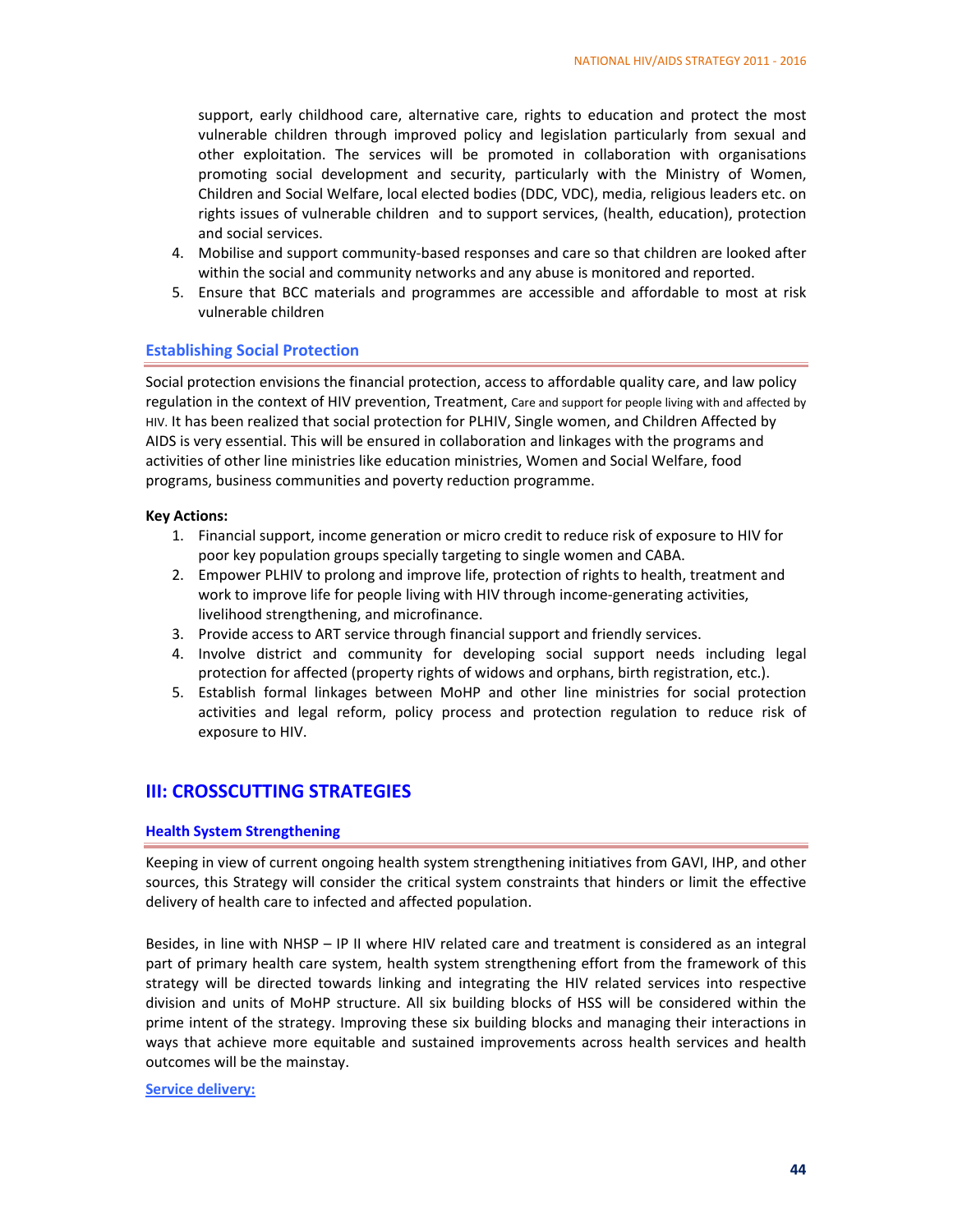Integration and linkage of health services; infrastructure and logistics; demand for services; and management will be considered during implementing HIV‐related service delivery.

#### **Integration and linkages of health services:**

Integration and linkages of services will be provided in a balanced way to meet the specific needs of target populations (that might be marginalized).

- 1. Deliver HIV‐related services across a continuum of care.
- 2. Adopt integrated and linked service at all levels of the health system, from primary to secondary to tertiary (specialist) care including home-based and community-based outreach care.
- 3. Integrate and/or establish strong linkages HIV services with TB, sexual and reproductive health, family planning, antenatal care, childbirth, newborn and postpartum care.

Integration in antenatal, child and new born and post partum will include HIV testing and counselling, assessment of whether antiretroviral for treatment or prophylaxis are needed, initiation and monitoring of antiretroviral in women and exposed infants, follow‐up HIV testing for infants, clinical review and cotrimoxazole prophylaxis when infants return for immunization.

Integration in sexual and reproductive health will include promoting condom use for preventing unintended pregnancy, sexually transmitted infections (STIs) and HIV; reproductive choice counselling and counselling for family planning and contraception; education on sexual health for people living with HIV; youth and adolescents friendly health services covering sexual and reproductive health.

- 1. Establish special linkages with mental health and HIV services for ongoing counselling
- 2. Provide support to limit the spread of nosocomial infections (resulting from treatment in health settings) and blood borne infections (such as HIV and hepatitis); comprehensive infection control, including specific consideration of the risk of the spread of TB and Post Exposure prophylaxis treatment.
- 3. Strengthen laboratories at the district and the sub district level for basic STI testing and HIV diagnosis facilities with emphasis on quality assurance and promoting participation in EQAS.
- 4. Establish and build capacity of National health laboratory for diagnosis of HIV infection including CD4, PCR (DNA and RNA) genotyping and phenotype. At the same time strengthen the already functional system in the quality assurance of the HIV testing, CD4 and viral load, HIV, HCV, HBV and the participation in the EQAS
- 5. Upgrade and expand diagnostic and essential laboratory services for antiretroviral treatment and capacity building of NPHL to function as national referral centre/centre of excellence in collaboration with ongoing health system strengthening initiatives (GAVI, GF, IHP) and National Public Health Laboratory.
- 6. Design programme according to the needs and concern of people living with HIV and those vulnerable or most at risk.
- 7. Establish effective communication between staff at local health centers and staff in health facilities and laboratories at higher levels of the health system.
- 8. Strengthen management capacity on having an adequate number of managers at all levels of the health system, ensuring managers have appropriate competencies
- 9. Advocate the line ministries at the policy for commitment and retention of the health workforce at the central and district level.

#### **Ensuring the technical quality of services**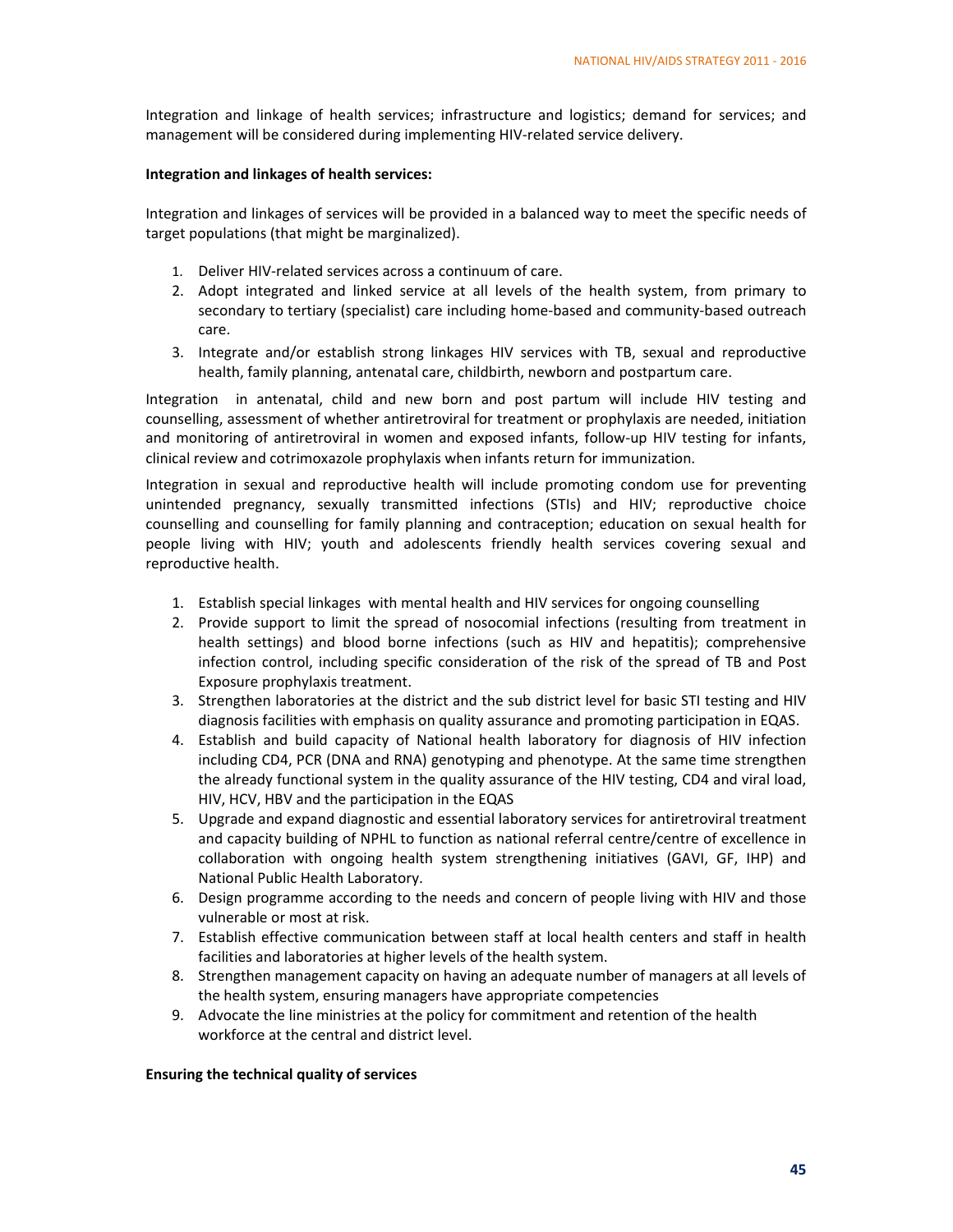- 1. Establish external and internal quality management systems to address clinical care, laboratory testing, and workplace improvement for ensuring and improving the quality of care.
- 2. Establish standardized procedures to accredit health facilities and to certify health care providers in the delivery of HIV prevention, treatment and care.
- 3. Establish regular supervision and clinical mentoring systems and a budget to deploy supervisors and mentors for post-training and on-the-job supervision
- 4. Establish well‐functioning patient and programme monitoring systems to measure and improve the quality of care.
- 5. Update national guidelines, tools and training curriculum in regards to HIV and AIDS based on national and international practices and experiences and the latest recommendations. Continued provision of technical advisory committees and working groups will be ensured for this purpose.

#### **Health workforce:**

- 1. Build capacity of Public health workers in targeted intervention for sensitizing health workers to work with people living with HIV.
- 2. Build capacity of the health workforce through induction programs for uninterrupted HIV services at the service sites.
- 3. Build capacity of HIV commodities management into exiting LMIS commodity management packages.
- 4. Build capacity of the Laboratory Staff for HIV and STI screening.
- 5. Ensure health workers have access to prevention and other HIV‐ and TB‐related services, immunization against vaccine‐preventable diseases, especially hepatitis B immunization.
- 6. Consider task shifting as a way of increasing the pool of knowledgeable HIV‐related service providers and more‐ to less‐specialized health workers.
- 7. Ensure package of HIV prevention, treatment and care services to health workers and their families on a priority basis and should be tailored specifically to their needs.
- 8. Establish occupational health and safety procedures to reduce the risk of contracting HIV and other blood‐borne diseases;
- 9. Address stress and burnout, prohibiting HIV-related and other forms of discrimination

#### **Information:**

HIV information system will be integrated into the HSIS strategy to align and harmonize with NHSPIP 2. In line with national HIV monitoring system and surveillance framework, will be aligned with HMIS from National to district level with emphasis will be led to strengthen district health databank ensuring all relevant HIV related information's are collected analyzed and used to inform the policies and programs. HIV information is to be incorporated in National household Surveys (methods and timings of data collections).

## **Medical products, vaccines and technologies:**

Include HIV antiretroviral in national Pharmacovigilliance and at the same time strengthening the National Pharmacovigilliance system to determine future antiretroviral therapy needs and nature of intervention.

Strengthening capacity building of national health logistic management system will be done for procurement, supply chain and management of HIV commodities. National and regional medical ware house will be utilized as the critical component to establish such systems. A system of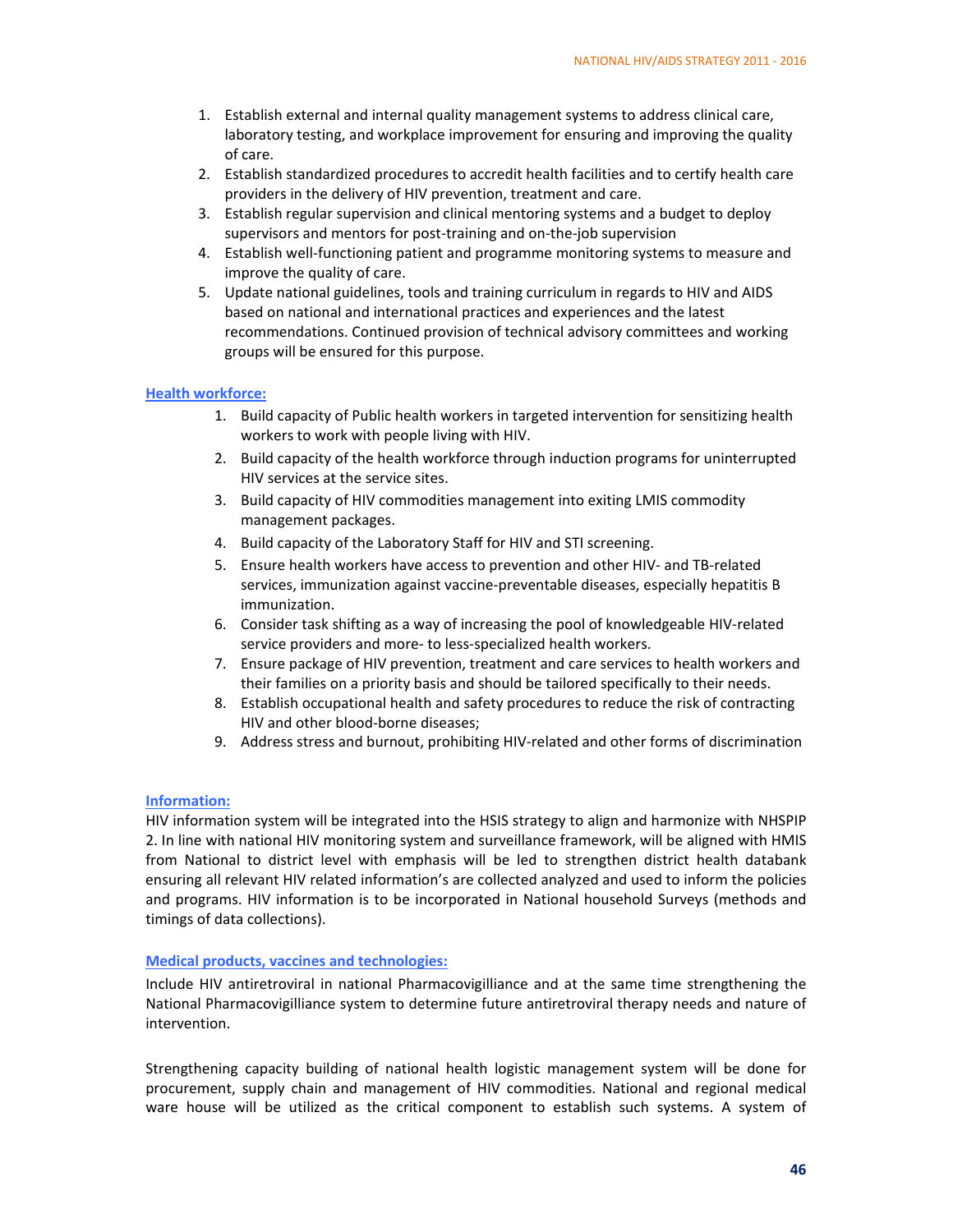integrated delivery of HIV related products will be initiated through national health logistic management system.

#### **Health financing:**

Government financing to HIV would be increased gradually of total contribute to AIDS spending in the country. Advocacy will be done to ensure proportional contribution of ARV drug cost from the government fund during the strategic period. Similarly, for HIV related catastrophic health care expenses for treatment reliance on out of pocket expenses will be minimised. Advocate for the inclusion of HIV infected people in existing insurance packages.

Different initiatives will be started to create a social responsibility towards health by creating a district health protection fund by mobilizing business houses, corporate groups, philanthropists and private sectors.

#### **Leadership and Governance:**

For effective decentralisation and effective service delivery of health care services and peripheral level, local capacity for e planning, monitoring and use of local data will be strengthened. Collaboration and coalition (with NGOs, private sectors, local stakeholders and community) will be strengthened to improve leadership accountability and governance.

- 1. Built in HIV in the district planning process such as "Jilla Parshad" and "Gau Parishad" to make them accountable for HIV response.
- 2. Strengthen district AIDS coordination committee with strong linkages with DACC in all above activities.
- 3. Advocate and strengthen the local governance
- 4. Develop a National Code of conduct to reflect the accountability of community stakeholders (NGOs, civil society, networks).

#### **Community System Strengthening**

Community systems strengthening (CSS) is an approach that promotes the development of informed, capable and coordinated communities and community based organizations, groups and structures. CSS involves a broad range of community actors, enabling them to contribute as equal partners alongside other actors to the long-term sustainability of health and other interventions at community level, including an enabling and responsive environment in which these contributions can be effective.

The goal of CSS is to achieve improved health outcomes by developing the role of key affected populations and communities and of community based organizations in the design, delivery, monitoring and evaluation of services and activities related to prevention, treatment, care and support of people affected by HIV.

Community organizations (PLHIV, most at risk community and community based organizations) and actors will be supported and strengthened. The primary focus of community system strengthening will be on capacity building, human and financial resources to enable community actors to play a full and effective role. All six core components of CSS will be considered as appropriate in keeping pace with need and expansion of HIV services<sup>4</sup>.

<sup>&</sup>lt;sup>4</sup> Six components of CSS are: Enabling environment and advocacy; Community linkage, network, partnership and coordination; Resource and capacity building; Community activity and service delivery; Organisational and leadership strengthening; and Monitoring & evaluation and planning.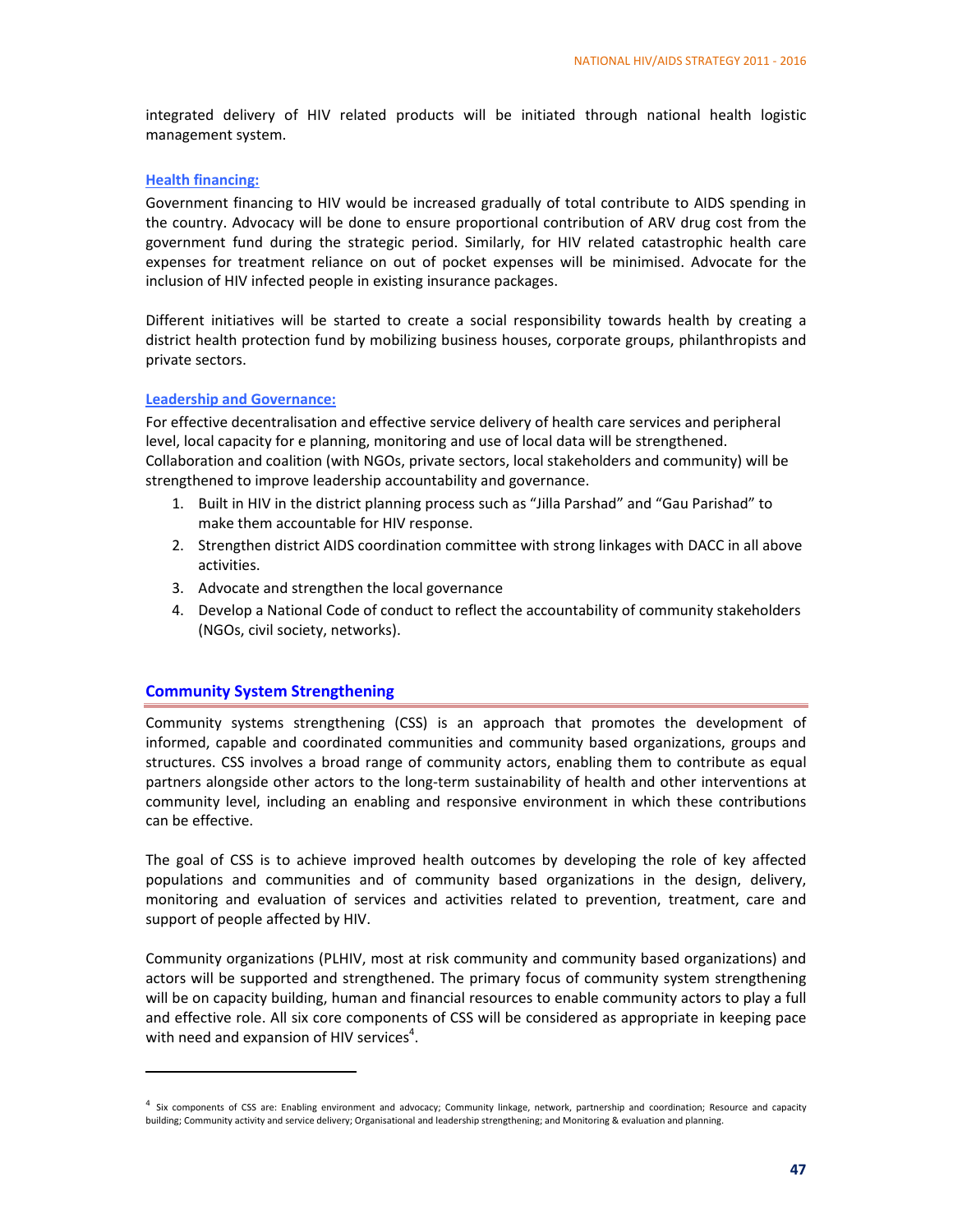#### **Key Actions:**

#### **Enabling environments and advocacy**

The comparative advantage of CSO in advocacy, demand creation and community mobilisation for better policy development and service delivery will be fully capitalised by engaging the CSO leaders in all aspects of programme design and implementation.

#### **Community networks, linkages, partnerships and coordination**

While the public sector will remain fully responsible and accountable for ensuring equitable health and development services to its citizen, CSOs will be engaged in service delivery and demand creation in collaboration with health and other service of public sector.

#### **Resources and capacity building**

The technical & organizational capacities of CSO and its workforce will be carried to upgrade their skills and knowledge on HIV, social welfare, advocacy and other related programmes. Support to establishment of community organizations by mobilizing recourses.

#### **Community activities and service delivery**

Accessible to all who need them, evidence‐informed and based on community assessments of resources and needs.

#### **Organizational and leadership strengthening**

Capacity building including management, accountability and leadership for organizations in community systems.

#### **Monitoring & evaluation and planning**

Community capacity building will be built to identify and documenting the local knowledge, lesson learnt, situation assessment, and building evidences for program planning and improving the quality of the services.

## **Strengthening the Strategic Information for Informed Planning, Program and Review of the National Response**

Strategic information (HIV surveillance including HIV drug resistance surveillance, programme monitoring and evaluation and research) will be strengthen to inform HIV policies and programmes based on the approach of 'know the epidemic, know the response'. Following key areas of HIV strategic information will be strengthened to inform the overall response to the epidemic in Nepal.

- 1) HIV surveillance, including the surveillance of HIV drug resistance
- 2) Programme monitoring and evaluation
- 3) Research

National standards will be set and a functional mechanism of strategic information will be established and strengthen at national and sub‐national level to understand the epidemics, monitor the interventions and review of the response. The overall strengthening of SI system will be lead to decentralized monitoring and evaluation of interventions as well as evidence will be generated and used in the local context.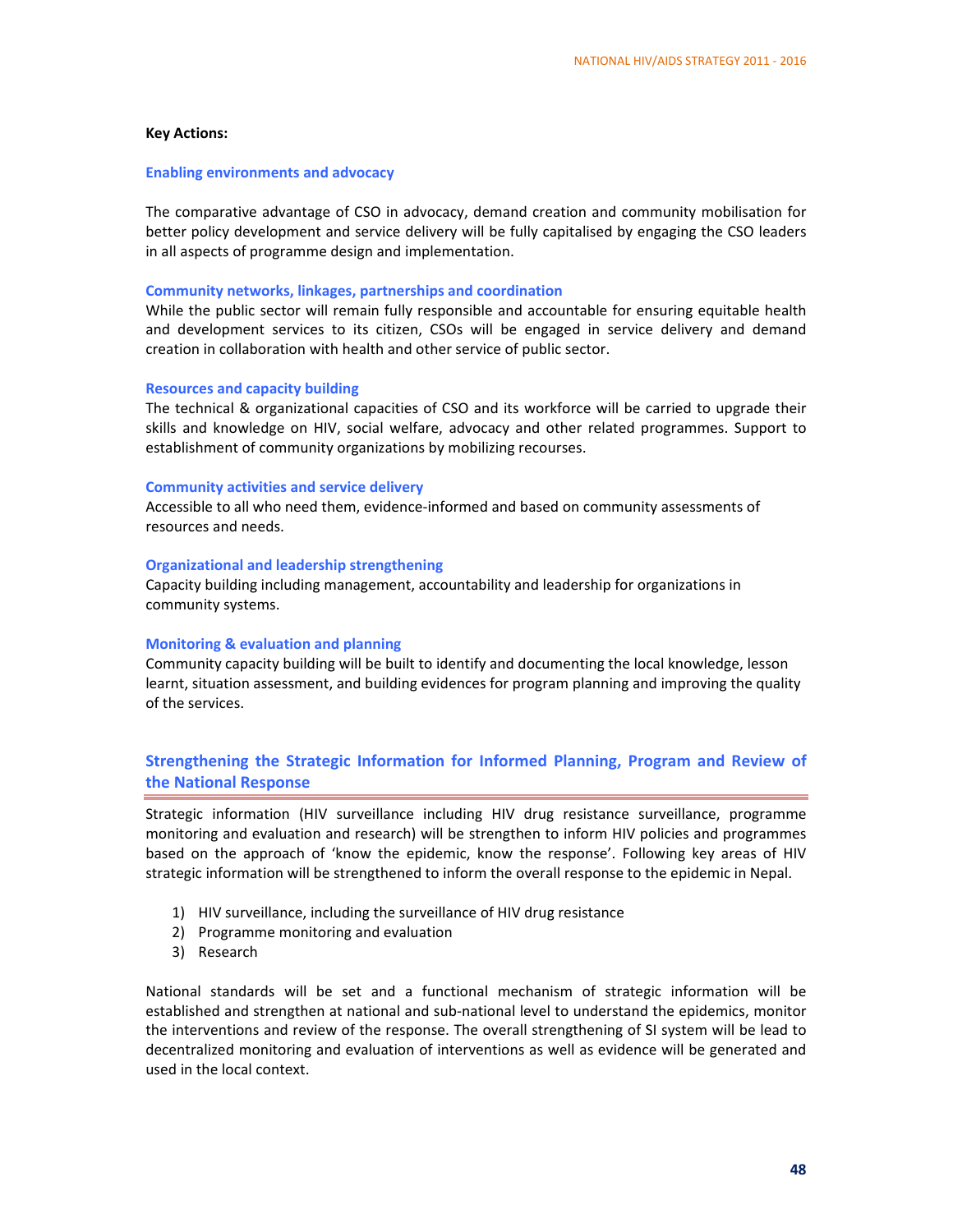#### **HIV Surveillance, including the Surveillance of HIV Drug Resistance**

Strengthening of the Second Generation Surveillance system will be key principle of strengthening surveillance of HIV and STI in Nepal. This includes (i) improving the case reporting of HIV, advanced HIV infection and STI, (ii) HIV surveillance, (iii) behavioural surveillance, (iv) STI surveillance, (v) population size estimation of high risk groups (vi) use of programme monitoring and evaluation data for surveillance, (vi) epidemic analysis and modelling for improved understanding of HIV epidemic for public health action. In the course of increased number of PLHIV accessing antiretroviral, surveillance of HIV drug resistance will be established and strengthened. Generation of quality surveillance data in regular intervals and analysis is critical for improved use of data for public health action.

#### **Key Actions:**

- 1. Develop and update national guidelines of surveillance of HIV and STI including surveillance monitoring tools, study protocols, surveillance designs and approaches of implementation for collecting data and analysis.
- 2. Improve case reporting of HIV, advanced HIV infections and STI from all HIV testing and counselling, STI services, ART, PMTCT and OI sites in the public and private facilities.
- 3. Continue integrated biological and behavioural surveillance (IBBS) surveys among high risk groups in risk areas in regular interval, and will be followed by updating national surveillance plan.
- 4. Re-vitalize Sentinel surveillance among ANC attendees, STI patients and TB patients.
- 5. Update Size estimation of High Risk Groups (HRGs) and CABA by districts in two to three years time.
- 6. Advanced analysis and modelling of HIV epidemic will be made using relevant models (EPP/SPECTRUM, Asian Epidemic Model, etc.) to understand the dynamics of HIV epidemic with increased emphasis to know the HIV incidence in Nepal and to set and update the targets.
- 7. Collect and analyse routine HIV infection data from TB control programme, screen of blood donations, HIV testing among Nepalese seeking foreign employment.
- 8. Annual HIV surveillance reports and epi‐facts will be produced and shared.
- 9. Develop, implement and strengthen HIV drug resistance surveillance system including early warning drug resistance monitoring.

#### **Programme Monitoring and Evaluation**

A system of monitoring of interventions of HIV prevention, treatment, care and support will be established and updated to track the progress against the targets to express the accountability of the government and its partners as per the national strategic information framework. A national accountability framework (monitoring and evaluation) will be practiced to track the performance of the interventions. A decentralized functional system of M&E will be strengthened and harmonized to a broader system of health services to align with M&E framework of Nepal Health Sector Programme – Implementation plan II. Collecting quality data, its analysis and timely use of results will be especially emphasized at various levels of response planning, programming and review.

#### **Key Actions:**

1. Update national HIV monitoring and evaluation guidelines with defined set of core indicators, based on the global and national reporting commitments. A national M&E toolkit that includes standard recording and reporting templates, programme monitoring checklists, M&E training modules, data review and verification protocol will be developed and rolled– out across service sites in Nepal.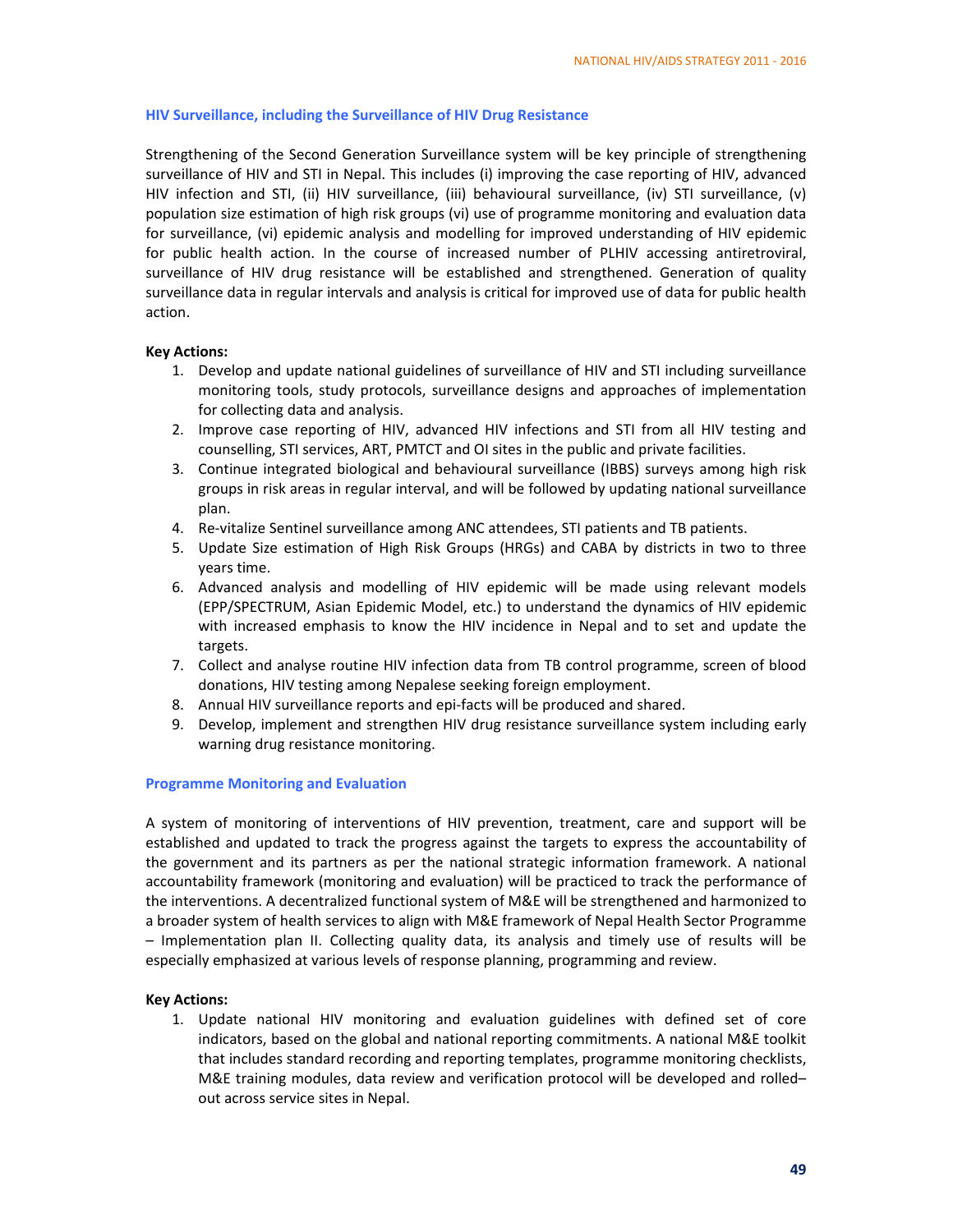- 2. Establish and share national protocol for evaluation of HIV prevention, treatment, care and support interventions among the key stakeholders and implemented. Emphasis will be laid for outcome and impact evaluation of the interventions; and the results will be used to inform the programme update.
- 3. Review of routine programme (targeted prevention interventions including HTC, STI, PMTCT, ART and care and support) will be conducted using national evaluation protocol.
- 4. Strengthen clinical monitoring of people on ARVs and monitoring of Adverse Drug Reaction (ADR) as one of critical components of ART programme monitoring.
- 5. Establish and update a national HIV database for recording and reporting of routine programme monitoring data from both public and CSO services sites. This data base will be linked with the HMIS system with emphasis to be integrated into Heath Sector Information System (HSIS). Emphasis will be given to develop and strengthen district HIV information as one of the component of district health data bank at districts.
- 6. Ensure quality of data of the programme through development of contextualized data quality audit tools.
- 7. Develop and share annual national report and programme review factsheets among the stakeholders and share progress reports in the regional and national reviews.

#### **Research**

HIV research, specifically the operational research, will be strengthened as a critical component of HIV strategic information to document the knowledge gap in terms of effectiveness of interventions and implementation approaches so that the coverage of proven‐interventions can be improved. Thus, a national HIV research agenda will be developed based on the principle of "getting research into policy and practice". This will be fostered with reference to what is already known, even if that is limited and further scientific knowledge will be updated to build effective coverage of interventions. Collaborative efforts will be strengthen to implement basic researches on HIV.

#### **Key Actions:**

- Develop and update a national HIV research agenda to inform research gaps to enhance quality, coverage and effectiveness of HIV prevention, treatment, care and support services in Nepal.
- Priority research areas are: modelling of scaling-up/down of effective interventions, timely exploring of emerging and re‐emerging of HIV epidemic among key population groups, effectiveness, system and economic evaluation of key interventions.
- Research will be conducted with focus on three areas of interest: (i) prevention research (including mode of transmission); (ii) treatment care and support; and (iii) cross‐cutting issues
- Publication of research findings in local and international peer‐reviewed journals for wider dissemination

#### **Stigma and Discrimination Reduction**

Each MARP has distinct stigma attached to them resulting into discrimination of varied intensity and magnitude. Therefore all MARPs focused programme will have in build stigma and discrimination reduction activities.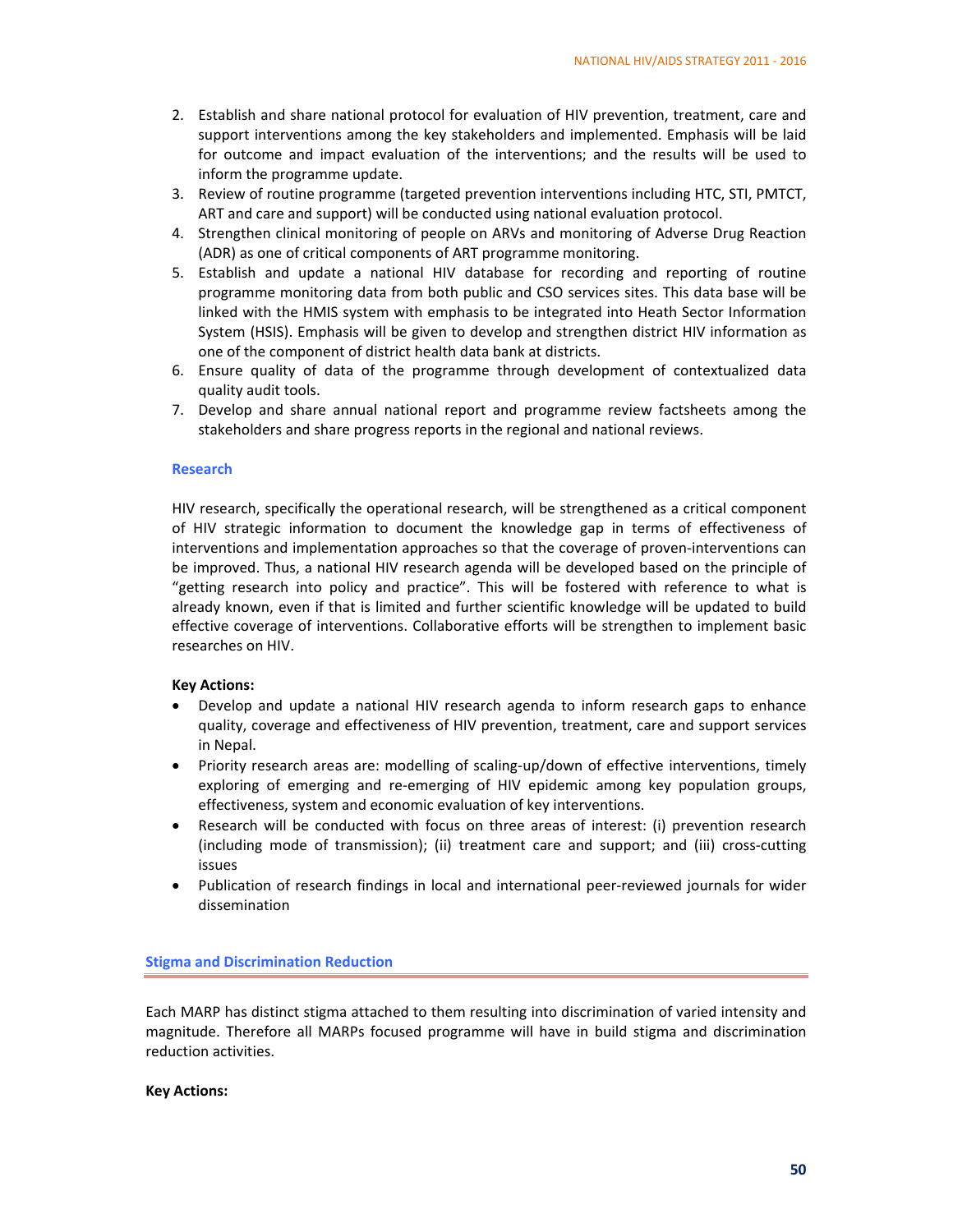- Empower people living with HIV: this strategy will be closely linked with positive prevention and other empowerment activities aimed to PLHIV.
- Update education about HIV and stigma reduction message in IEC materials. Also ensure that media are sensitised and trained so that media reporting become sensitive and zero stigma.
- Conduct activities that foster direct or indirect interaction between people living with HIV and key audiences
- People living with HIV need to be actively involved in developing and implementing stigma and discrimination‐reduction efforts.
- Promote sensitizing the stakeholders, health care provider, school teachers, members of the family and community on stigma reduction.

#### **Legal support, legal reforms and human rights**

#### **Key Actions:**

- 1. Address policy and structural limitations for accessing ART, PMTCT services for reducing stigma and discrimination.
- 2. Enable environment and effort to decriminalisation and access to legal aid services for the MARPs, PLHIV, CABA and single women due to HIV and AIDS.
- 3. Advocate and support the integration of HIV/AIDS and sexuality education in national education programmes.
- 4. Mobilize political will and policy change for creating enabling environment component in each of the MARPs intervention for improving access to services.
- 5. Build consensus to form alliances between government and civil society and other stakeholders for building their capacities to overcome resistance to change relevant religious (faith based) or cultural attitudes or barriers to the prevention of the epidemic.
- 6. Support community mobilization and empowerment to HIV/AIDS interventions, using a rights‐based approach.

# **Addressing Sexual and Gender Based Violence**

- 1. Design special programs with prevention, treatment care and support for returnee and victims of human trafficking by establishing linkages with organizations working against human trafficking and gender based violence including legal aid services.
- 2. Work closely with other ministries particularly Ministry of Women, Children and Social Welfare who is leading the implementation of national action plan, CRC, CEDAW on reducing sexual and gender based violence, establish programmatic linkages so that HIV related activities and GBV related activities complements each other and synergy is achieved.
- 3. Engage stakeholders and social leaders advocating for women rights and elimination of GBV in designing and monitoring HIV and AIDS programme so that HIV programme remains relevant women and addresses the gender based violence by breaking gender stereotype.
- 4. Build national capacities in gender analysis and gender mainstreaming as the foundation for relevant and effective HIV‐prevention programming.
- 5. Expand gender-specific and gender-responsive communication strategies and include HIV and gender issues in all training and orientation programmes, peer education manuals, IEC materials and other activities with the aim of changing attitude and behaviours of men and women; educating men and boys about a woman's right to negotiate whether and how sex takes place; power relations and harmful traditional practices that increases the vulnerability and impact of HIV and AIDS.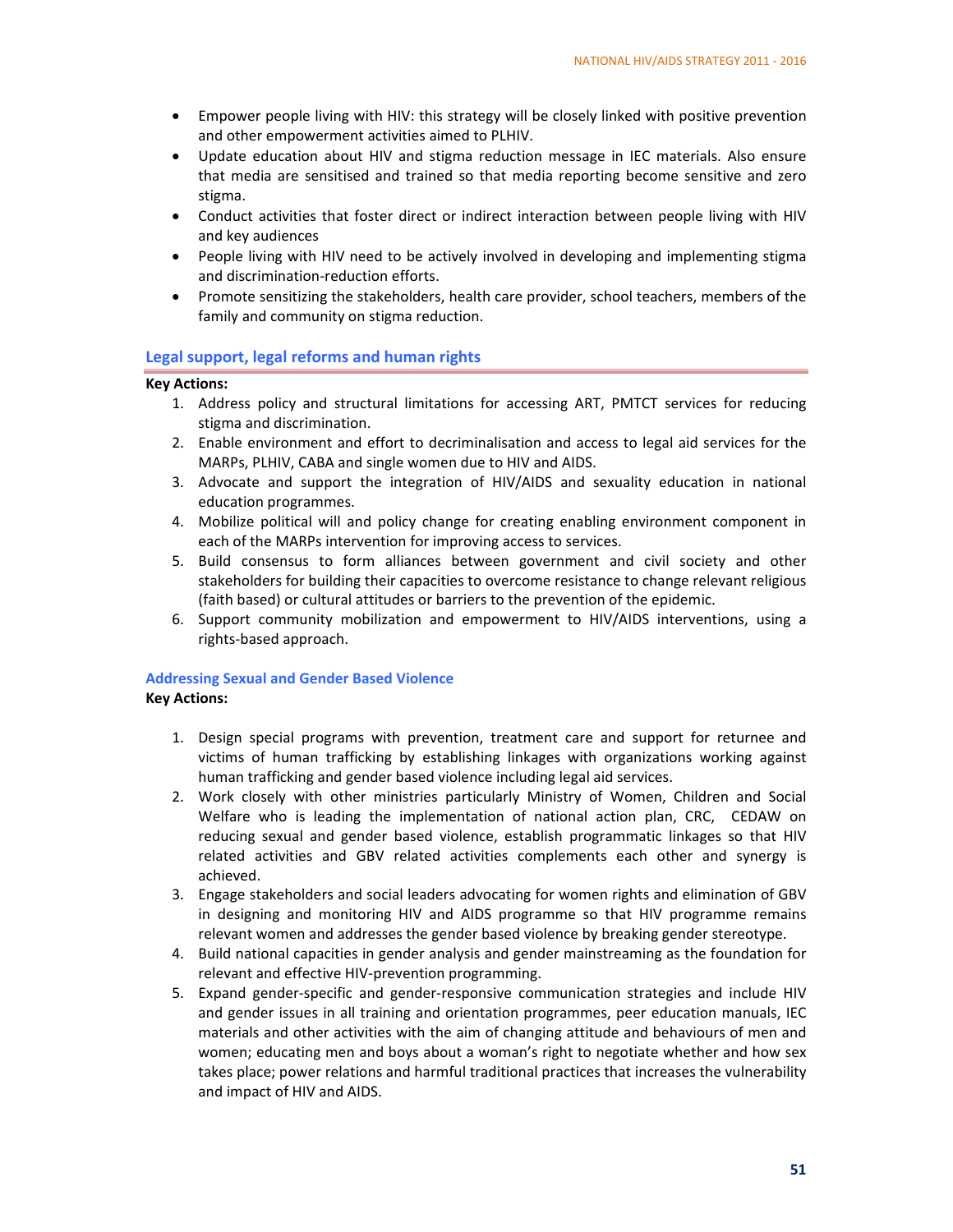- 6. Conduct periodic gender assessment and take stock of latest situation in order to make appropriate adjustment in programme implementation, service delivery and other HIV related activities.
- 7. Encourage and support HIV and AIDS stakeholder at all levels (central level, line ministries, DACC/DDC, NGOs, Private organisations) to design their programme gender transformative as well as gender-sensitive and user-friendly services that takes into consideration of gender stereotype, gender based violence, gender monitoring and reducing stigma and discrimination.

#### **Workplace**

#### **Key Actions:**

- 1. Enhance productivity by mitigating obstructions that may occur from HIV/AIDS in workplaces.
- 2. Ensure that all workers and employees infected or affected by HIV/AIDS in workplaces receive counselling, treatment care and support.
- 3. Build capacity of employers, association of employee (i.e. trade unions, associations) for effective workplace interventions and special attention will be given in making workplace safe.
- 4. Address stigma and discrimination at workplace setting.

#### **Resource Mobilization**

Government financing to HIV would be increased gradually of total contribute to AIDS spending in the country.

- 1. Advocate ensuring proportional contribution of ARV drug cost from the government fund during the strategic period.
- 2. Explore alternative resource mobilisation potentials (i.e. creating HIV fund by contribution from government and other sources, putting some money aside for HIV from penalty and fees, and so on).
- 3. Advocate the corporate sector and other private institutions for mobilizing resources opportunities (for example, Corporate Social responsibility).
- 4. Mobilize resource at DDC level within the broader framework of Local Self Government Act (1998).
- 5. Mobilize adequate financing from domestic or foreign donors to continue scaling up HIV services, and to keep pace with increased demand.
- 6. Mobilize resources by developing different proposals to bid on potential funding agencies based on the national HIV/AIDS strategy.
- 7. Selected line ministries will secure/allocate budget for HIV related activity as mainstreamed in the sectoral guidelines and work plan.
- 8. Prepare realistic work plan and calendar of operation considering financial rules and regulation including regular assessment for effective and timely utilization of available resources.
- 9. Advocate for adapting transparent, flexible financial rules and mechanism that allows rapid flow of fund to service providers.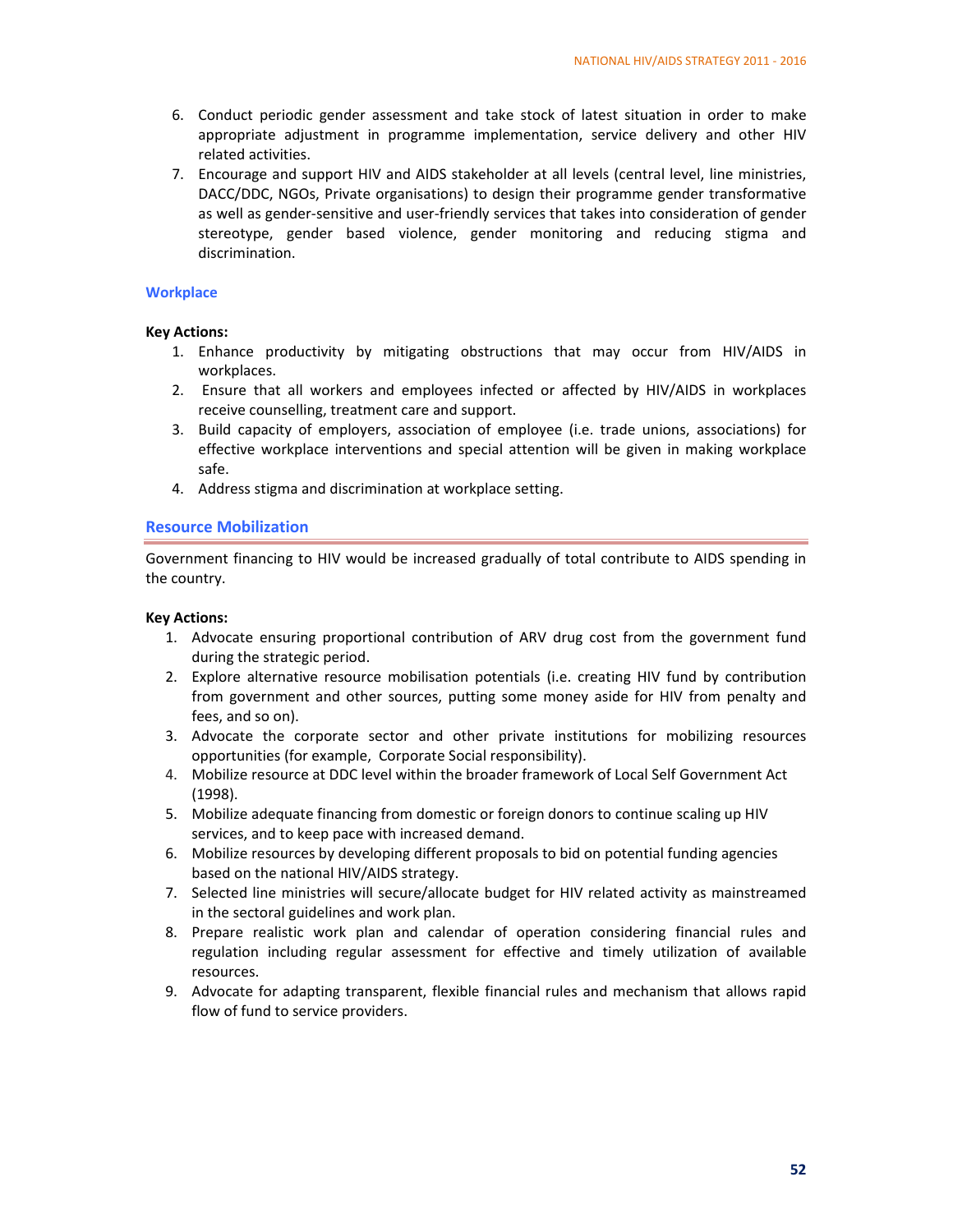## **CHAPTER IV: CO‐ORDINATION AND IMPLEMENTATION MANAGEMENT**

#### **CO‐ORDINATION AND MANAGEMENT FRAMEWORK**

#### **Roles and Responsibilities**

For the multisectoral engagement and effective implementation of this strategy, following roles and responsibilities are designed. It is however recognised that given the complex nature of HIV epidemic, strong collaboration and mutual ownership and accountability is required for effective response.

#### **PUBLIC SECTOR**

#### **NATIONAL AIDS COUNCIL**

National AIDS Council is highest policy body chaired by prime minister will provide highest political commitment and leadership to national response to HIV. It sets up broader policy directives for HIV response in the country as part of national development agenda and draws on the comparative advantage of each sectoral line ministries for mainstreaming HIV into their respective programmes.

#### **MINISTRY OF HEALTH AND POPULATION**

#### **HIV AIDS AND STD CONTROL BOARD**

Within the highest level of policy directives of National AIDS Council and taking into consideration of national and international commitments, as secretariat for the NAC, the Board will develop national strategy, coordinate multisectoral response, mobilise domestic and external resources and will be responsible for national level monitoring and evaluation of the response (Source: National AIDS Policy 2011).

#### **NATIONAL CENTER FOR AIDS AND STD CONTROL**

Under the Ministry of Health and Population, in order for providing HIV and AIDS services, National Centre for AIDS and STD Control will develop work plan, implement and monitor HIV and AIDS related services. The Centre will implement the activities through central, regional, zonal and district level health structures, district public health offices, health centres, health posts, sub health posts and female community health volunteers (Source: National AIDS Policy 2011).

#### **DISTRICT AIDS COORDINATION COMITTEE**

Under the remit of Local Self Governance Act (1998) and by laws (1999), District Development Committee (DDC) can and will play important role to mainstream HIV/AIDS in various sectoral plans. As such, DACC will have a crucial role in planning, programming and reviewing the local response to the epidemic at district level and below. More specifically, DACC will work with following objectives (DACC guidelines 2008).

- 1. Improve the effectiveness of the HIV intervention through coordination of all stakeholders engaged
- 2. Establish HIV as a multisectoral issue and mainstream it at local level
- 3. Implement HIV in participatory way
- 4. Strengthen legal assistance, advocacy, management and technical capacity for the benefit of infected or key affected population.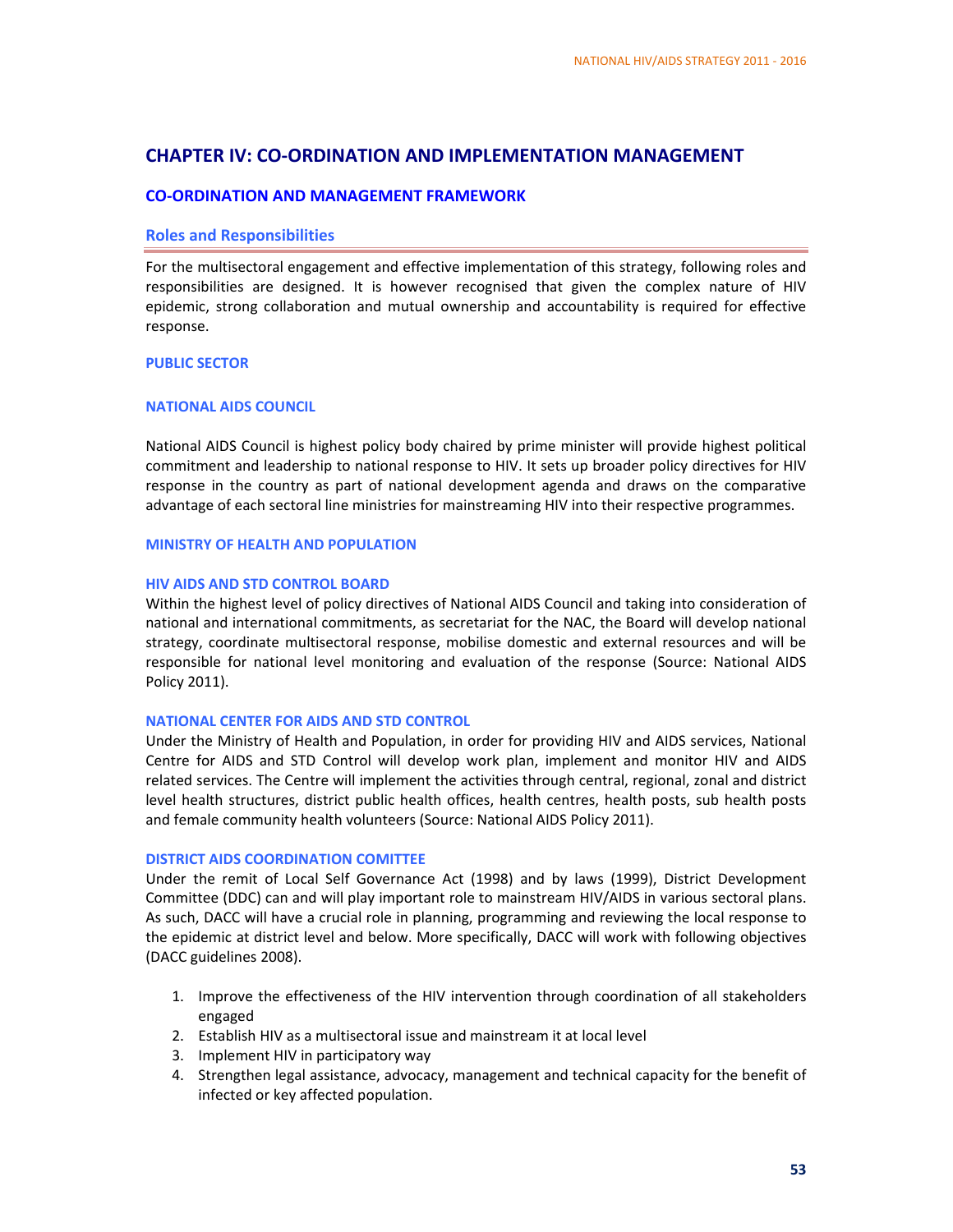In order to help achieve the objectives of the DACC, technical and financial support will be made available. DACC will also seek technical support to strengthen its function and mobilise DDC/VDC grants/resources for district specific activities particularly in the area of social protection, impact mitigation and protecting human rights of vulnerable and infected.

#### **Role of Sectoral Ministries in National Response to HIV**

In the context of Nepal where epidemic is concentrated and its impact, though serious, is localised and not yet widespread, selective mainstreaming will be the strategic approach. The Strategy calls for systematic and coordinated action from line ministries beyond the Ministry of Health. Selected line ministries have a role to play in prevention by reducing vulnerability to and risk of HIV transmission among the population it serve, contribute to care and support for people living with HIV, to help reduce stigma and discrimination and to create enabling environment for coordinated and scaled up response by recognising and including HIV as a development agenda.

National AIDS Council at the highest policy level and National Planning Commission at the apex of planning hierarchy will ensure such mainstreaming is effectively executed through its regular meeting and review process.

Sectoral ministries towards the mainstreaming HIV in the respective sectors primarily focus on adapting sectoral functions and allocating resources as appropriate in order to take into account susceptibility to HIV transmission and vulnerability to the impacts of AIDS. And also adapt practice to help reduce the organisation's susceptibility to HIV infection and its vulnerability to the impacts of AIDS.

Relevant ministries incorporate HIV related functions in their core functions by preparing sectoral guidelines and monitoring its implementation in collaboration with MoHP/NCASC for technical support, and other stakeholders. The focal person in each ministry will continue to coordinate and facilitate the mainstreaming process in the respective ministries.

The work already initiated by following ministries will continue and additional sectors will gradually mainstream HIV as appropriate.

| <b>Ministry/Sector</b>                 | <b>Proposed Role and Mainstreaming approach</b>                                                                                                                                                                                                                                                                                                                                                                                                                                                                                                                                                       |
|----------------------------------------|-------------------------------------------------------------------------------------------------------------------------------------------------------------------------------------------------------------------------------------------------------------------------------------------------------------------------------------------------------------------------------------------------------------------------------------------------------------------------------------------------------------------------------------------------------------------------------------------------------|
| <b>National Planning</b><br>Commission | Provide guidelines for sectoral line ministries in including HIV as a<br>$\circ$<br>development agenda.<br>As with other P1 programme, agree a set of HIV related indicators for each<br>$\circ$<br>ministry and monitor periodically with line ministries as a part of regular<br>M& F function of NPC.<br>Advise, advocate and allocate appropriate resources as per the plan of line<br>$\circ$<br>ministries for HIV related function.<br>Seek technical inputs from ministry of health (NCASC), HSCB as<br>$\circ$<br>appropriate.<br>Provide policy inputs to National AIDS Council.<br>$\circ$ |
| Ministry of<br>Finance                 | As with other P1 programme, advice, advocate and allocate appropriate<br>$\circ$<br>resources as per the plan of line ministries for HIV related function.                                                                                                                                                                                                                                                                                                                                                                                                                                            |
| Ministry of                            | Prepare sectoral guideline to address issues around HIV within the broader<br>$\circ$                                                                                                                                                                                                                                                                                                                                                                                                                                                                                                                 |

#### **Table 4: Proposed Role of sectoral ministries**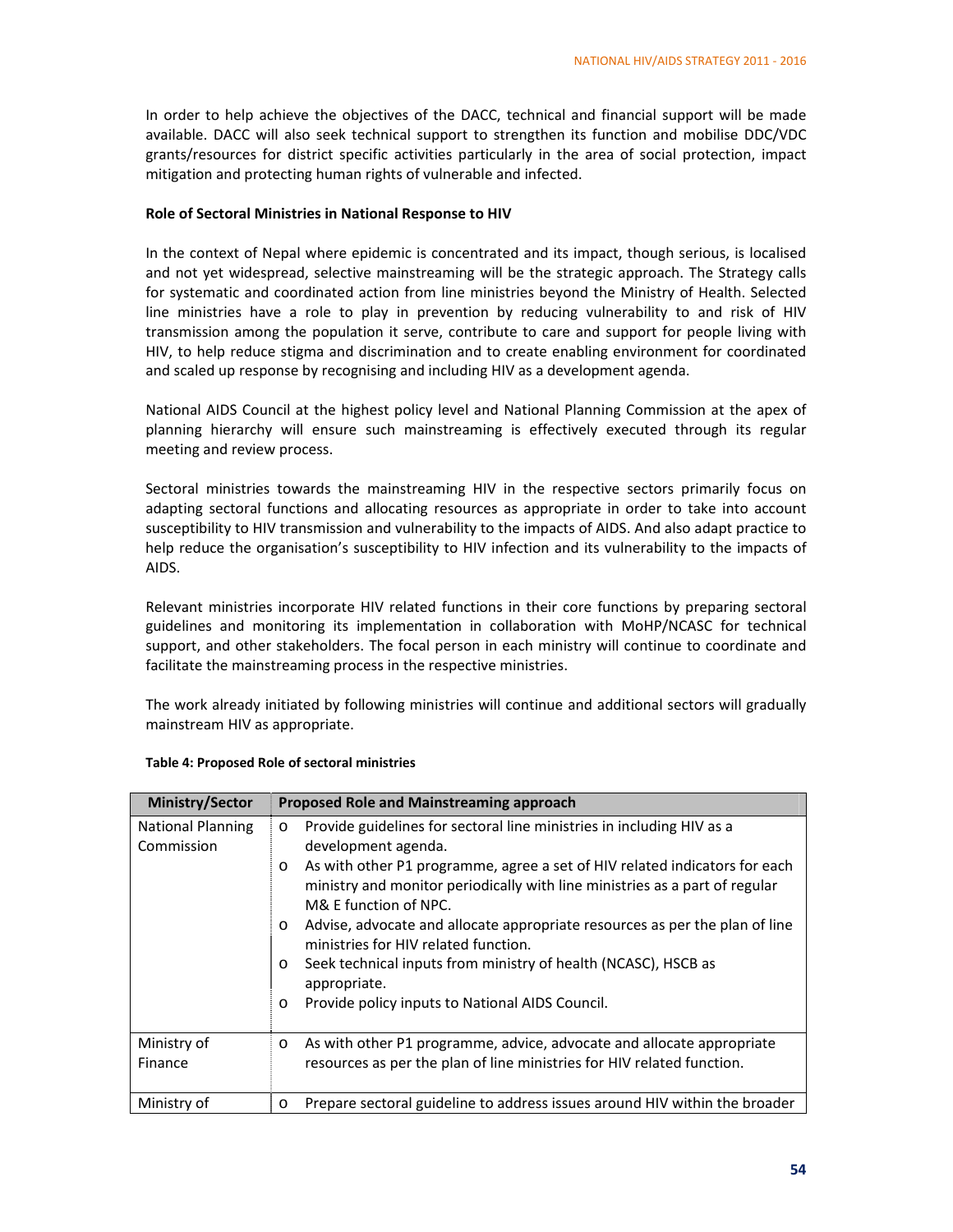| <b>Ministry/Sector</b>                               | <b>Proposed Role and Mainstreaming approach</b>                                                                                                                                                                                                                                                                                                                                                                                                                                                                                                                                                                                                                                                                                                                                                                                                                                                                                                                                                                                                                                                                                                                                                                                                                                                                                                                                                                        |  |  |  |  |
|------------------------------------------------------|------------------------------------------------------------------------------------------------------------------------------------------------------------------------------------------------------------------------------------------------------------------------------------------------------------------------------------------------------------------------------------------------------------------------------------------------------------------------------------------------------------------------------------------------------------------------------------------------------------------------------------------------------------------------------------------------------------------------------------------------------------------------------------------------------------------------------------------------------------------------------------------------------------------------------------------------------------------------------------------------------------------------------------------------------------------------------------------------------------------------------------------------------------------------------------------------------------------------------------------------------------------------------------------------------------------------------------------------------------------------------------------------------------------------|--|--|--|--|
| Education                                            | framework of this strategy (with for example a special arrangement for<br>education scholarship for CABA) and ensuring the rights of infected<br>children is protected.<br>Incorporate HIV topics in curriculum at different level including in adult and<br>O<br>continuing education curriculum. Emphasise on reducing stigma and<br>discrimination in all related activities.<br>Research and capacity building and acquire technical and other support<br>O<br>from HSCB and NCASC as appropriate.<br>Monitoring and evaluation by incorporating define indicator in routine<br>O<br>monitoring forms                                                                                                                                                                                                                                                                                                                                                                                                                                                                                                                                                                                                                                                                                                                                                                                                              |  |  |  |  |
| Ministry of Local<br>Development                     | Prepare sectoral guideline.<br>$\circ$<br>Incorporate suggestions/instruction for including HIV in VDC and DDC<br>O<br>planning and resource allocation guidelines. Encourage investing in social<br>protection at DDC and VDC level for women and children infected by HIV.<br>Incorporate HIV in its internal and external training programme. Emphasise<br>O<br>on reducing stigma and discrimination in all related activities.<br>Research and capacity building and acquire technical and other support<br>O<br>from HSCB and NCASC as appropriate.<br>Monitoring at central, district and VDC level with defined indicator<br>$\circ$<br>included in routine progress reporting forms.                                                                                                                                                                                                                                                                                                                                                                                                                                                                                                                                                                                                                                                                                                                          |  |  |  |  |
| Ministry of<br>Women, Children<br>and Social Welfare | Prepare sectoral guidelines.<br>$\circ$<br>Incorporate HIV in its internal and external training programme.<br>$\circ$<br>Prepare policy and implementation arrangement to safe guard rights of<br>$\circ$<br>infected women, children, and HIV widows. Emphasise on reducing stigma<br>and discrimination in all related activities.<br>Research and capacity building and acquire technical and other support<br>$\circ$<br>from HSCB and NCASC as appropriate.<br>In the context where now women development sections at the districts are<br>O<br>made responsible for child rights monitoring<br>CCWB and DCWB, and CCWB would regularly monitor and implement<br>O<br>programme related to HIV.<br>Monitoring and evaluation by incorporating define indicator in routine<br>progress reporting forms.<br><b>Central Child Welfare Board (CCWB)</b><br>Promote HIV related activities through different networks, such as child<br>$\circ$<br>clubs within the broader context of child rights as guided by CRC.<br>Develop nutritional guidelines in coordination with ministry of health and<br>O<br>population and early childhood development and education guidelines in<br>providing basic and life skills based education in coordination with Ministry<br>of Education to the children who are infected and affected by HIV and AIDS<br>and ensure the better implementation and universal access on it. |  |  |  |  |
| Ministry of<br>Tourism                               | Prepare sectoral guidelines in collaboration with tourism partners and<br>O<br>associations (for example, encouraging free condom outlets/box in hotels,<br>porters and trekking routs, implementation of National workplace policy in<br>tourism sector).                                                                                                                                                                                                                                                                                                                                                                                                                                                                                                                                                                                                                                                                                                                                                                                                                                                                                                                                                                                                                                                                                                                                                             |  |  |  |  |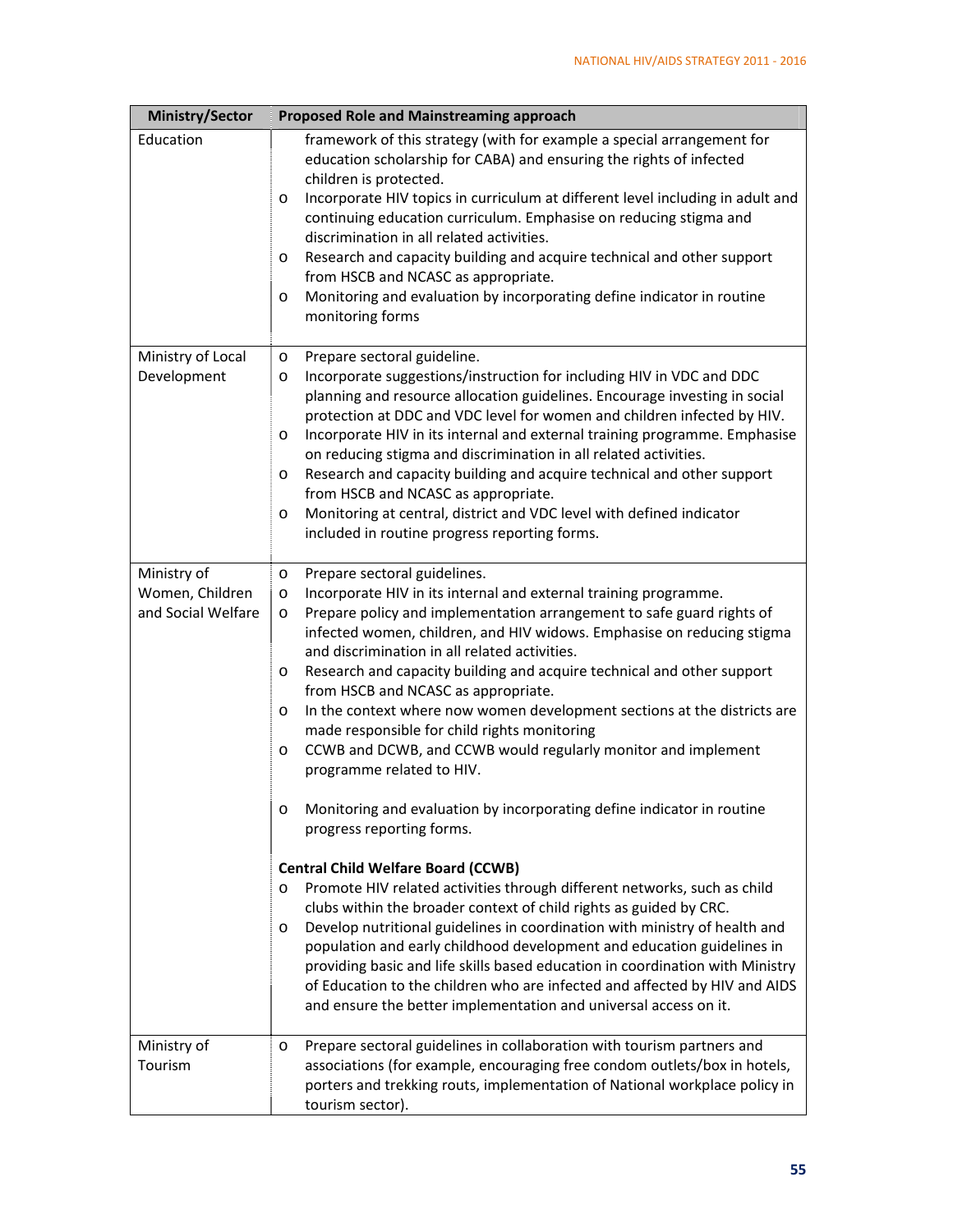| <b>Ministry/Sector</b>              | <b>Proposed Role and Mainstreaming approach</b>                                                                                                                                                                                                                                                                                                      |
|-------------------------------------|------------------------------------------------------------------------------------------------------------------------------------------------------------------------------------------------------------------------------------------------------------------------------------------------------------------------------------------------------|
|                                     | Incorporate HIV in its internal and external training programme including<br>$\circ$<br>tourism training institutions. Emphasise on reducing stigma and<br>discrimination in all related activities.                                                                                                                                                 |
|                                     | Conduct awareness programmes to the adolescent girls who are in the<br>O<br>hotels, restaurants and dance bar about the preventive ways from HIV and<br>AIDS.                                                                                                                                                                                        |
|                                     | Organise research and capacity building activities and acquire technical and<br>O<br>other support from HSCB and NCASC as appropriate.                                                                                                                                                                                                               |
|                                     | Monitoring and evaluation by incorporating define indicator in routine<br>O<br>progress reporting forms.                                                                                                                                                                                                                                             |
| Ministry of Home<br><b>Affairs</b>  | Much of the HIV related functions to the extent it is linked with narcotic<br>O<br>drugs has been recognised and mainstreamed in MOHA policy and related<br>strategy (i.e. Drug Control Strategy 2010).                                                                                                                                              |
|                                     | Prepare sectoral guidelines including HIV related functions at prisons and<br>$\circ$<br>local law enforcing bodies and acquire technical and other support from<br>NCASC, HSCB for collaborative implementation of Drug control strategy<br>and HIV strategy.                                                                                       |
|                                     | Emphasise on reducing stigma and discrimination in all related activities.<br>O<br>Organise research and capacity building activities and acquire technical and<br>O                                                                                                                                                                                 |
|                                     | other support from HSCB and NCASC as appropriate.<br>Monitoring and evaluation by incorporating defined indicator in routine<br>O<br>progress reporting forms.                                                                                                                                                                                       |
| <b>Nepal Police</b>                 | While revising the existing HIV and AIDS Strategy and Work plan (2005)<br>O<br>incorporate strategic directions into sectoral strategy.<br>Monitoring and evaluation the activities of hotels, restaurants and dance<br>O<br>bars and take appropriate action following the existing rules and<br>regulations of the country for illegal activities. |
|                                     | Advocacy programme to all the persons who are in the jail, injecting drug<br>O<br>users, female sex workers etc. develop harm reduction programme.                                                                                                                                                                                                   |
|                                     | Emphasise on reducing stigma and discrimination in all related activities.<br>O<br>Organise research and capacity building activities and seek technical and<br>O<br>other support from HSCB and NCASC as appropriate.                                                                                                                               |
| Ministry of Labour<br>and Transport | A national workplace policy (2007) is now in effect<br>$\circ$<br>Develop an implementation and monitoring mechanism for effective<br>O<br>execution of the workplace policy in collaboration with private sectors and<br>association (i.e. transport association, trade unions).                                                                    |
|                                     | Issue of labour migration and associate HIV related risk is addressed.<br>O<br>Incorporate HIV in its internal and external training programme including<br>O<br>labour training institutions. Emphasise on reducing stigma and<br>discrimination in all related activities.                                                                         |
|                                     | Research and capacity building<br>O<br>Monitoring and evaluation by incorporating define indicator in routine<br>O<br>progress reporting forms.                                                                                                                                                                                                      |
| Ministry of youth<br>and Sports     | Youth policy and strategy is now in place<br>$\circ$<br>Include prevention message and stigma and discrimination activities in its<br>O                                                                                                                                                                                                              |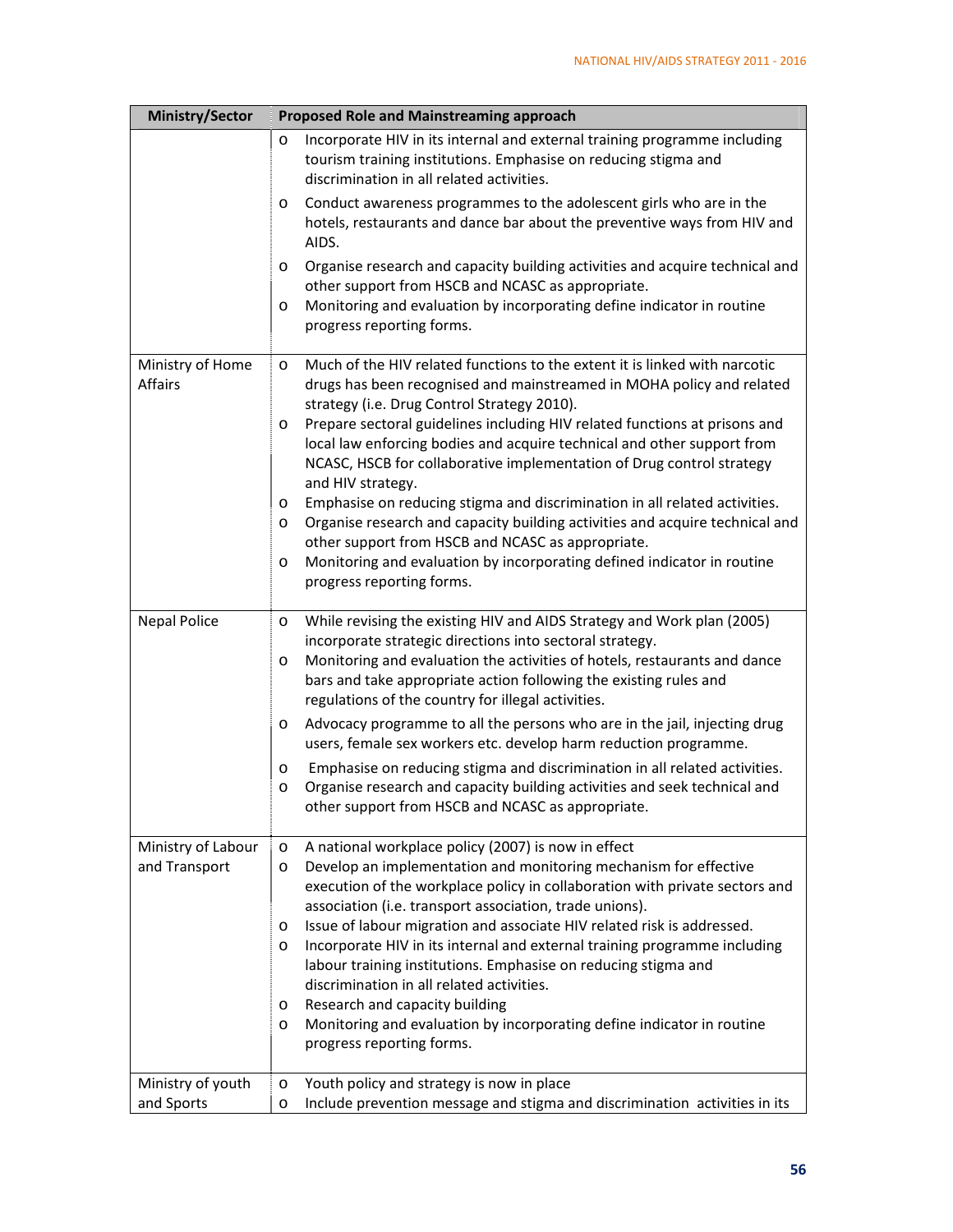| <b>Ministry/Sector</b> | <b>Proposed Role and Mainstreaming approach</b>                                       |  |  |  |  |
|------------------------|---------------------------------------------------------------------------------------|--|--|--|--|
|                        | regular programme for youth and adolescents                                           |  |  |  |  |
|                        | Incorporate HIV in its internal and external training programme including<br>$\circ$  |  |  |  |  |
|                        | labour training institutions.                                                         |  |  |  |  |
|                        | Research and capacity building in youth and adolescents related activities<br>$\circ$ |  |  |  |  |
|                        | and organisations                                                                     |  |  |  |  |
|                        | Monitoring and evaluation by incorporating define indicator in routine<br>$\circ$     |  |  |  |  |
|                        | progress reporting forms.                                                             |  |  |  |  |

#### **Private Sector**

Private sectors will be engaged as social partners in HIV response through their umbrella associations (i.e. FNCCI, Bankers Associations, hotel association etc) and through other appropriate arrangements. Private sector will also be partner in accessing global resource and generating national resources for HIV response in the country. Following are some of the crucial role that private sector will play

- 1. Implementation of National workplace policy (2007) in respective workplaces
- 2. Private sectors has crucial role in national and international advocacy both for resource mobilisation and for effective implementation of national policy and programmes. As such Business Coalition against AIDS in Nepal (B CAAN) will be promoted and engaged in national response
- 3. PPP will be promoted. The approaches relevant to national response like cost sharing, matching fund, role sharing to HIV will be jointly explored and implemented. After assessing the strength and weakness of each partner, mutually benefiting approach will be followed
- 4. Government will provide options and opportunity through research, advocacy, and by engaging in capacity building activities for private sectors.
- 5. Government will ensure that procuring goods (drugs, chemicals and reagents, needle and syringes, and other) and services from national producers receive high priority.
- 6. Continue dialogue with private sector to expand their role and engagement in HIV prevention, treatment care and impact mitigation.

#### **Media**

- 1. Collaboration with national programme (NCASC, HSCB)
- 2. Capacity building of media it must be continuing process
- 3. Encourage journalist to identify issue in HIV
- 4. Supporting CSR of media corporate houses
- 5. Media monitoring
- 6. HIV communication strategy (what are the communication issues, what are the role of media, how they can participate in such process, how to set up regular discussion and dissemination process)

#### **Civil Society Organizations (CSOs), including networks, local NGOs, CBOs**

Health system will increasingly take up and expand services (i.e. HTC, STI) and NGOs/CSOs will take more on demand creation, facilitative and supportive role to health care. In the regards, NGOs would provide service in collaboration and or in support of government health system. It is recognised that some MARPs group may not access government run services for various practical reasons (distance, opening hours, stigma and discrimination, confidentiality), therefore effort will be made to make government service user friendly adopting various approaches (for example,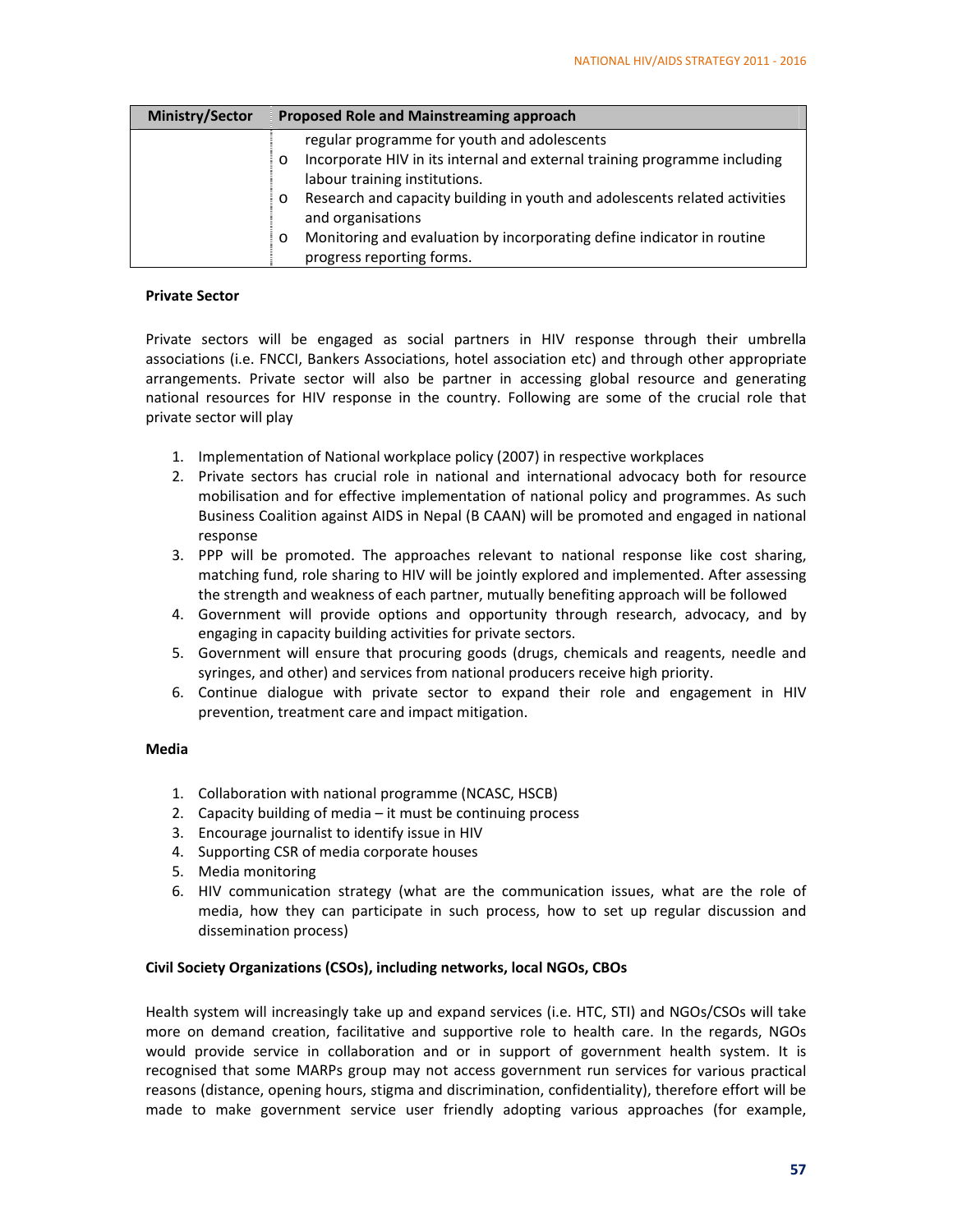attachment of a counsellor in government service site seconded from specific community, allowing such community to provide service under government supervision).

NGOs and community groups will actively engage in demand creation, advocacy, community mobilisation and work as 'watch dog'.

NGOs and community group will also engage in facilitating access of PLHIV to ART services and help in adherence monitoring. For this Community Care Centre or Social Unit will be promoted who also will closely work in CHBC programme (link with Networks of civil society (NGOs) are increasing and newer networks are also emerging. Their role and contribution in national response has been acknowledged and appreciated. Moreover, since the role of networks vis‐a‐vis its member organisations, is evolving in HIV response, this strategy will remain flexible in accommodating the changing role of networks and the member as it emerges. However, when it comes to direct health service delivery, it will be guided and shaped by the basic principle of continuity, sustainability of services and primarily the facilitative roles of NGO.

#### **External Development Partners**

The Strategy views the role of EDPs within the framework of Paris Declaration on Aid effectiveness, Accra Agenda for Action and IHP which all are rooted to the principle of harmonisation and alignment of international assistance. The following specific roles are envisioned from EDPs.

- 1. Promote locally owned programme in a coherent manner.
- 2. Promote and rely on country system.
- 3. Promote donor and country coordination to achieve program goals.
- 4. Advocate and support country initiative for resource mobilisation both at national and international level to sustain the programmes beyond external funding period.
- 5. Mode of financing can be parallel financing, pooled financing, general budget support, or a combination (based on principle of SWAP).
- 6. Strengthen national capacity and provide technical assistance for coordinated, harmonised and evidence informed HIV response.

#### **Thematic Committees**

Various thematic committees will be set up with representation from technical experts, technical partners, EDPs and CSOs as needed to provide strategic and technical guidance in respective thematic areas. The committees will avail their expertise on voluntary basis and members will be selected on the basis of their technical expertise and time availability. Such thematic committees will avail its service at all levels and agencies as appropriate.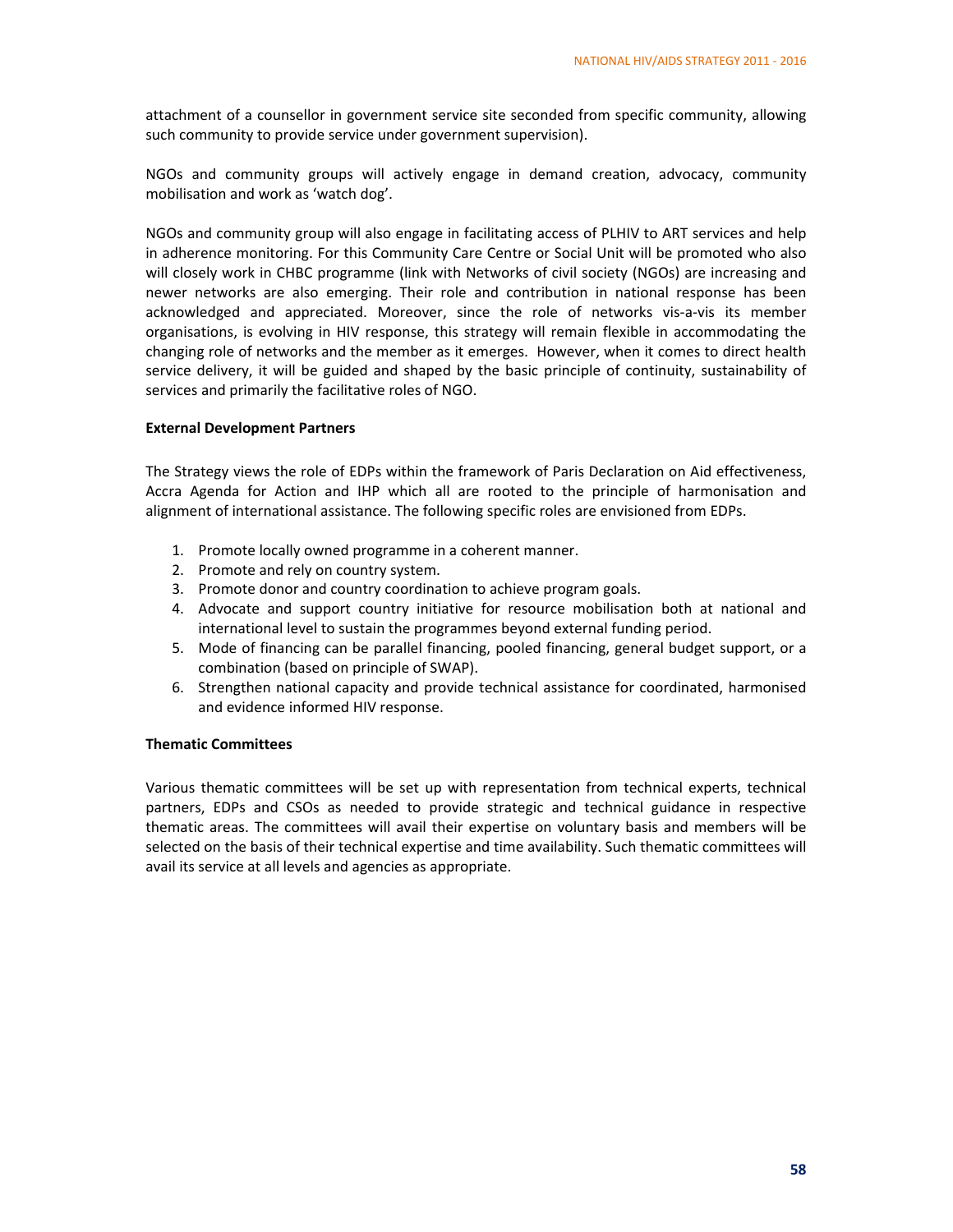# **ER V: COSTING**

# **OF National HIV/AIDS Strategy 2011‐2016**

|                                  | <b>July 2011-</b> | <b>July 2012-</b> | <b>July 2013-</b> | <b>July 2014-</b> | July 20   |
|----------------------------------|-------------------|-------------------|-------------------|-------------------|-----------|
|                                  | <b>July 2012</b>  | <b>July 2013</b>  | <b>July 2014</b>  | <b>July 2015</b>  | July 20   |
|                                  | 14,831,873.0      | 16,986,154.6      | 19,174,317.4      | 21,411,576.8      | 23,696,89 |
| ations                           |                   |                   |                   |                   |           |
| dolescents focused interventions | 183,156.5         | 219,232.8         | 233,592.3         | 224,183.9         | 189,43    |
| workers and clients              | 1,823,970.7       | 2,015,140.1       | 2,210,873.7       | 2,411,254.1       | 2,616,36  |
| prkers and clients               | 985,405.8         | 1,117,549.8       | 1,252,859.5       | 1,391,391.8       | 1,533,20  |
|                                  | 108,451.7         | 100,689.0         | 84,123.6          | 66,646.1          | 46,15     |
| ug users                         | 3,083,625.0       | 3,436,644.0       | 3,817,255.9       | 4,227,337.3       | 4,668,88  |
| ave sex with men                 | 4,886,629.4       | 5,709,802.5       | 6,550,740.4       | 7,409,735.9       | 8,287,08  |
| mobilization                     |                   |                   |                   |                   |           |
|                                  | 1,565,070.0       | 1,844,988.4       | 2,130,583.9       | 2,421,944.8       | 2,719,16  |
|                                  | 94,000.0          | 151,971.1         | 211,143.0         | 271,534.6         | 333,16    |
| ry                               |                   |                   |                   |                   |           |
| pvision                          | 185,634.9         | 215,371.6         | 247,314.0         | 281,523.0         | 318,07    |
| ment                             | 40,625.9          | 51,808.1          | 63,168.2          | 74,708.3          | 86,43     |
|                                  | 964,725.4         | 1,117,792.1       | 1,276,356.9       | 1,440,575.4       | 1,611,62  |
| ncision                          |                   |                   |                   |                   |           |
|                                  | 541,858.1         | 609,698.7         | 673,451.2         | 739,848.2         | 807,71    |
|                                  | 150,000.0         | 150,000.0         | 150,000.0         | 150,000.0         | 150,00    |
|                                  |                   |                   |                   |                   |           |
|                                  | 38,491.7          | 51,785.8          | 65,489.1          | 79,609.3          | 94,15     |
| ire prophylaxis                  | 4,370.6           | 9,105.4           | 13,840.2          | 18,575.0          | 23,30     |
| bn.                              |                   |                   |                   |                   |           |
| ecautions                        | 175,857.4         | 184,575.1         | 193,525.6         | 202,709.0         | 212,12    |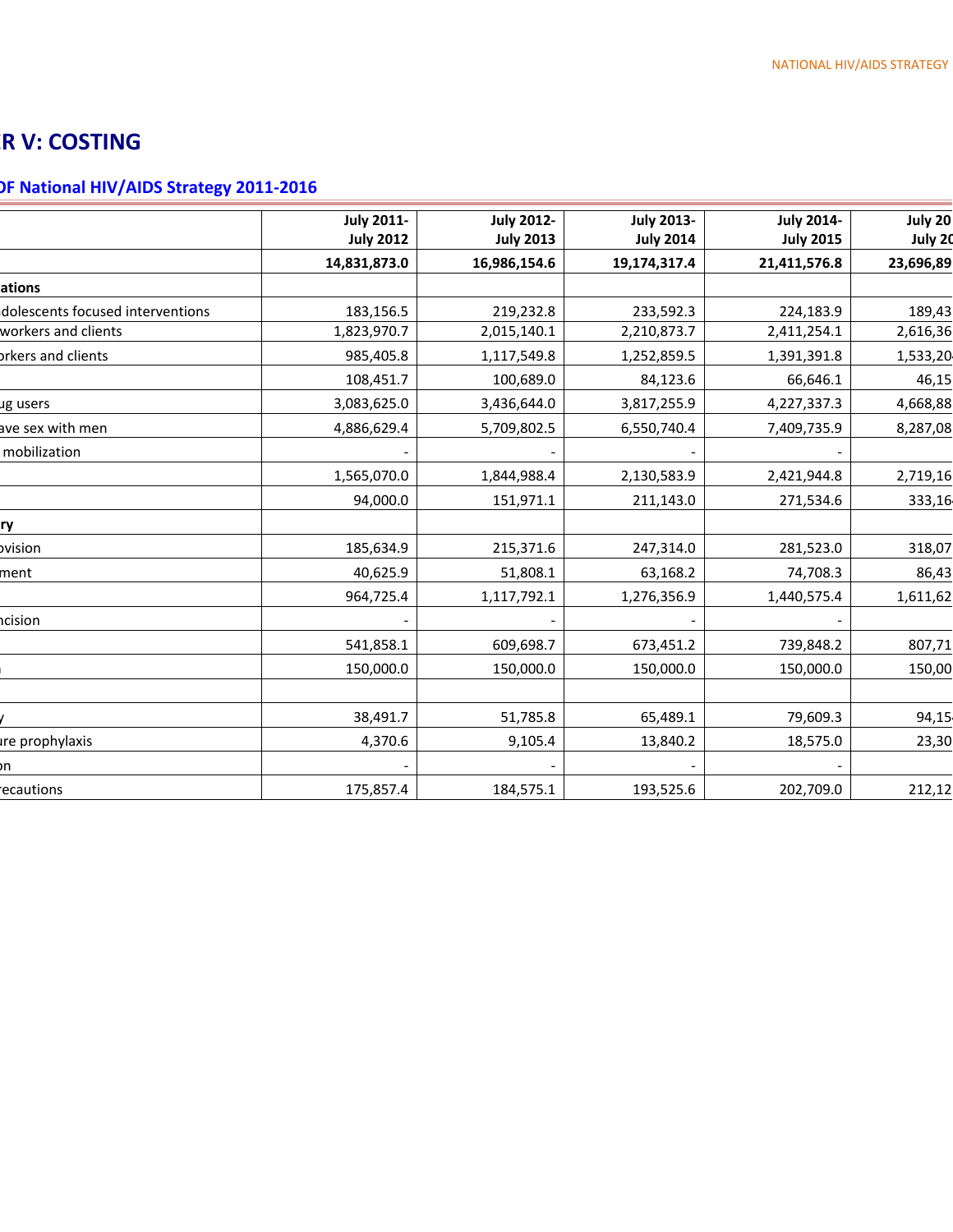| tment services                  | 6,202,588.8     | 7,336,288.5     | 9,238,451.2     | 11,806,972.6    | 15,352,77    |
|---------------------------------|-----------------|-----------------|-----------------|-----------------|--------------|
|                                 | 2,868,667.1     | 3,717,440.9     | 5,314,338.3     | 7,707,344.4     | 11,254,14    |
| ophylaxis in the absence of ART | 3,130,359.8     | 3,359,850.1     | 3,548,982.8     | 3,547,668.6     | 3,342,74     |
| esting                          | 1,961.9         | 3,637.6         | 5,530.1         | 7,639.6         | 9,96         |
| ıre                             |                 |                 |                 |                 |              |
| d care                          |                 |                 |                 |                 |              |
| ART care                        | 201,600.0       | 255,360.0       | 369,600.0       | 544,320.0       | 745,92       |
| support                         |                 |                 |                 |                 |              |
|                                 |                 |                 |                 |                 |              |
|                                 | 294,450.4       | 469,220.7       | 625,957.5       | 763,826.0       | 881,99       |
|                                 | 28,655.1        | 50,480.8        | 73,599.0        | 97,250.8        | 120,67       |
| support                         |                 |                 |                 |                 |              |
| e support                       | 238,509.4       | 375,431.5       | 494,686.2       | 596,273.6       | 680,19       |
| support                         | 517.7           | 652.0           | 767.0           | 862.9           | 93           |
| n costs                         | 26,768.2        | 42,656.4        | 56,905.2        | 69,438.7        | 80,18        |
|                                 | 21,328,912.2    | 24,791,663.7    | 29,038,726.1    | 33,982,375.4    | 39,931,65    |
| ., research, M&E                | 2,634,120.7     | 3,061,770.5     | 3,586,282.7     | 4,196,823.4     | 4,931,55     |
| <b>NRs</b>                      | 1,821,190,498.8 | 2,116,860,997.1 | 2,479,500,666.3 | 2,901,619,102.8 | 3,409,604,54 |
| USD                             | 23,963,032.9    | 27,853,434.2    | 32,625,008.8    | 38,179,198.7    | 44,863,21    |

related to palliative care, CHBC, nutritional support, TB and OI are included in ARVs' cost.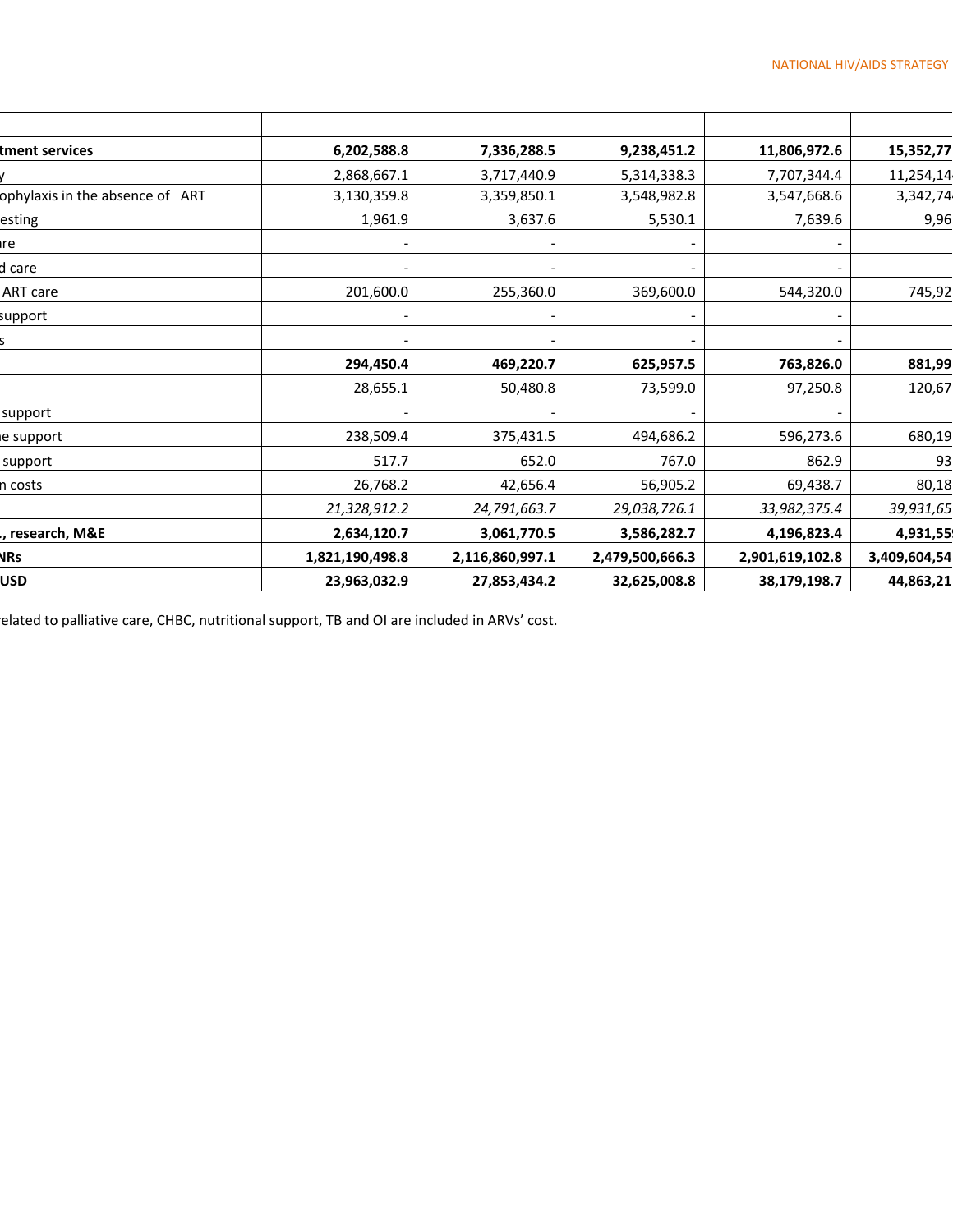#### **REFEENCES**

- 1. A situation Assessment of children Affected by AIDS in Nepal 2009; study conducted for HSCB, NCASC, Save the Children, Nepal
- 2. ARV Therapy Guidelines 2005; Government of Nepal, Ministry of Health and Population, National Centre for AIDS and STD Control.
- 3. External Assessment of National Response to HIV/AIDS in Nepal 2008; Ministry of Health and population, National Centre for AIDS and STD Control (NCASC)
- 4. External Evaluation of DFID Support to the National HIV/AIDS Programme(2005‐2010), 2011
- 5. Global Fund Round 10 HIV Proposal 2010; Government of Nepal, Ministry of Health and Population, Country Coordination Mechanism
- 6. Global health sector strategy on HIV/AIDS , 2011‐2015, WHO 2011
- 7. HIV/AIDS among men who have sex with men and transgender populations in South‐East Asia 2010, WHO SEARO
- 8. Input Model
- 9. National Census, Preliminary findings, 2011
- 10. National HIV and AIDS Action Plan (2008 ‐2011) 2009, Government of Nepal, HIV AIDS and STD Control Board
- 11. National guidelines for HIV/AIDS Counselling and Testing, 2007; Government of Nepal, NCASC.
- 12. National Guidelines Prevention of Mother-to-Child Transmission of HIV in Nepal 2008; Government of Nepal, NCASC.
- 13. National HIV and AIDS Action Plan, 2008 2011, Government of Nepal, NCASC.
- 14. National HIV/AIDS strategy, 2006 2011; Government of Nepal, NCASC.
- 15. National Policy on HIV/AIDS in the work place 2007, Government of Nepal, MoLTM
- 16. National size estimation, NCASC (2010)
- 17. Nepal Health Sector Programme –II 2010‐20105, Government of Nepal, Ministry of Health and Population.
- 18. Nepal MDG Report 2010, Government of Nepal, NPC
- 19. Nepal National Advocacy Plan on HIV and AIDS (2008 2011) 2009; Government of Nepal, HSCB
- 20. Nepal National AIDS Spending Assessment Report, 2007; Government of Nepal , HSCB
- 21. Priority HIV and Sexual Health interventions in the Health Sector for Men who have sex with Men and transgender people in the Asia‐Pacific Region 2010; WHO
- 22. Review of The Educational Sector response to HIV and AIDS in Nepal, 2009, Government of Nepal, UNESCO.
- 23. Review Report on National HIV/AIDS Strategy Plan (2006‐2011) July 2011;PPICD/UNAIDS
- 24. Sexually Transmitted Infections, National program Review 2006; Government of Nepal, National Centre for AIDS and STD control
- 25. Situation Assessment report on CABA and single women in Nepal, 2010, (NPC/HSCB Draft Report)
- 26. The Asian HIV/AIDS Resource Needs Estimation and Costing Model 2010; UNDP HIV/AIDS Practice Team, Regional Centre for Asia Pacific
- 27. The Minimum requirements for Civil society participations to achieve for Universal Access 2007; coalition of Asia pacific Regional Network on HIV/AIDS
- 28. Universal Access to HIV Preventions, Treatment, care and support. Review Report 2010, UNAIDS
- 29. UNGASS Progress Report 2010; Government of Nepal, HSCB